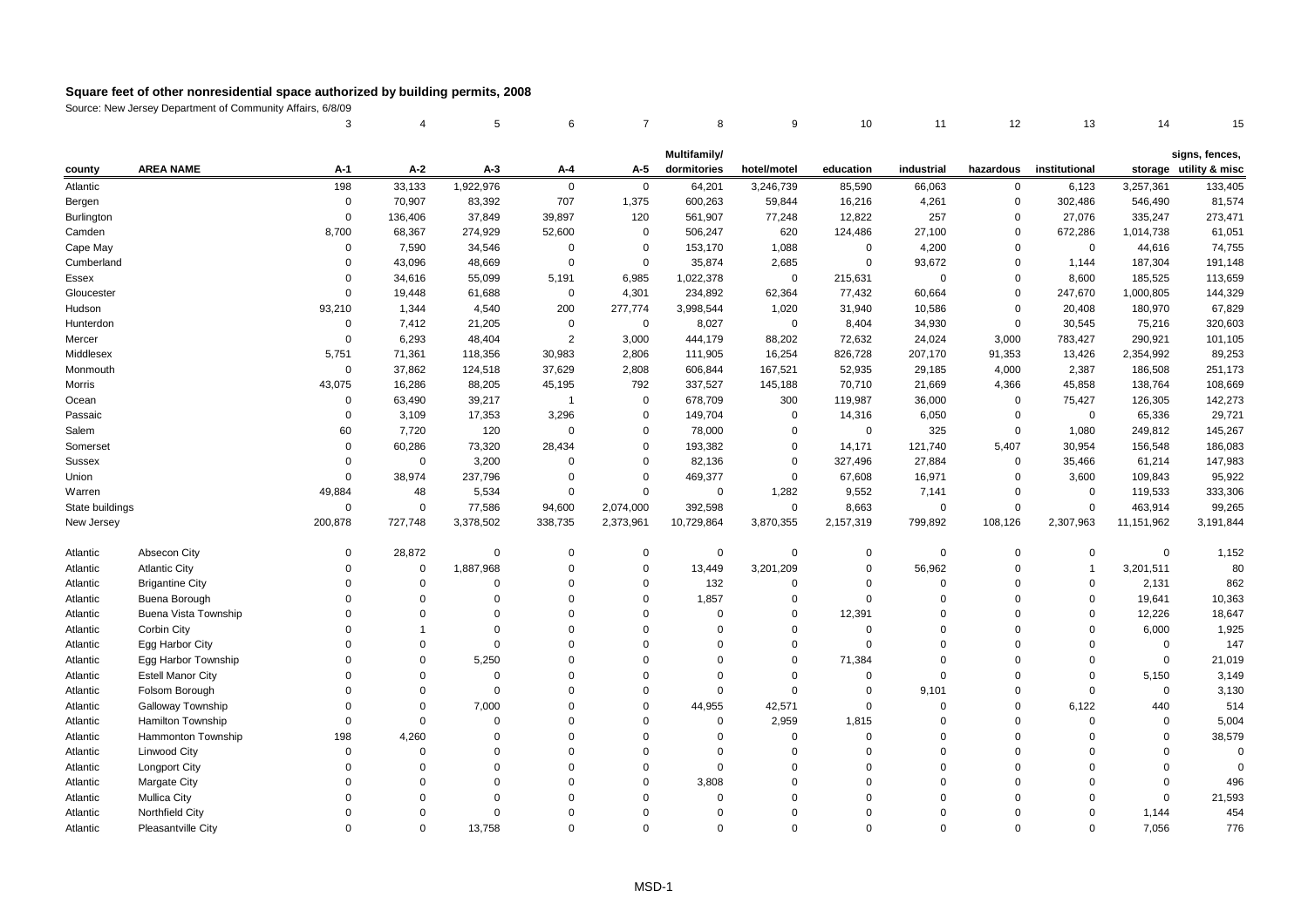|          |                                 | 3           |              | 5           | 6           | $\overline{7}$ | 8            | 9              | 10          | 11          | 12             | 13            | 14          | 15                     |
|----------|---------------------------------|-------------|--------------|-------------|-------------|----------------|--------------|----------------|-------------|-------------|----------------|---------------|-------------|------------------------|
|          |                                 |             |              |             |             |                | Multifamily/ |                |             |             |                |               |             | signs, fences,         |
| county   | <b>AREA NAME</b>                | A-1         | A-2          | A-3         | A-4         | A-5            | dormitories  | hotel/motel    | education   | industrial  | hazardous      | institutional |             | storage utility & misc |
| Atlantic | Port Republic City              | $\mathbf 0$ | $\mathbf 0$  | $\mathsf 0$ | $\Omega$    | $\mathbf 0$    | $\mathsf{O}$ | $\mathbf 0$    | $\mathbf 0$ | 0           | $\mathbf 0$    | $\mathbf 0$   | $\mathsf 0$ | 1,112                  |
| Atlantic | Somers Point City               | $\mathbf 0$ | $\mathbf 0$  | 9,000       | $\mathbf 0$ | $\mathsf 0$    | $\mathbf 0$  | $\mathbf 0$    | $\mathbf 0$ | $\mathbf 0$ | $\overline{0}$ | $\mathsf 0$   | 420         | 1,440                  |
| Atlantic | Ventnor City                    | $\Omega$    | $\Omega$     | $\Omega$    | $\Omega$    | $\Omega$       | $\Omega$     | $\mathbf 0$    | $\Omega$    | $\mathbf 0$ | $\Omega$       | $\mathbf 0$   | $\mathbf 0$ | $\mathbf 0$            |
| Atlantic | Weymouth Township               | $\Omega$    | $\Omega$     | $\Omega$    | $\Omega$    | $\Omega$       | $\Omega$     | $\mathbf 0$    | $\Omega$    | $\mathbf 0$ | $\Omega$       | $\Omega$      | 1,642       | 2,963                  |
| Bergen   | Allendale Borough               | $\Omega$    | $\Omega$     | $\mathbf 0$ | $\Omega$    | $\Omega$       | $\Omega$     | $\mathbf 0$    | $\Omega$    | $\mathbf 0$ | $\Omega$       | $\Omega$      | $\mathsf 0$ | $\mathbf 0$            |
| Bergen   | Alpine Borough                  | $\Omega$    | $\Omega$     | $\Omega$    | $\Omega$    | $\Omega$       | $\Omega$     | $\mathbf 0$    | $\Omega$    | $\mathbf 0$ | $\Omega$       | $\Omega$      | $\mathsf 0$ | 2,970                  |
| Bergen   | Bergenfield Borough             | $\Omega$    | $\Omega$     | 3,646       | $\Omega$    | $\mathbf 0$    | 2,931        | $\mathbf 0$    | $\Omega$    | $\Omega$    | $\Omega$       | $\Omega$      | $\mathbf 0$ | $\Omega$               |
| Bergen   | Bogota Borough                  | $\Omega$    | $\Omega$     | $\Omega$    | $\Omega$    | $\Omega$       | $\Omega$     | $\mathbf 0$    | $\Omega$    | $\mathbf 0$ | $\Omega$       | $\Omega$      | $\mathbf 0$ | $\Omega$               |
| Bergen   | Carlstadt Borough               | $\Omega$    | $\Omega$     | $\Omega$    | $\Omega$    | $\Omega$       | $\Omega$     | $\Omega$       | $\Omega$    | $\Omega$    | $\Omega$       | $\Omega$      | 8,264       | 639                    |
| Bergen   | Cliffside Park Borough          | $\Omega$    | $\Omega$     | $\Omega$    | $\Omega$    | $\mathbf 0$    | $\Omega$     | $\mathbf 0$    | $\Omega$    | $\mathbf 0$ | $\Omega$       | $\Omega$      | $\mathbf 0$ | $\Omega$               |
| Bergen   | <b>Closter Borough</b>          | $\Omega$    | $\Omega$     | $\Omega$    | $\Omega$    | $\mathbf 0$    | $\Omega$     | $\mathbf 0$    | $\Omega$    | $\mathbf 0$ | $\Omega$       | $\Omega$      | 0           | 1,700                  |
| Bergen   | Cresskill Borough               | $\mathbf 0$ | $\Omega$     | $\Omega$    | $\Omega$    | $\mathbf 0$    | 206,356      | $\mathbf 0$    | $\Omega$    | $\Omega$    | $\Omega$       | $\Omega$      | $\mathbf 0$ | 336                    |
| Bergen   | Demarest Borough                | $\Omega$    | $\mathbf 0$  | $\Omega$    | $\Omega$    | $\mathbf 0$    | $\Omega$     | $\mathbf 0$    | $\Omega$    | $\mathbf 0$ | $\Omega$       | $\Omega$      | $\Omega$    | 556                    |
| Bergen   | Dumont Borough                  | $\Omega$    | 9,007        | $\Omega$    | $\Omega$    | $\mathbf 0$    | $\Omega$     | $\mathbf 0$    | $\Omega$    | $\Omega$    | $\Omega$       | $\Omega$      | $\Omega$    | $\Omega$               |
| Bergen   | Elmwood Park Borough            | $\Omega$    | $\mathbf 0$  | $\Omega$    | $\Omega$    | $\mathbf 0$    | 26,550       | $\mathbf 0$    | $\Omega$    | $\mathbf 0$ | $\Omega$       | $\Omega$      | $\Omega$    | 1,072                  |
| Bergen   | East Rutherford Borough         | $\Omega$    | $\Omega$     | $\Omega$    | $\Omega$    | 1,375          | 45,852       | 260            | $\Omega$    | $\mathbf 0$ | $\Omega$       | $\Omega$      | $\Omega$    | 736                    |
| Bergen   | <b>Edgewater Borough</b>        | $\Omega$    | $\Omega$     | $\Omega$    | $\Omega$    | $\mathsf 0$    | 117,902      | $\mathbf 0$    | $\Omega$    | $\Omega$    | $\Omega$       | $\Omega$      | $\Omega$    | 690                    |
| Bergen   | Emerson Borough                 | $\Omega$    | $\mathsf 0$  | 1,188       | $\Omega$    | $\mathbf 0$    | $\mathbf 0$  | $\Omega$       | $\Omega$    | $\mathbf 0$ | $\mathbf 0$    | $\Omega$      | $\Omega$    | $\Omega$               |
| Bergen   | <b>Englewood City</b>           | $\Omega$    | $\mathbf 0$  | $\mathbf 0$ | 496         | $\mathbf 0$    | $\Omega$     | $\mathbf 0$    | $\Omega$    | $\Omega$    | $\overline{0}$ | 64,020        | $\mathbf 0$ | 3,359                  |
| Bergen   | <b>Englewood Cliffs Borough</b> | $\Omega$    | $\Omega$     | $\Omega$    | $\Omega$    | $\mathbf 0$    | $\Omega$     | $\mathbf 0$    | $\Omega$    | $\Omega$    | $\Omega$       | $\Omega$      | $\Omega$    | 545                    |
| Bergen   | Fair Lawn Borough               | $\Omega$    | $\Omega$     | 94          | $\Omega$    | $\mathbf 0$    | $\Omega$     | $\mathbf 0$    | $\Omega$    | $\mathbf 0$ | $\Omega$       | $\mathbf 0$   | 5,480       | 980                    |
| Bergen   | Fairview Borough                | $\mathbf 0$ | $\mathbf 0$  | $\mathbf 0$ | $\Omega$    | $\mathbf 0$    | 22,695       | $\mathbf 0$    | $\Omega$    | $\Omega$    | $\Omega$       | $\mathbf 0$   | $\mathsf 0$ | 299                    |
| Bergen   | Fort Lee Borough                | $\Omega$    | 1,816        | 3,584       | $\Omega$    | $\mathbf 0$    | 43,937       | 7,430          | $\Omega$    | $\mathbf 0$ | $\Omega$       | $\Omega$      | $\Omega$    | $\Omega$               |
| Bergen   | Franklin Lakes Borough          | $\Omega$    | $\mathbf 0$  | $\mathbf 0$ | $\Omega$    | $\Omega$       | $\Omega$     | $\mathbf 0$    | $\Omega$    | $\mathbf 0$ | $\Omega$       | $\mathbf 0$   | 104,891     | 144                    |
| Bergen   | Garfield City                   | $\Omega$    | 27,552       | 1,267       | $\Omega$    | $\mathbf 0$    | $\mathbf 0$  | $\mathbf 0$    | $\mathbf 0$ | 2,415       | $\mathbf 0$    | $\mathbf 0$   | $\mathsf 0$ | 1,428                  |
| Bergen   | Glen Rock Borough               | $\Omega$    | $\mathbf 0$  | $\Omega$    | $\Omega$    | $\mathbf 0$    | $\Omega$     | $\mathbf 0$    | $\mathbf 0$ | $\mathbf 0$ | $\mathbf 0$    | $\mathbf 0$   | $\mathbf 0$ | $\Omega$               |
| Bergen   | <b>Hackensack City</b>          | $\Omega$    | $\Omega$     | $\Omega$    | $\Omega$    | $\mathbf 0$    | 20,853       | $\mathbf 0$    | 15,976      | $\Omega$    | $\overline{0}$ | 236,141       | 293,634     | 1,024                  |
| Bergen   | Harrington Park Borough         | $\Omega$    | $\Omega$     | $\Omega$    | $\Omega$    | $\Omega$       | $\mathbf 0$  | $\mathbf 0$    | $\Omega$    | $\mathbf 0$ | $\overline{0}$ | $\mathbf 0$   | $\mathsf 0$ | $\Omega$               |
| Bergen   | Hasbrouck Heights Borough       | $\mathbf 0$ | $\mathbf 0$  | $\Omega$    | $\Omega$    | $\Omega$       | $\Omega$     | $\mathbf 0$    | $\mathbf 0$ | $\mathbf 0$ | $\Omega$       | $\Omega$      | $\Omega$    | 1,012                  |
| Bergen   | Haworth Borough                 | $\Omega$    | 11,017       | $\Omega$    | $\Omega$    | $\Omega$       | $\Omega$     | $\mathbf 0$    | $\mathbf 0$ | 1,093       | $\Omega$       | $\Omega$      | $\Omega$    | $\mathbf 0$            |
| Bergen   | Hillsdale Borough               | $\Omega$    | 0            | 16          | $\Omega$    | $\Omega$       | $\Omega$     | $\mathbf 0$    | 240         | $\mathbf 0$ | $\mathbf 0$    | $\mathbf 0$   | 0           | 700                    |
| Bergen   | Ho-Ho-Kus Borough               | $\mathbf 0$ | $\mathbf 0$  | $\mathbf 0$ | $\Omega$    | $\mathbf 0$    | $\mathbf 0$  | $\mathbf 0$    | $\mathbf 0$ | $\mathbf 0$ | $\mathbf 0$    | $\mathbf 0$   | 1,148       | 2,856                  |
| Bergen   | Leonia Borough                  | $\Omega$    | $\Omega$     | $\Omega$    | $\Omega$    | $\mathbf 0$    | 29,033       | $\mathbf 0$    | $\Omega$    | $\mathbf 0$ | $\Omega$       | $\Omega$      | $\mathsf 0$ | 2,400                  |
| Bergen   | Little Ferry Borough            | $\Omega$    | 12,500       | $\Omega$    | $\Omega$    | $\Omega$       | $\Omega$     | $\mathbf 0$    | $\Omega$    | $\Omega$    | $\Omega$       | $\mathbf 0$   | 3,769       | 3                      |
| Bergen   | Lodi Borough                    | $\Omega$    | $\Omega$     | $\Omega$    | $\Omega$    | $\Omega$       | $\Omega$     | $\mathbf 0$    | $\Omega$    | $\Omega$    | $\Omega$       | $\Omega$      | $\Omega$    | 1,486                  |
| Bergen   | Lyndhurst Township              | $\Omega$    | $\mathbf 0$  | $\Omega$    | $\Omega$    | $\Omega$       | $\Omega$     | $\mathbf 0$    | $\Omega$    | $\Omega$    | $\Omega$       | $\Omega$      | $\Omega$    | 1,188                  |
| Bergen   | Mahwah Township                 | $\Omega$    | $\mathbf{0}$ | $\Omega$    | $\Omega$    | $\Omega$       | $\Omega$     | 49,326         | $\Omega$    | $\Omega$    | $\Omega$       | $\Omega$      | $\Omega$    | 2,876                  |
| Bergen   | Maywood Borough                 | $\Omega$    | 455          | $\Omega$    | $\Omega$    | $\Omega$       | $\Omega$     | $\mathbf 0$    | $\Omega$    | $\mathbf 0$ | $\Omega$       | $\Omega$      | $\mathsf 0$ | 1,197                  |
| Bergen   | Midland Park Borough            | $\Omega$    | $\mathbf 0$  | $\mathbf 0$ | $\Omega$    | $\mathbf 0$    | $\mathbf 0$  | $\overline{0}$ | $\Omega$    | 0           | $\Omega$       | $\Omega$      | 700         | 1,000                  |
| Bergen   | Montvale Borough                | $\Omega$    | $\Omega$     | $\Omega$    | $\Omega$    | $\Omega$       | 8,305        | $\mathbf 0$    | $\Omega$    | $\Omega$    | $\Omega$       | $\Omega$      | $\mathbf 0$ | 25                     |
| Bergen   | Moonachie Borough               | $\Omega$    | $\Omega$     | $\Omega$    | $\Omega$    | $\Omega$       | $\Omega$     | 1,928          | $\Omega$    | $\Omega$    | $\Omega$       | $\Omega$      | $\mathbf 0$ | $\Omega$               |
| Bergen   | New Milford Borough             | $\Omega$    | $\Omega$     | $\Omega$    | $\Omega$    | $\Omega$       | $\Omega$     | $\mathbf 0$    | $\Omega$    | $\Omega$    | $\Omega$       | $\Omega$      | $\mathsf 0$ | $\Omega$               |
| Bergen   | North Arlington Borough         | $\Omega$    | $\Omega$     | $\Omega$    | 211         | $\Omega$       | $\Omega$     | $\Omega$       | $\Omega$    | $\Omega$    | $\Omega$       | $\Omega$      | 6.510       | $\Omega$               |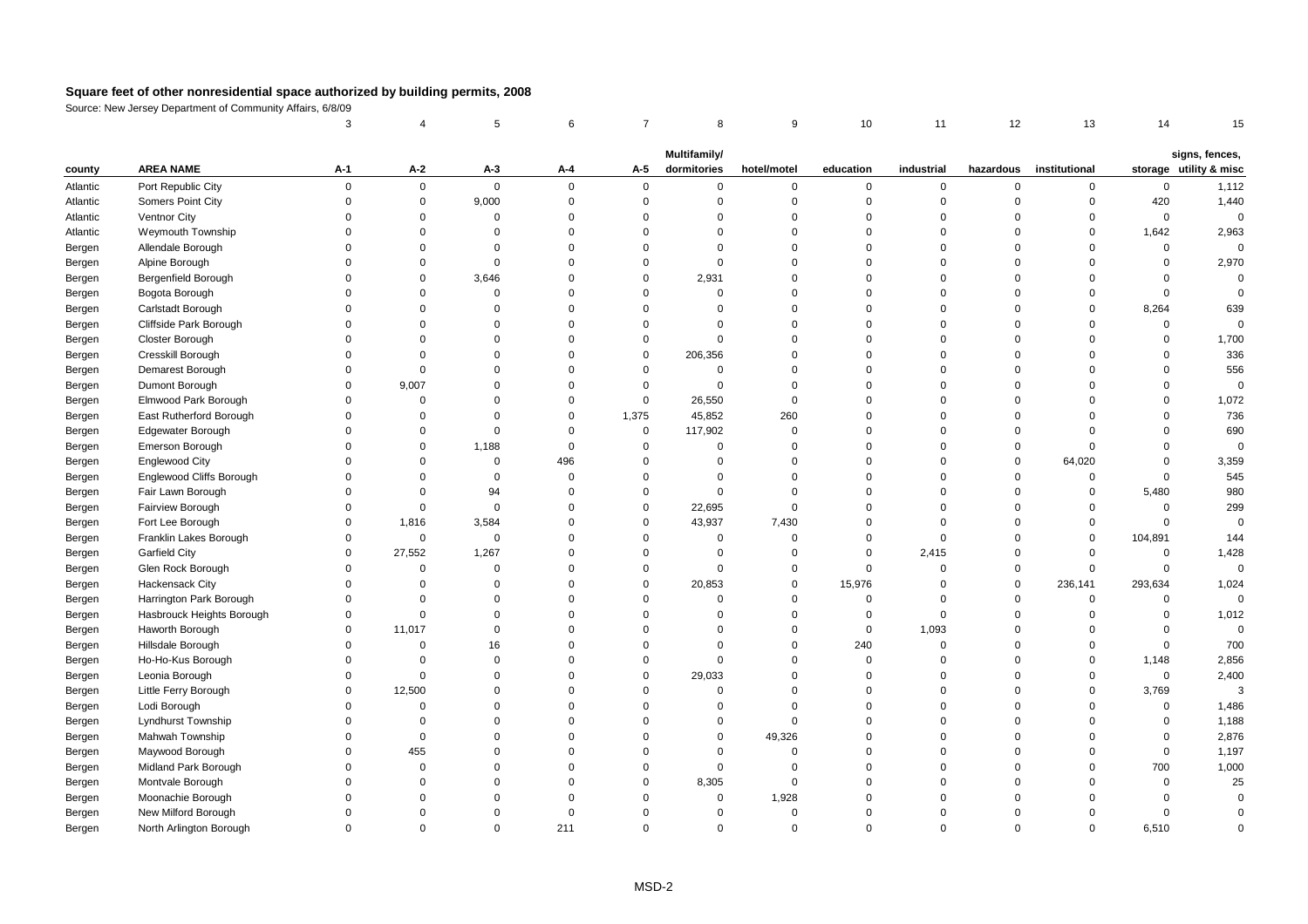|                                 |                                        | 3                       |                         | 5                    | 6                    | $\overline{7}$       | 8                           | 9                          | 10                   | 11                         | 12                   | 13                      | 14                         | 15                                       |
|---------------------------------|----------------------------------------|-------------------------|-------------------------|----------------------|----------------------|----------------------|-----------------------------|----------------------------|----------------------|----------------------------|----------------------|-------------------------|----------------------------|------------------------------------------|
|                                 |                                        |                         |                         |                      |                      |                      |                             |                            |                      |                            |                      |                         |                            |                                          |
| county                          | <b>AREA NAME</b>                       | $A-1$                   | $A-2$                   | A-3                  | Α-4                  | A-5                  | Multifamily/<br>dormitories | hotel/motel                | education            | industrial                 | hazardous            | institutional           |                            | signs, fences,<br>storage utility & misc |
| Bergen                          | Northvale Borough                      | $\Omega$                | $\mathbf 0$             | $\mathbf 0$          | $\Omega$             | $\mathbf{0}$         | 0                           | $\mathbf 0$                | 0                    | 753                        | $\mathsf 0$          | $\mathbf 0$             | $\mathbf 0$                | 672                                      |
| Bergen                          | Norwood Borough                        | $\Omega$                | $\mathbf 0$             | $\Omega$             | $\Omega$             | $\mathbf{0}$         | $\mathbf 0$                 | $\mathbf 0$                | $\mathbf 0$          | $\mathbf 0$                | $\Omega$             | $\Omega$                | $\Omega$                   | 2,080                                    |
| Bergen                          | Oakland Borough                        | $\Omega$                | $\mathbf 0$             | $\mathbf 0$          | $\Omega$             | $\Omega$             | $\Omega$                    | $\mathbf 0$                | $\Omega$             | $\mathbf 0$                | $\Omega$             | $\Omega$                | $\Omega$                   | 7,000                                    |
| Bergen                          | Old Tappan Borough                     | $\Omega$                | $\Omega$                | $\Omega$             | $\Omega$             | $\Omega$             | $\Omega$                    | $\mathbf 0$                | $\Omega$             | $\Omega$                   | $\Omega$             | $\Omega$                | $\Omega$                   | $\mathsf 0$                              |
| Bergen                          | Oradell Borough                        | $\Omega$                | 0                       | $\Omega$             | $\Omega$             | $\mathbf 0$          | $\Omega$                    | $\mathbf 0$                | $\Omega$             | $\mathbf 0$                | $\Omega$             | $\Omega$                | $\Omega$                   | 596                                      |
| Bergen                          | Palisades Park Borough                 | $\Omega$                | $\mathbf 0$             | $\Omega$             | $\Omega$             | $\mathbf 0$          | 7,457                       | $\mathbf 0$                | $\Omega$             | $\mathbf 0$                | $\Omega$             | $\Omega$                | $\Omega$                   | $\Omega$                                 |
| Bergen                          | Paramus Borough                        | $\Omega$                | 1,812                   | 16,049               | $\Omega$             | $\Omega$             | $\Omega$                    | $\mathbf 0$                | $\Omega$             | $\Omega$                   | $\Omega$             | 2,325                   | $\Omega$                   | $\Omega$                                 |
| Bergen                          | Park Ridge Borough                     | $\Omega$                | $\mathbf 0$             | $\mathbf 0$          | $\Omega$             | $\Omega$             | $\Omega$                    | $\mathbf 0$                | $\Omega$             | $\Omega$                   | $\Omega$             | $\Omega$                | $\Omega$                   | $\Omega$                                 |
| Bergen                          | Ramsey Borough                         | $\Omega$                | 572                     | $\Omega$             | $\Omega$             | $\Omega$             | $\Omega$                    | $\mathbf 0$                | $\Omega$             | $\Omega$                   | $\Omega$             | $\Omega$                | $\Omega$                   | 1,285                                    |
| Bergen                          | Ridgefield Borough                     | $\Omega$                | 0                       | $\Omega$             | $\Omega$             | $\Omega$             | $\Omega$                    | $\mathbf 0$                | $\Omega$             | $\Omega$                   | $\Omega$             | $\Omega$                | $\Omega$                   | $\mathsf 0$                              |
| Bergen                          | Ridgefield Park Village                | $\Omega$                | $\mathbf 0$             | $\Omega$             | $\Omega$             | $\Omega$             | 167                         | $\mathbf 0$                | $\Omega$             | $\Omega$                   | $\Omega$             | $\Omega$                | $\Omega$                   | $\Omega$                                 |
| Bergen                          | Ridgewood Village                      | $\Omega$                | $\Omega$                | $\Omega$             | $\Omega$             | $\Omega$             | $\Omega$                    | $\mathbf 0$                | $\Omega$             | $\mathbf 0$                | $\Omega$             | $\Omega$                | $\Omega$                   | 10,753                                   |
| Bergen                          | River Edge Borough                     | $\Omega$                | $\Omega$                | $\Omega$             | $\Omega$             | $\Omega$             | $\Omega$                    | $\mathbf 0$                | $\Omega$             | $\mathbf 0$                | $\Omega$             | $\Omega$                | $\Omega$                   | 446                                      |
| Bergen                          | River Vale Township                    | $\Omega$                | $\mathbf 0$             | $\Omega$             | $\Omega$             | $\Omega$             | $\Omega$                    | $\mathbf 0$                | $\Omega$             | $\Omega$                   | $\Omega$             | $\Omega$                | $\Omega$                   | 544                                      |
| Bergen                          | Rochelle Park Township                 | $\Omega$                | 476                     | $\Omega$             | $\Omega$             | $\Omega$             | $\Omega$                    | $\mathbf 0$                | $\Omega$             | $\Omega$                   | $\Omega$             | $\Omega$                | $\Omega$                   |                                          |
| Bergen                          | Rockleigh Borough                      | $\Omega$                | $\mathbf 0$             | $\Omega$             | $\Omega$             | $\Omega$             | $\Omega$                    | $\mathbf 0$                | $\Omega$             | $\Omega$                   | $\Omega$             | $\Omega$                | $\Omega$                   | 484                                      |
| Bergen                          | <b>Rutherford Borough</b>              | $\Omega$                | 2,100                   | $\Omega$             | $\Omega$             | $\Omega$             | $\Omega$                    | $\mathbf 0$                | $\Omega$             | $\mathbf 0$                | $\Omega$             | $\Omega$                | $\mathbf 0$                | 2,180                                    |
| Bergen                          | Saddle Brook Township                  | $\Omega$                | $\Omega$                | $\Omega$             | $\Omega$             | $\Omega$             | $\Omega$                    | $\mathbf 0$                | $\Omega$             | $\Omega$                   | $\Omega$             | $\mathbf 0$             | 107,006                    | 2,108                                    |
| Bergen                          | Saddle River Borough                   | $\Omega$                | $\Omega$                | $\Omega$             | $\Omega$             | $\mathbf 0$          | $\mathbf 0$                 | $\mathbf 0$                | $\Omega$             | $\Omega$                   | $\Omega$             | $\mathbf 0$             | $\mathsf 0$                | 435                                      |
| Bergen                          | South Hackensack Twp                   | $\Omega$                | $\Omega$                | $\mathbf 0$          | $\Omega$             | $\mathbf 0$          | 22,425                      | 900                        | $\Omega$             | $\Omega$                   | $\Omega$             | $\mathbf 0$             | $\mathsf 0$                | $\mathbf 0$                              |
| Bergen                          | <b>Teaneck Township</b>                | $\Omega$                | $\Omega$                | 8,780                | $\Omega$             | $\mathbf 0$          | $\Omega$                    | $\mathbf 0$                | $\Omega$             | $\Omega$                   | $\Omega$             | $\Omega$                | $\Omega$                   | 384                                      |
| Bergen                          | <b>Tenafly Borough</b>                 | $\Omega$                | $\mathbf 0$             | 48,768               | $\Omega$             | $\mathbf 0$          | 17,938                      | $\mathbf 0$                | $\Omega$             | $\Omega$                   | $\Omega$             | $\Omega$                | $\Omega$                   | 2,236                                    |
| Bergen                          | <b>Teterboro Borough</b>               | $\Omega$                | $\Omega$                | $\Omega$             | $\Omega$             | $\mathbf 0$          | $\Omega$                    | $\mathbf 0$                | $\Omega$             | $\mathbf 0$                | $\Omega$             | $\Omega$                | $\Omega$                   | $\mathbf 0$                              |
| Bergen                          | Upper Saddle River Borough             | $\Omega$                | $\Omega$                | $\Omega$             | $\Omega$             | $\Omega$             | $\Omega$                    | $\mathbf 0$                | $\Omega$             | $\Omega$                   | $\Omega$             | $\Omega$                | $\Omega$                   | $\mathbf 0$                              |
| Bergen                          | <b>Waldwick Borough</b>                | $\Omega$                | $\Omega$                | $\mathbf 0$          | $\Omega$             | $\Omega$             | $\Omega$                    | $\mathbf 0$                | $\Omega$             | $\Omega$                   | $\Omega$             | $\Omega$                | $\Omega$                   | 400                                      |
| Bergen                          | Wallington Borough                     | $\Omega$                | $\Omega$                | $\Omega$             | $\Omega$             | $\Omega$             | $\Omega$                    | $\mathbf 0$                | $\Omega$             | $\Omega$                   | $\Omega$             | $\mathbf 0$             | $\mathsf 0$                | $\mathbf 0$                              |
| Bergen                          | <b>Washington Township</b>             | $\Omega$                | $\Omega$                | $\Omega$             | $\Omega$             | $\Omega$             | $\Omega$                    | $\Omega$                   | $\Omega$             | $\Omega$                   | $\Omega$             | $\Omega$                | 10,238                     | 624                                      |
| Bergen                          | Westwood Borough                       | $\Omega$                | $\Omega$                | $\Omega$             | $\Omega$             | $\mathbf 0$          | 27,862                      | $\mathbf 0$                | $\Omega$             | $\Omega$                   | $\Omega$             | $\Omega$                | 0                          | 13,612                                   |
| Bergen                          | Woodcliff Lake Borough                 | $\Omega$                | $\Omega$                | $\Omega$             | $\Omega$             | $\Omega$             | $\mathbf 0$                 | $\mathbf 0$                | $\Omega$             | $\Omega$                   | $\Omega$             | 0                       | $\mathsf 0$                | $\mathsf 0$                              |
| Bergen                          | Wood-Ridge Borough                     | $\mathbf 0$             | $\mathbf 0$             | $\Omega$<br>$\Omega$ | $\Omega$<br>$\Omega$ | $\Omega$<br>$\Omega$ | $\Omega$<br>$\Omega$        | $\mathbf 0$                | $\Omega$<br>$\Omega$ | 0                          | $\Omega$<br>$\Omega$ | $\mathbf 0$<br>$\Omega$ | 4,850                      | 1,476                                    |
| Bergen                          | Wyckoff Township                       | $\mathbf 0$<br>$\Omega$ | 3,600<br>$\Omega$       | $\Omega$             | $\Omega$             | $\Omega$             | $\Omega$                    | $\mathbf 0$<br>$\Omega$    | $\Omega$             | 0<br>$\Omega$              | $\Omega$             | $\Omega$                | $\mathsf 0$<br>$\mathbf 0$ | 3,034<br>2,664                           |
| Burlington                      | <b>Bass River Township</b>             | $\Omega$                |                         | $\Omega$             | $\Omega$             | $\Omega$             |                             |                            |                      |                            | $\Omega$             | $\Omega$                |                            |                                          |
| <b>Burlington</b>               | <b>Beverly City</b>                    | $\Omega$                | $\Omega$<br>$\mathbf 0$ | $\Omega$             | $\Omega$             | $\Omega$             | 120<br>$\Omega$             | $\mathbf 0$<br>$\mathbf 0$ | $\Omega$<br>$\Omega$ | $\mathbf 0$<br>$\mathbf 0$ | $\Omega$             | $\Omega$                | $\mathbf 0$<br>$\mathbf 0$ | 2,404<br>$\mathbf 0$                     |
| <b>Burlington</b>               | Bordentown City<br>Bordentown Township | $\mathbf 0$             | $\mathbf 0$             | $\Omega$             | $\Omega$             | $\Omega$             | $\mathbf 0$                 | $\mathbf 0$                | $\Omega$             | $\mathbf 0$                | $\Omega$             | $\Omega$                | $\mathsf 0$                | 320                                      |
| Burlington                      | <b>Burlington City</b>                 | $\mathbf 0$             | 5,438                   | $\Omega$             | $\Omega$             | $\Omega$             | $\mathbf 0$                 | $\mathbf 0$                | $\mathbf 0$          | 257                        | $\Omega$             | $\mathbf 0$             | 3,840                      | 3,608                                    |
| Burlington<br>Burlington        | <b>Burlington Township</b>             | $\Omega$                | $\Omega$                | $\Omega$             | $\Omega$             | $\Omega$             | $\Omega$                    | $\mathbf 0$                | 880                  | $\mathbf 0$                | $\Omega$             | $\mathbf 0$             | 203,182                    | 7,204                                    |
|                                 | <b>Chesterfield Township</b>           | $\Omega$                | $\Omega$                | $\Omega$             | $\Omega$             | $\mathbf 0$          | $\Omega$                    | $\mathbf 0$                | $\Omega$             | 0                          | $\Omega$             | $\Omega$                | 21,984                     | 13,273                                   |
| <b>Burlington</b>               | Cinnaminson Township                   | $\Omega$                | $\mathbf 0$             | $\Omega$             | $\Omega$             | $\mathbf 0$          | 47,585                      | $\mathbf 0$                | $\Omega$             | $\mathbf 0$                | $\Omega$             | $\Omega$                | 0                          | 3,912                                    |
| <b>Burlington</b><br>Burlington | Delanco Township                       | $\Omega$                | $\Omega$                | $\Omega$             | $\Omega$             | $\mathbf 0$          | 42,847                      | $\mathbf 0$                | $\Omega$             | $\mathbf 0$                | $\overline{0}$       | $\mathbf 0$             | $\mathbf 0$                | $\mathbf 0$                              |
| Burlington                      | Delran Township                        | $\Omega$                | $\Omega$                | $\mathbf 0$          | $\Omega$             | $\mathbf 0$          | $\mathbf 0$                 | $\mathbf 0$                | $\Omega$             | 0                          | $\overline{0}$       | 10,440                  | $\mathbf 0$                | $\mathbf 0$                              |
| Burlington                      | Eastampton Township                    | $\Omega$                | $\Omega$                | $\Omega$             | $\Omega$             | $\Omega$             | $\Omega$                    | $\Omega$                   | $\Omega$             | $\mathbf 0$                | $\Omega$             | $\Omega$                | $\mathbf 0$                | 4,577                                    |
| <b>Burlington</b>               | <b>Edgewater Park Township</b>         | $\Omega$                | $\Omega$                | $\Omega$             | $\Omega$             | $\Omega$             | 139,300                     | $\Omega$                   | $\Omega$             | $\Omega$                   | $\Omega$             | $\Omega$                | $\Omega$                   | $\mathbf 0$                              |
|                                 |                                        |                         |                         |                      |                      |                      |                             |                            |                      |                            |                      |                         |                            |                                          |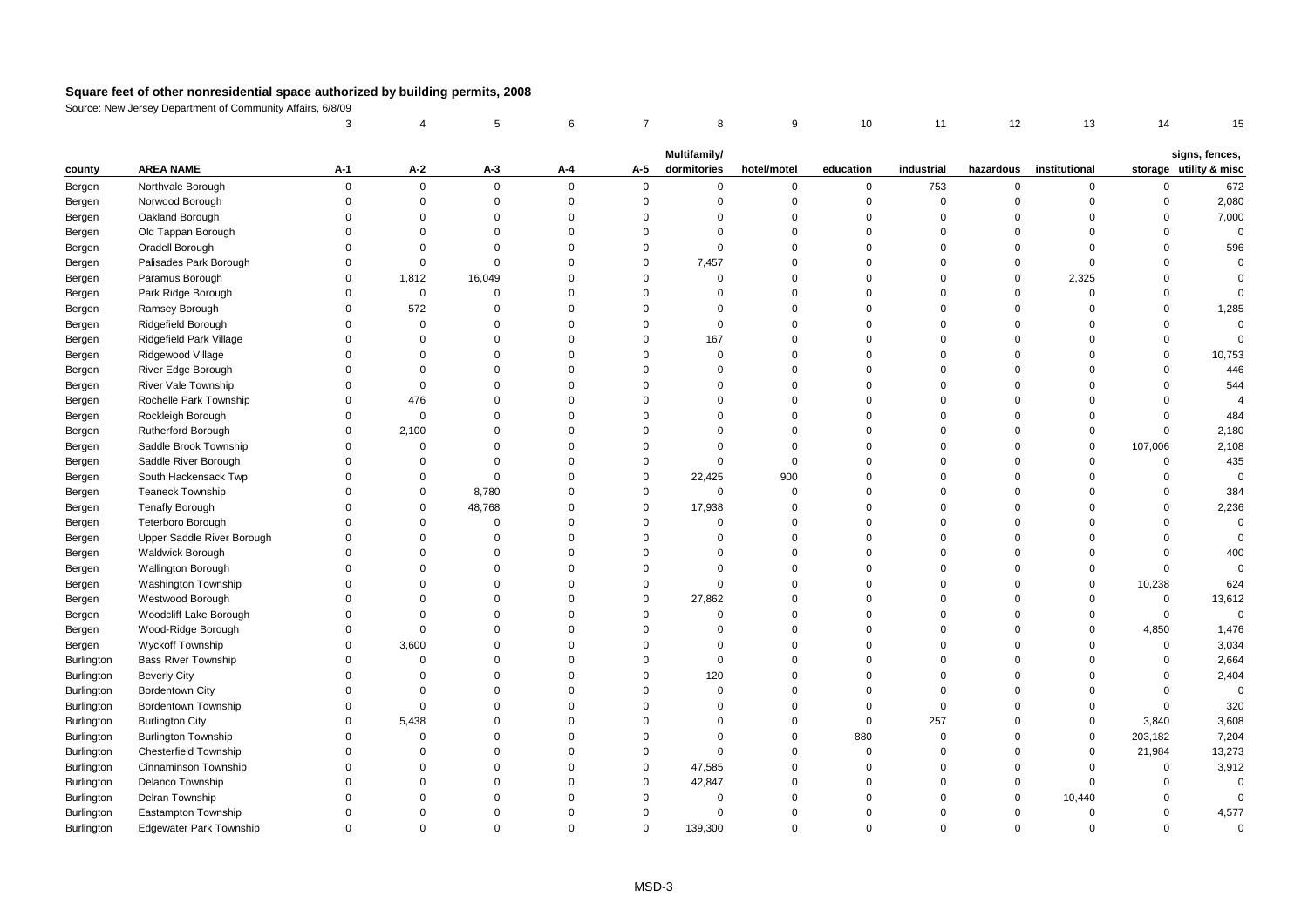|                   |                            | 3           |             | 5           | 6              | $\overline{7}$ | 8            | 9              | 10          | 11          | 12          | 13             | 14          | 15                     |
|-------------------|----------------------------|-------------|-------------|-------------|----------------|----------------|--------------|----------------|-------------|-------------|-------------|----------------|-------------|------------------------|
|                   |                            |             |             |             |                |                | Multifamily/ |                |             |             |             |                |             | signs, fences,         |
| county            | <b>AREA NAME</b>           | A-1         | A-2         | $A-3$       | A-4            | A-5            | dormitories  | hotel/motel    | education   | industrial  | hazardous   | institutional  |             | storage utility & misc |
| Burlington        | Evesham Township           | 0           | 11,720      | $\mathbf 0$ | $\Omega$       | 0              | 193,763      | $\mathbf 0$    | 0           | $\mathbf 0$ | 0           | 5,406          | $\Omega$    | 16,436                 |
| <b>Burlington</b> | Fieldsboro Borough         | $\mathbf 0$ | $\mathbf 0$ | $\mathsf 0$ | $\Omega$       | $\mathsf 0$    | $\mathbf 0$  | $\overline{0}$ | $\Omega$    | $\mathbf 0$ | $\mathbf 0$ | $\mathsf 0$    | $\mathbf 0$ | $\mathsf 0$            |
| Burlington        | Florence Township          | $\mathbf 0$ | 275         | 2,761       | $\Omega$       | $\Omega$       | $\Omega$     | $\overline{0}$ | $\Omega$    | $\Omega$    | $\Omega$    | $\Omega$       | 1,560       | 816                    |
| Burlington        | <b>Hainesport Township</b> | $\Omega$    | 1,448       | $\Omega$    | $\Omega$       | $\Omega$       | $\Omega$     | $\Omega$       | $\Omega$    | $\Omega$    | $\Omega$    | $\Omega$       | 480         | 7,388                  |
| Burlington        | <b>Lumberton Township</b>  | $\Omega$    | $\mathbf 0$ | $\Omega$    | $\Omega$       | $\Omega$       | $\Omega$     | $\Omega$       | $\Omega$    | $\Omega$    | $\Omega$    | $\mathbf 0$    | 9,800       | 5,292                  |
| Burlington        | <b>Mansfield Township</b>  | $\mathbf 0$ | $\mathbf 0$ | 0           | $\Omega$       | $\Omega$       | $\Omega$     | $\overline{0}$ | $\Omega$    | $\mathbf 0$ | $\Omega$    | $\mathbf 0$    | 6,800       | 28,484                 |
| Burlington        | Maple Shade Borough        | $\mathbf 0$ | $\mathbf 0$ | $\mathbf 0$ | $\overline{0}$ | $\Omega$       | 0            | $\overline{0}$ | $\Omega$    | $\mathbf 0$ | $\Omega$    | $\mathbf 0$    | $\mathsf 0$ | $\mathsf 0$            |
| <b>Burlington</b> | <b>Medford Township</b>    | $\Omega$    | 12,229      | 180         | 100            | $\Omega$       | $\Omega$     | $\Omega$       | $\Omega$    | $\Omega$    | $\Omega$    | $\Omega$       | $\Omega$    | 19,518                 |
| Burlington        | Medford Lakes Borough      | $\Omega$    | $\mathbf 0$ | $\mathbf 0$ | $\mathbf 0$    | $\Omega$       | $\Omega$     | $\Omega$       | $\Omega$    | $\Omega$    | $\Omega$    | $\Omega$       | $\mathbf 0$ | $\Omega$               |
| Burlington        | Moorestown Township        | $\mathbf 0$ | 6,000       | 590         | 39,797         | $\Omega$       | $\mathbf 0$  | $\overline{0}$ | $\Omega$    | $\Omega$    | $\Omega$    | 10,280         | 4,000       | 12,401                 |
| <b>Burlington</b> | Mount Holly Township       | $\mathbf 0$ | 0           | $\mathsf 0$ | $\overline{0}$ | $\Omega$       | $\mathbf 0$  | $\overline{0}$ | $\Omega$    | $\mathbf 0$ | $\Omega$    | $\overline{0}$ | $\Omega$    | 2,706                  |
| Burlington        | Mount Laurel Township      | $\Omega$    | 99,296      | 14,410      | $\Omega$       | $\Omega$       | 135,646      | 4,530          | $\Omega$    | $\Omega$    | $\Omega$    | $\Omega$       | $\mathbf 0$ | 5,648                  |
| Burlington        | New Hanover Township       | $\Omega$    | $\Omega$    | 0           | $\Omega$       | $\Omega$       | $\mathbf 0$  | $\overline{0}$ | $\Omega$    | $\Omega$    | $\Omega$    | $\Omega$       | 840         | 5,136                  |
| Burlington        | North Hanover Township     | $\Omega$    | $\Omega$    | $\Omega$    | $\Omega$       | $\Omega$       | $\mathbf 0$  | $\overline{0}$ | 11,454      | $\Omega$    | $\Omega$    | $\Omega$       | $\Omega$    | 26,024                 |
| Burlington        | Palmyra Borough            | $\Omega$    | $\Omega$    | $\Omega$    | $\Omega$       | $\Omega$       | $\mathbf 0$  | $\Omega$       | $\Omega$    | $\Omega$    | $\Omega$    | $\Omega$       | $\Omega$    | $\Omega$               |
| <b>Burlington</b> | Pemberton Borough          | $\Omega$    | $\Omega$    | $\Omega$    | $\Omega$       | $\Omega$       | $\mathbf 0$  | $\mathbf 0$    | $\mathbf 0$ | $\Omega$    | $\Omega$    | $\Omega$       | $\Omega$    | $\Omega$               |
| Burlington        | Pemberton Township         | $\Omega$    | $\Omega$    | $\Omega$    | $\Omega$       | $\Omega$       | $\mathbf 0$  | $\overline{0}$ | 488         | $\Omega$    | $\Omega$    | $\Omega$       | 27,192      | 6,202                  |
| Burlington        | Riverside Township         | $\Omega$    | $\Omega$    | $\Omega$    | $\Omega$       | $\Omega$       | 342          | $\overline{0}$ | $\Omega$    | $\Omega$    | $\Omega$    | $\Omega$       | $\Omega$    | $\Omega$               |
| <b>Burlington</b> | Riverton Borough           | $\Omega$    | $\Omega$    | $\Omega$    | $\Omega$       | $\Omega$       | $\mathbf 0$  | $\Omega$       | $\Omega$    | $\Omega$    | $\Omega$    | $\Omega$       | $\Omega$    | 150                    |
| Burlington        | Shamong Township           | $\Omega$    | $\Omega$    | $\Omega$    | $\Omega$       | $\Omega$       | $\Omega$     | $\Omega$       | $\Omega$    | $\Omega$    | $\Omega$    | $\Omega$       | 1,792       | 10,081                 |
| <b>Burlington</b> | Southampton Township       | $\Omega$    | $\Omega$    | $\Omega$    | $\Omega$       | $\Omega$       | 0            | $\Omega$       | $\Omega$    | $\Omega$    | $\Omega$    | $\Omega$       | 38,080      | 50,122                 |
| Burlington        | Springfield Township       | $\mathbf 0$ | $\Omega$    | 9,412       | $\Omega$       | $\Omega$       | $\mathbf 0$  | $\overline{0}$ | $\Omega$    | $\Omega$    | $\Omega$    | $\Omega$       | $\mathbf 0$ | 2,912                  |
| Burlington        | <b>Tabernacle Township</b> | $\Omega$    | $\Omega$    | $\Omega$    | $\Omega$       | $\Omega$       | $\mathbf 0$  | $\Omega$       | $\Omega$    | $\Omega$    | $\Omega$    | $\Omega$       | $\mathbf 0$ | 23,398                 |
| <b>Burlington</b> | <b>Washington Township</b> | $\Omega$    | $\Omega$    | $\Omega$    | $\Omega$       | $\Omega$       | 2,304        | $\Omega$       | $\Omega$    | $\Omega$    | $\Omega$    | $\Omega$       | 864         | 5,041                  |
| Burlington        | <b>Westampton Township</b> | $\Omega$    | $\mathbf 0$ | 10,496      | $\mathbf 0$    | $\mathbf 0$    | $\mathbf 0$  | 72,604         | $\Omega$    | $\Omega$    | $\Omega$    | $\Omega$       | 9,405       | 1,500                  |
| <b>Burlington</b> | Willingboro Township       | $\Omega$    | $\mathbf 0$ | $\mathsf 0$ | $\mathbf 0$    | 120            | $\mathbf 0$  | $\overline{0}$ | $\Omega$    | $\mathbf 0$ | $\Omega$    | 950            | $\mathbf 0$ | 1,920                  |
| <b>Burlington</b> | <b>Woodland Township</b>   | $\Omega$    | $\Omega$    | $\Omega$    | $\Omega$       | $\mathbf 0$    | $\mathbf 0$  | $\Omega$       | $\Omega$    | $\Omega$    | $\Omega$    | $\Omega$       | $\mathbf 0$ | 4,134                  |
| Burlington        | Wrightstown Borough        | $\Omega$    | $\Omega$    | $\Omega$    | $\Omega$       | $\Omega$       | $\mathbf 0$  | 114            | $\Omega$    | $\Omega$    | $\Omega$    | $\Omega$       | 5,428       | 200                    |
| Camden            | Audubon Borough            | $\Omega$    | $\Omega$    | 3,921       | $\Omega$       | $\Omega$       | $\Omega$     | $\overline{0}$ | $\Omega$    | $\Omega$    | $\Omega$    | $\Omega$       | $\Omega$    | 680                    |
| Camden            | Audubon Park Borough       | $\Omega$    | $\Omega$    | $\Omega$    | $\Omega$       | $\Omega$       | $\Omega$     | $\overline{0}$ | $\Omega$    | $\Omega$    | $\Omega$    | $\Omega$       | $\Omega$    | $\mathbf 0$            |
| Camden            | Barrington Borough         | $\Omega$    | $\Omega$    | $\Omega$    | $\Omega$       | $\Omega$       | $\Omega$     | 220            | $\Omega$    | $\Omega$    | $\Omega$    | $\Omega$       | $\Omega$    | $\Omega$               |
| Camden            | Bellmawr Borough           | $\Omega$    | $\Omega$    | $\Omega$    | $\Omega$       | $\Omega$       | $\mathbf 0$  | $\overline{0}$ | $\Omega$    | $\Omega$    | $\Omega$    | $\Omega$       | $\Omega$    | $\Omega$               |
| Camden            | Berlin Borough             | $\mathbf 0$ | 4,196       | $\Omega$    | $\Omega$       | $\Omega$       | $\mathbf 0$  | $\Omega$       | $\Omega$    | $\Omega$    | $\Omega$    | $\Omega$       | $\Omega$    | 1,500                  |
| Camden            | Berlin Township            | $\mathbf 0$ | $\mathbf 0$ | 70,388      | $\Omega$       | $\Omega$       | $\mathbf 0$  | $\overline{0}$ | $\Omega$    | $\Omega$    | $\Omega$    | $\mathbf 0$    | 716,800     | 343                    |
| Camden            | Brooklawn Borough          | $\Omega$    | $\Omega$    | $\Omega$    | $\Omega$       | $\Omega$       | $\Omega$     | $\Omega$       | $\Omega$    | $\Omega$    | $\Omega$    | $\Omega$       | $\Omega$    | $\Omega$               |
| Camden            | Camden City                | 8,700       | $\mathbf 0$ | 106,330     | $\Omega$       | $\Omega$       | 77,534       | $\Omega$       | $\Omega$    | $\Omega$    | $\Omega$    | $\Omega$       | 3,280       | 2,601                  |
| Camden            | Cherry Hill Township       | $\mathbf 0$ | 31,321      | 87,801      | $\Omega$       | $\Omega$       | 0            | $\Omega$       | $\Omega$    | $\Omega$    | $\Omega$    | $\mathbf 0$    | 212,444     | 4,554                  |
| Camden            | Chesilhurst Borough        | $\mathbf 0$ | $\mathbf 0$ | $\mathbf 0$ | $\Omega$       | $\Omega$       | 0            | $\overline{0}$ | $\Omega$    | $\mathbf 0$ | $\Omega$    | $\Omega$       | $\Omega$    | 4,179                  |
| Camden            | <b>Clementon Borough</b>   | $\Omega$    | $\Omega$    | $\Omega$    | $\Omega$       | $\Omega$       | $\Omega$     | $\Omega$       | $\Omega$    | $\Omega$    | $\Omega$    | $\Omega$       | $\Omega$    | 2,576                  |
| Camden            | Collingswood Borough       | $\Omega$    | $\Omega$    | $\Omega$    | $\Omega$       | $\Omega$       | $\Omega$     | $\Omega$       | $\Omega$    | $\Omega$    | $\Omega$    | O              | $\Omega$    | $\Omega$               |
| Camden            | Gibbsboro Borough          | $\Omega$    | $\Omega$    | $\Omega$    | $\Omega$       | $\Omega$       | $\Omega$     | $\Omega$       | $\Omega$    | $\Omega$    | O           | $\Omega$       | $\Omega$    | $\Omega$               |
| Camden            | <b>Gloucester City</b>     | $\Omega$    | $\Omega$    | $\Omega$    | $\Omega$       | $\Omega$       | $\Omega$     | $\Omega$       | $\Omega$    | $\mathbf 0$ | $\Omega$    | $\Omega$       | $\Omega$    | 768                    |
| Camden            | Gloucester Township        | $\Omega$    | 18,554      | $\Omega$    | $\Omega$       | $\Omega$       | $\Omega$     | 400            | $\Omega$    | 5,000       | $\Omega$    | $\Omega$       | 1.920       | 5,299                  |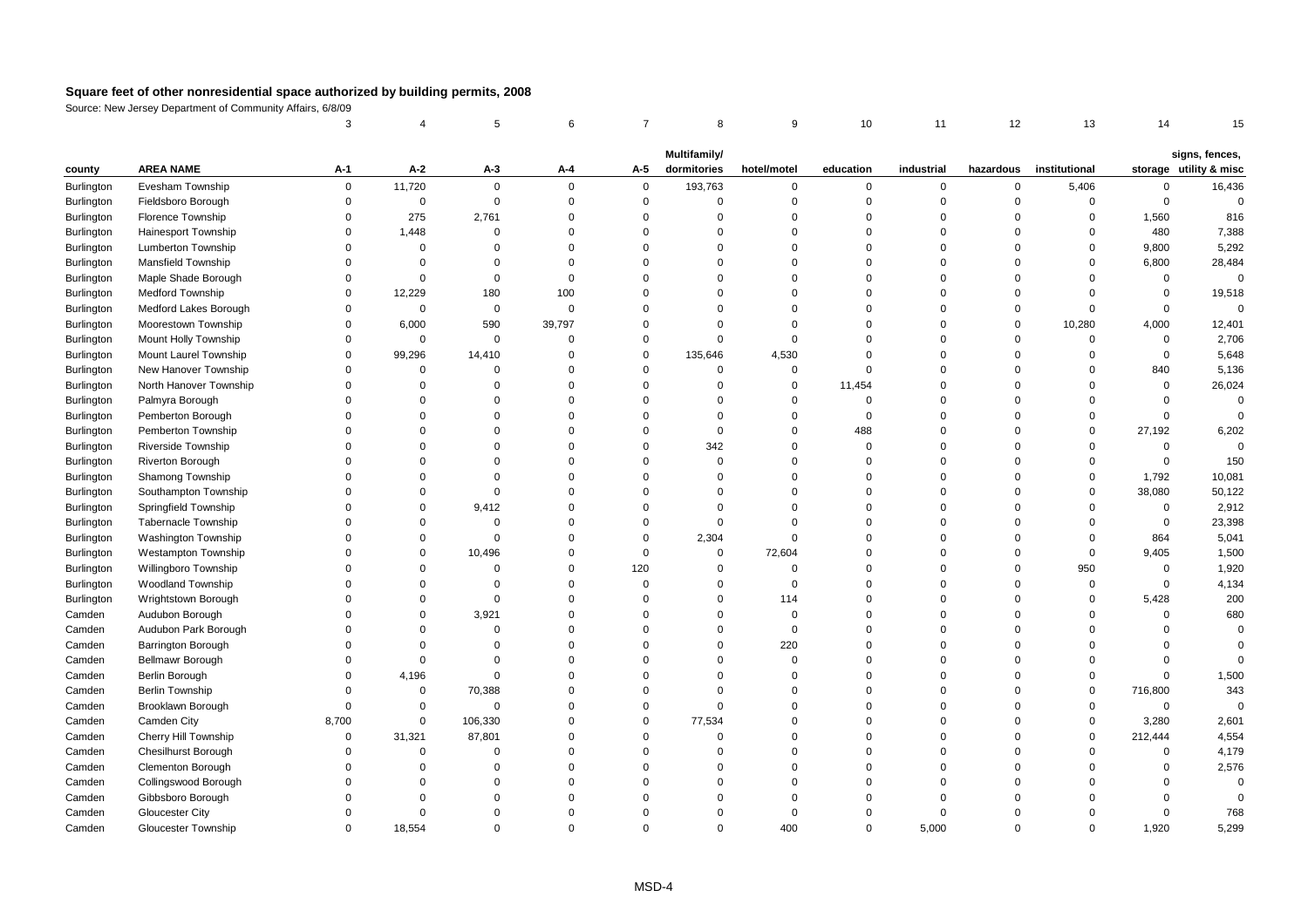|            |                            | 3           |             | 5           | 6        | $\overline{7}$ | 8            | 9           | 10          | 11          | 12             | 13            | 14          | 15                     |
|------------|----------------------------|-------------|-------------|-------------|----------|----------------|--------------|-------------|-------------|-------------|----------------|---------------|-------------|------------------------|
|            |                            |             |             |             |          |                | Multifamily/ |             |             |             |                |               |             | signs, fences,         |
| county     | <b>AREA NAME</b>           | A-1         | A-2         | $A-3$       | A-4      | A-5            | dormitories  | hotel/motel | education   | industrial  | hazardous      | institutional |             | storage utility & misc |
| Camden     | Haddon Township            | $\Omega$    | $\mathbf 0$ | $\mathbf 0$ | $\Omega$ | $\mathbf 0$    | $\mathbf 0$  | $\mathbf 0$ | 0           | 0           | $\mathbf 0$    | 0             | $\mathbf 0$ | $\mathbf 0$            |
| Camden     | Haddonfield Borough        | $\Omega$    | 0           | 2,379       | $\Omega$ | $\mathbf 0$    | $\Omega$     | $\mathbf 0$ | $\Omega$    | 0           | $\overline{0}$ | $\mathbf 0$   | $\Omega$    | 1,153                  |
| Camden     | Haddon Heights Borough     | $\Omega$    | $\Omega$    | $\Omega$    | $\Omega$ | $\Omega$       | $\Omega$     | $\Omega$    | $\Omega$    | $\Omega$    | $\Omega$       | $\Omega$      | $\Omega$    | $\mathbf 0$            |
| Camden     | Hi-nella Borough           | $\Omega$    | $\Omega$    | $\Omega$    | $\Omega$ | $\Omega$       | $\Omega$     | $\mathbf 0$ | $\Omega$    | $\Omega$    | $\Omega$       | $\Omega$      | $\Omega$    | $\Omega$               |
| Camden     | Laurel Springs Borough     | $\Omega$    | $\Omega$    | $\Omega$    | $\Omega$ | $\Omega$       | $\Omega$     | $\mathbf 0$ | 2,705       | $\Omega$    | $\Omega$       | $\Omega$      | $\Omega$    | $\Omega$               |
| Camden     | Lawnside Borough           | $\Omega$    | $\Omega$    | $\Omega$    | $\Omega$ | $\Omega$       | $\Omega$     | $\mathbf 0$ | $\Omega$    | $\Omega$    | $\Omega$       | $\Omega$      | $\mathbf 0$ | $\Omega$               |
| Camden     | Lindenwold Borough         | $\Omega$    | $\Omega$    | $\Omega$    | $\Omega$ | $\Omega$       | $\Omega$     | $\mathbf 0$ | $\Omega$    | $\Omega$    | $\Omega$       | $\Omega$      | 42,202      | 1,817                  |
| Camden     | Magnolia Borough           | $\Omega$    | 3,016       | $\Omega$    | $\Omega$ | $\Omega$       | $\Omega$     | $\mathbf 0$ | $\Omega$    | $\Omega$    | $\Omega$       | $\Omega$      | $\mathsf 0$ | 723                    |
| Camden     | Merchantville Borough      | $\Omega$    | $\mathbf 0$ | $\Omega$    | $\Omega$ | $\Omega$       | $\Omega$     | $\mathbf 0$ | $\Omega$    | $\Omega$    | $\Omega$       | $\Omega$      | $\Omega$    | $\Omega$               |
| Camden     | Mount Ephraim Borough      | $\Omega$    | $\mathbf 0$ | $\Omega$    | $\Omega$ | $\Omega$       | $\Omega$     | $\mathbf 0$ | $\Omega$    | $\Omega$    | $\Omega$       | $\Omega$      | $\Omega$    | $\Omega$               |
| Camden     | Oaklyn Borough             | $\Omega$    | $\Omega$    | 3,000       | $\Omega$ | $\Omega$       | $\Omega$     | $\mathbf 0$ | $\Omega$    | $\Omega$    | $\Omega$       | $\Omega$      | $\mathbf 0$ | $\Omega$               |
| Camden     | Pennsauken Township        | $\Omega$    | $\Omega$    | $\mathbf 0$ | $\Omega$ | $\Omega$       | $\Omega$     | $\mathbf 0$ | 97,556      | $\Omega$    | $\Omega$       | 0             | 6,940       | 432                    |
| Camden     | Pine Hill Borough          | $\Omega$    | $\Omega$    | $\Omega$    | $\Omega$ | $\Omega$       | $\Omega$     | $\mathbf 0$ | $\mathbf 0$ | $\Omega$    | $\Omega$       | $\mathbf 0$   | 1,152       | 400                    |
| Camden     | Pine Valley Borough        | $\Omega$    | $\Omega$    | $\Omega$    | $\Omega$ | $\Omega$       | $\Omega$     | $\mathbf 0$ | $\Omega$    | $\Omega$    | $\Omega$       | $\Omega$      | $\mathsf 0$ | $\Omega$               |
| Camden     | Runnemede Borough          | $\Omega$    | 6,200       | $\Omega$    | $\Omega$ | $\Omega$       | $\Omega$     | $\mathbf 0$ | $\Omega$    | $\Omega$    | $\Omega$       | $\Omega$      | $\Omega$    | $\Omega$               |
| Camden     | Somerdale Borough          | $\Omega$    | $\mathbf 0$ | $\Omega$    | $\Omega$ | $\Omega$       | 6,235        | $\mathbf 0$ | $\mathbf 0$ | $\Omega$    | $\Omega$       | $\Omega$      | $\Omega$    | 192                    |
| Camden     | Stratford Borough          | $\mathbf 0$ | 225         | $\Omega$    | $\Omega$ | $\Omega$       | $\mathbf 0$  | $\mathbf 0$ | 20,700      | $\Omega$    | $\overline{0}$ | $\Omega$      | $\Omega$    | 624                    |
| Camden     | Tavistock Borough          | $\mathbf 0$ | $\mathbf 0$ | $\Omega$    | $\Omega$ | $\mathbf 0$    | $\Omega$     | $\mathbf 0$ | $\mathbf 0$ | $\mathbf 0$ | $\overline{0}$ | $\Omega$      | $\Omega$    | $\Omega$               |
| Camden     | <b>Voorhees Township</b>   | $\Omega$    | $\mathbf 0$ | $\Omega$    | 52,600   | $\Omega$       | 422,478      | $\mathbf 0$ | 3,525       | $\mathbf 0$ | $\Omega$       | 672,286       | $\Omega$    | 242                    |
| Camden     | Waterford Township         | $\Omega$    | 4,855       | $\Omega$    | $\Omega$ | $\Omega$       | $\Omega$     | $\mathbf 0$ | $\mathbf 0$ | $\Omega$    | $\Omega$       | 0             | $\mathbf 0$ | 10,479                 |
| Camden     | Winslow Township           | $\Omega$    | 0           | 1,110       | $\Omega$ | $\Omega$       | $\Omega$     | $\mathbf 0$ | 0           | 22,100      | $\mathbf 0$    | $\mathbf 0$   | 30,000      | 22,489                 |
| Camden     | Woodlynne Borough          | $\Omega$    | $\mathbf 0$ | $\Omega$    | $\Omega$ | $\Omega$       | $\Omega$     | $\mathbf 0$ | $\Omega$    | $\Omega$    | $\Omega$       | $\mathbf 0$   | $\mathsf 0$ | $\mathbf 0$            |
| Cape May   | Avalon Borough             | $\mathbf 0$ | $\Omega$    | $\Omega$    | $\Omega$ | $\mathbf 0$    | 11,380       | $\mathbf 0$ | $\Omega$    | $\mathbf 0$ | $\Omega$       | $\Omega$      | $\mathsf 0$ | 1,847                  |
| Cape May   | Cape May City              | $\Omega$    | 7,100       | $\Omega$    | $\Omega$ | $\Omega$       | $\Omega$     | $\mathbf 0$ | $\Omega$    | $\mathbf 0$ | $\Omega$       | $\Omega$      | 1,800       | 870                    |
| Cape May   | Cape May Point Borough     | $\Omega$    | $\Omega$    | $\Omega$    | $\Omega$ | $\Omega$       | $\Omega$     | $\mathbf 0$ | $\Omega$    | $\Omega$    | $\Omega$       | $\Omega$      | $\mathbf 0$ | $\Omega$               |
| Cape May   | Dennis Township            | $\Omega$    | 0           | $\Omega$    | $\Omega$ | $\mathbf 0$    | $\Omega$     | $\mathbf 0$ | $\Omega$    | 4,200       | $\Omega$       | $\Omega$      | 0           | 14,957                 |
| Cape May   | Lower Township             | $\Omega$    | 270         | 4,333       | $\Omega$ | $\mathbf 0$    | 25,287       | $\mathbf 0$ | $\Omega$    | 0           | $\Omega$       | $\mathbf 0$   | 320         | 29,643                 |
| Cape May   | Middle Township            | $\Omega$    | $\mathbf 0$ | 2,529       | $\Omega$ | $\Omega$       | $\Omega$     | 1,088       | $\Omega$    | $\Omega$    | $\Omega$       | $\Omega$      | 13,038      | 12,753                 |
| Cape May   | North Wildwood City        | $\Omega$    | 0           | $\mathbf 0$ | $\Omega$ | $\Omega$       | $\Omega$     | $\mathbf 0$ | $\Omega$    | $\Omega$    | $\Omega$       | $\Omega$      | $\mathbf 0$ | 120                    |
| Cape May   | Ocean City                 | $\Omega$    | $\Omega$    | 24,780      | $\Omega$ | $\Omega$       | 45,036       | $\Omega$    | $\Omega$    | $\Omega$    | $\Omega$       | $\Omega$      | $\mathbf 0$ | 3,463                  |
| Cape May   | Sea Isle City              | $\Omega$    | $\mathbf 0$ | $\Omega$    | $\Omega$ | $\Omega$       | $\mathbf 0$  | $\mathbf 0$ | $\Omega$    | $\Omega$    | $\Omega$       | $\Omega$      | $\Omega$    | $\Omega$               |
| Cape May   | Stone Harbor Borough       | $\Omega$    | 220         | $\mathbf 0$ | $\Omega$ | $\Omega$       | $\Omega$     | $\mathbf 0$ | $\Omega$    | $\mathbf 0$ | $\Omega$       | $\Omega$      | $\mathsf 0$ | $\mathbf 0$            |
| Cape May   | <b>Upper Township</b>      | $\Omega$    | $\mathbf 0$ | 2,648       | $\Omega$ | $\Omega$       | $\Omega$     | $\mathbf 0$ | $\Omega$    | $\Omega$    | $\Omega$       | $\Omega$      | 29,458      | 10,310                 |
| Cape May   | West Cape May Borough      | $\Omega$    | $\mathbf 0$ | $\Omega$    | $\Omega$ | $\Omega$       | $\Omega$     | $\mathbf 0$ | $\Omega$    | $\Omega$    | $\Omega$       | $\Omega$      | $\mathbf 0$ | 792                    |
| Cape May   | West Wildwood Borough      | $\Omega$    | $\Omega$    | $\mathbf 0$ | $\Omega$ | $\Omega$       | $\Omega$     | $\mathbf 0$ | $\Omega$    | $\Omega$    | $\Omega$       | $\Omega$      | $\Omega$    | $\mathbf 0$            |
| Cape May   | Wildwood City              | $\Omega$    | $\Omega$    | 256         | $\Omega$ | $\Omega$       | 42,079       | $\mathbf 0$ | $\Omega$    | $\Omega$    | $\Omega$       | $\Omega$      | $\Omega$    | $\Omega$               |
| Cape May   | Wildwood Crest Borough     | $\Omega$    | $\Omega$    | $\Omega$    | $\Omega$ | $\mathbf 0$    | 29,388       | $\mathbf 0$ | $\Omega$    | $\Omega$    | $\Omega$       | $\Omega$      | $\Omega$    | $\Omega$               |
| Cape May   | Woodbine Borough           | $\Omega$    | $\Omega$    | $\Omega$    | $\Omega$ | $\Omega$       | $\Omega$     | $\mathbf 0$ | $\Omega$    | $\Omega$    | $\Omega$       | $\Omega$      | $\Omega$    | $\Omega$               |
| Cumberland | <b>Bridgeton City</b>      | $\Omega$    | $\Omega$    | $\Omega$    | $\Omega$ | $\Omega$       | $\Omega$     | $\Omega$    | $\Omega$    | $\Omega$    | $\Omega$       | 380           | $\Omega$    | 3,585                  |
| Cumberland | <b>Commercial Township</b> | $\Omega$    | $\Omega$    | $\Omega$    | $\Omega$ | $\Omega$       | $\Omega$     | $\mathbf 0$ | $\Omega$    | $\Omega$    | $\Omega$       | 0             | $\mathbf 0$ | 9,938                  |
| Cumberland | Deerfield Township         | $\Omega$    | $\Omega$    | 41,280      | $\Omega$ | $\Omega$       | $\Omega$     | $\Omega$    | $\Omega$    | $\Omega$    | $\Omega$       | $\mathbf 0$   | 11,200      | 7,440                  |
| Cumberland | Downe Township             | $\Omega$    | $\Omega$    | $\Omega$    | $\Omega$ | $\Omega$       | $\Omega$     | $\Omega$    | $\Omega$    | $\Omega$    | $\Omega$       | $\Omega$      | 2,496       | 2,482                  |
| Cumberland | <b>Fairfield Township</b>  | $\Omega$    | $\Omega$    | $\Omega$    | $\Omega$ | $\Omega$       | $\Omega$     | $\Omega$    | $\Omega$    | $\mathbf 0$ | $\Omega$       | $\Omega$      | $\mathbf 0$ | 5,780                  |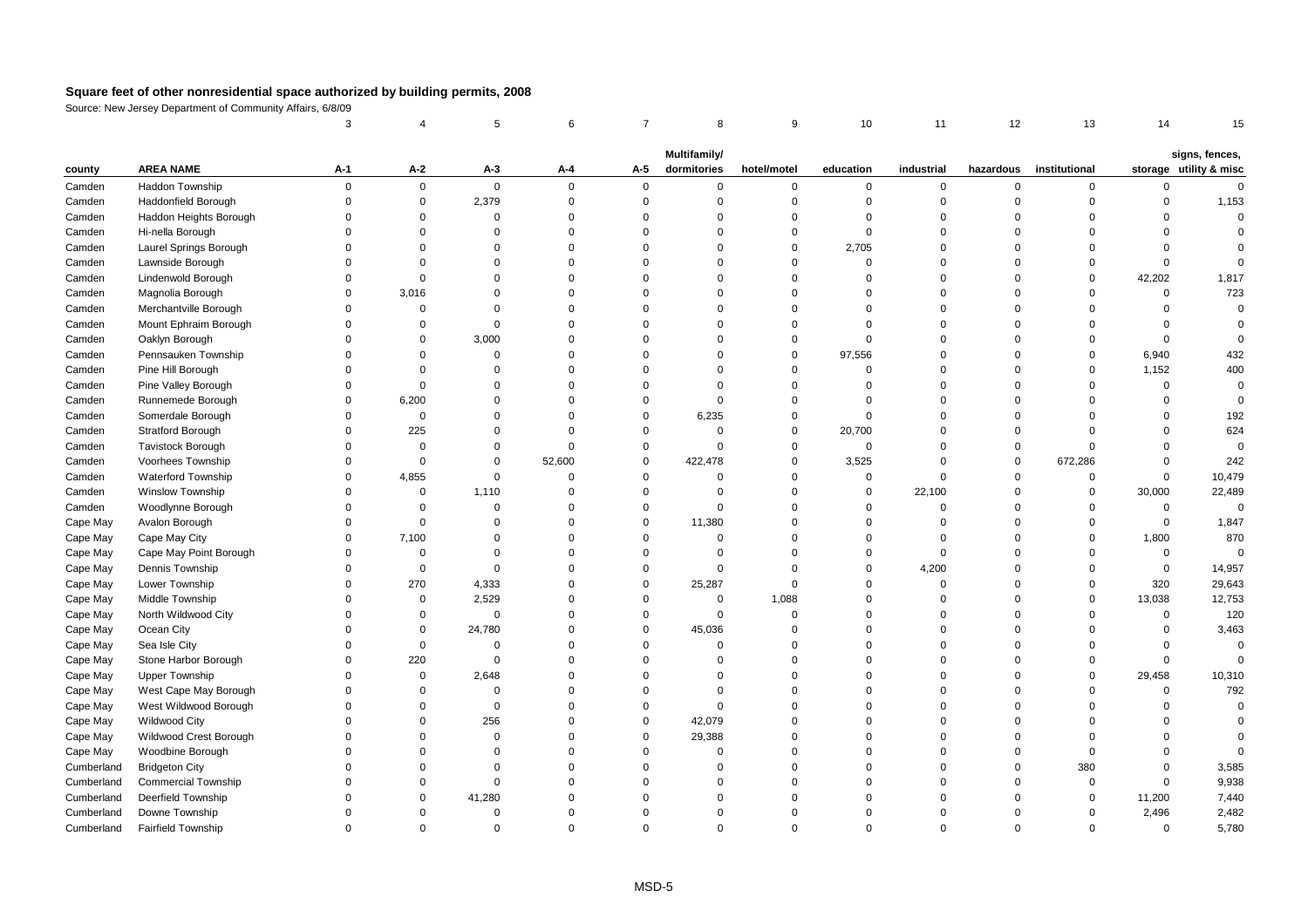|            |                                 | 3        |                         | 5           | 6           | $\overline{7}$ | 8            | 9              | 10          | 11          | 12        | 13             | 14          | 15                                       |
|------------|---------------------------------|----------|-------------------------|-------------|-------------|----------------|--------------|----------------|-------------|-------------|-----------|----------------|-------------|------------------------------------------|
|            |                                 |          |                         |             |             |                | Multifamily/ |                |             |             |           |                |             |                                          |
| county     | <b>AREA NAME</b>                | A-1      | A-2                     | $A-3$       | A-4         | A-5            | dormitories  | hotel/motel    | education   | industrial  | hazardous | institutional  |             | signs, fences,<br>storage utility & misc |
| Cumberland | <b>Greenwich Township</b>       | $\Omega$ | $\mathbf{0}$            | $\mathbf 0$ | $\mathbf 0$ | $\mathbf 0$    | $\mathbf 0$  | $\mathbf 0$    | $\mathbf 0$ | $\mathbf 0$ | $\Omega$  | 0              | $\Omega$    | 2,192                                    |
| Cumberland | Hopewell Township               | $\Omega$ | $\mathsf 0$             | 1,874       | $\mathbf 0$ | $\mathbf 0$    | $\mathbf 0$  | $\overline{0}$ | $\mathbf 0$ | $\mathbf 0$ | $\Omega$  | $\mathbf 0$    | $\Omega$    | 36,640                                   |
| Cumberland | Lawrence Township               | $\Omega$ | $\mathbf 0$             | $\mathbf 0$ | $\mathbf 0$ | $\mathbf 0$    | 35,874       | $\mathbf 0$    | $\mathbf 0$ | $\mathbf 0$ | $\Omega$  | $\Omega$       | $\Omega$    | $\Omega$                                 |
| Cumberland | Maurice River Township          | $\Omega$ | $\overline{\mathbf{1}}$ | $\Omega$    | $\mathbf 0$ | $\Omega$       | $\mathbf 0$  | $\Omega$       | $\mathbf 0$ | $\Omega$    | $\Omega$  | $\Omega$       | $\Omega$    | 11,116                                   |
| Cumberland | <b>Millville City</b>           | $\Omega$ | 33,337                  | 3,600       | $\mathbf 0$ | $\Omega$       | $\mathbf 0$  | $\Omega$       | $\mathbf 0$ | 3,918       | $\Omega$  | $\mathbf 0$    | 10,340      | 44,843                                   |
| Cumberland | Shiloh Borough                  | $\Omega$ | $\Omega$                | $\Omega$    | $\mathbf 0$ | $\Omega$       | $\Omega$     | $\Omega$       | $\Omega$    | $\mathbf 0$ | $\Omega$  | $\Omega$       | $\mathbf 0$ | 978                                      |
| Cumberland | <b>Stow Creek Township</b>      | $\Omega$ | $\Omega$                | $\mathbf 0$ | $\mathbf 0$ | $\Omega$       | $\Omega$     | $\overline{0}$ | $\mathbf 0$ | $\mathbf 0$ | $\Omega$  | $\Omega$       | $\Omega$    | 2,700                                    |
| Cumberland | <b>Upper Deerfield Township</b> | $\Omega$ | $\Omega$                | $\Omega$    | $\mathbf 0$ | $\Omega$       | $\mathbf 0$  | $\Omega$       | $\Omega$    | $\mathbf 0$ | $\Omega$  | $\mathbf 0$    | $\Omega$    | 33,916                                   |
| Cumberland | Vineland City                   | $\Omega$ | 9,758                   | 1,915       | $\mathbf 0$ | $\Omega$       | $\mathbf 0$  | 2,685          | $\Omega$    | 89,754      | $\Omega$  | 764            | 163,268     | 29,538                                   |
| Essex      | <b>Belleville Town</b>          | $\Omega$ | $\mathsf 0$             | 3,330       | $\mathbf 0$ | $\mathbf 0$    | 5,720        | $\mathsf 0$    | $\mathbf 0$ | $\mathbf 0$ | $\Omega$  | $\overline{0}$ | $\mathbf 0$ | $\mathbf 0$                              |
| Essex      | <b>Bloomfield Township</b>      | $\Omega$ | $\Omega$                | $\Omega$    | $\mathbf 0$ | $\Omega$       | 40,058       | $\Omega$       | $\Omega$    | $\Omega$    | $\Omega$  | $\mathsf 0$    | $\mathsf 0$ | 37,568                                   |
| Essex      | <b>Caldwell Township</b>        | $\Omega$ | $\Omega$                | $\Omega$    | $\mathbf 0$ | $\Omega$       | $\mathbf 0$  | $\Omega$       | $\Omega$    | $\Omega$    | $\Omega$  | $\Omega$       | $\Omega$    | $\Omega$                                 |
| Essex      | Cedar Grove Township            | $\Omega$ | 28,621                  | $\Omega$    | $\mathbf 0$ | $\Omega$       | $\mathbf 0$  | $\Omega$       | $\Omega$    | $\Omega$    | $\Omega$  | $\Omega$       | $\Omega$    |                                          |
| Essex      | East Orange City                | $\Omega$ | $\Omega$                | 0           | $\Omega$    | $\Omega$       | 13,514       | $\Omega$       | $\Omega$    | $\Omega$    | $\Omega$  | $\Omega$       | $\Omega$    | 2,400                                    |
| Essex      | <b>Essex Fells Township</b>     | $\Omega$ | $\Omega$                | $\Omega$    | $\Omega$    | $\Omega$       | 5,746        | $\Omega$       | $\Omega$    | $\Omega$    | $\Omega$  | $\Omega$       | $\Omega$    | $\Omega$                                 |
| Essex      | <b>Fairfield Township</b>       | $\Omega$ | $\Omega$                | $\Omega$    | $\mathbf 0$ | $\Omega$       | $\mathbf 0$  | $\Omega$       | $\Omega$    | $\Omega$    | $\Omega$  | $\Omega$       | $\Omega$    | 28,950                                   |
| Essex      | Glen Ridge Borough              | $\Omega$ | $\Omega$                | $\Omega$    | $\mathbf 0$ | $\Omega$       | $\mathbf 0$  | $\Omega$       | $\Omega$    | $\Omega$    | $\Omega$  | $\Omega$       | $\Omega$    | $\mathbf 0$                              |
| Essex      | Irvington Township              | $\Omega$ | $\Omega$                | $\Omega$    | $\mathbf 0$ | $\mathbf 0$    | 10,160       | $\Omega$       | $\Omega$    | $\mathbf 0$ | $\Omega$  | $\Omega$       | $\Omega$    |                                          |
| Essex      | Livingston Township             | $\Omega$ | $\Omega$                | $\Omega$    | $\Omega$    | $\Omega$       | $\mathbf 0$  | $\Omega$       | $\Omega$    | $\Omega$    | $\Omega$  | $\Omega$       | $\Omega$    | 1,258                                    |
| Essex      | Maplewood Township              | $\Omega$ | $\Omega$                | $\Omega$    | $\mathbf 0$ | $\Omega$       | 12,270       | $\Omega$       | $\Omega$    | $\Omega$    | $\Omega$  | $\Omega$       | $\Omega$    | 4,206                                    |
| Essex      | Millburn Township               | $\Omega$ | $\mathbf 0$             | 3,100       | $\mathbf 0$ | $\mathbf 0$    | $\mathbf 0$  | $\Omega$       | $\mathbf 0$ | $\Omega$    | $\Omega$  | $\Omega$       | $\mathbf 0$ | $\Omega$                                 |
| Essex      | Montclair Township              | $\Omega$ | $\mathsf 0$             | 6,027       | $\mathbf 0$ | $\mathbf 0$    | 291,095      | $\mathsf 0$    | 134,803     | $\Omega$    | $\Omega$  | $\Omega$       | $\Omega$    | 10,833                                   |
| Essex      | <b>Newark City</b>              | $\Omega$ | 5,995                   | 653         | $\mathbf 0$ | 1,065          | 177,428      | $\mathbf 0$    | 80,827      | $\Omega$    | $\Omega$  | $\Omega$       | 139,858     | 16,201                                   |
| Essex      | North Caldwell Borough          | $\Omega$ | $\Omega$                | $\Omega$    | $\Omega$    | $\mathbf{0}$   | $\mathbf 0$  | $\Omega$       | $\Omega$    | $\Omega$    | $\Omega$  | $\Omega$       | 5,597       | $\mathbf 0$                              |
| Essex      | Nutley Township                 | $\Omega$ | $\Omega$                | $\mathbf 0$ | $\mathbf 0$ | $\Omega$       | $\mathbf 0$  | $\Omega$       |             | $\Omega$    | $\Omega$  | $\Omega$       | $\Omega$    | 3,227                                    |
| Essex      | City of Orange Township         | $\Omega$ | $\mathbf 0$             | 78          | $\mathbf 0$ | $\Omega$       | $\mathbf 0$  | $\Omega$       | $\Omega$    | $\Omega$    | $\Omega$  | $\Omega$       | $\Omega$    | 903                                      |
| Essex      | Roseland Borough                | $\Omega$ | $\mathbf 0$             | 41,911      | $\mathbf 0$ | $\Omega$       | $\mathbf 0$  | $\Omega$       | $\Omega$    | $\Omega$    | $\Omega$  | $\Omega$       | $\Omega$    | $\Omega$                                 |
| Essex      | South Orange Village            | $\Omega$ | $\Omega$                | 0           | 5,191       | $\mathbf 0$    | 121,403      | $\Omega$       | $\Omega$    | $\Omega$    | $\Omega$  | $\Omega$       | $\Omega$    | $\Omega$                                 |
| Essex      | Verona Township                 | $\Omega$ | $\Omega$                | $\Omega$    | $\mathbf 0$ | $\mathbf 0$    | 225,496      | $\Omega$       | $\Omega$    | $\Omega$    | $\Omega$  | $\Omega$       | $\Omega$    | 3,646                                    |
| Essex      | West Caldwell Township          | $\Omega$ | $\Omega$                | $\Omega$    | $\Omega$    | $\mathbf 0$    | 119,488      | $\Omega$       | $\Omega$    | $\Omega$    | $\Omega$  | 8,600          | $\Omega$    | 1,411                                    |
| Essex      | West Orange Township            | $\Omega$ | $\Omega$                | $\Omega$    | $\mathbf 0$ | 5,920          | $\mathbf 0$  | $\Omega$       | $\mathbf 0$ | $\Omega$    | $\Omega$  | $\mathbf 0$    | 40,070      | 3,056                                    |
| Gloucester | Clayton Borough                 | $\Omega$ | $\Omega$                | $\Omega$    | $\mathbf 0$ | $\Omega$       | $\mathbf 0$  | $\Omega$       | 360         | $\mathbf 0$ | $\Omega$  | $\mathbf 0$    | 7,440       | 3,480                                    |
| Gloucester | Deptford Township               | $\Omega$ | $\Omega$                | 13,350      | $\mathbf 0$ | $\Omega$       | $\mathbf 0$  | $\mathbf 0$    | $\mathbf 0$ | 6,200       | $\Omega$  | $\Omega$       | $\mathbf 0$ | 24,200                                   |
| Gloucester | East Greenwich Township         | $\Omega$ | 0                       | 3,588       | $\mathbf 0$ | $\mathbf 0$    | $\mathbf 0$  | $\mathbf 0$    | $\mathbf 0$ | 7,340       | $\Omega$  | $\mathbf 0$    | 7,350       | 10,385                                   |
| Gloucester | Elk Township                    | $\Omega$ | $\Omega$                | $\Omega$    | $\mathbf 0$ | $\Omega$       | $\mathbf 0$  | $\Omega$       | $\mathbf 0$ | $\Omega$    | $\Omega$  | $\Omega$       | $\mathbf 0$ | 9,001                                    |
| Gloucester | Franklin Township               | $\Omega$ | 1,280                   | $\Omega$    | $\mathbf 0$ | $\Omega$       | $\mathbf 0$  | $\Omega$       | $\Omega$    | $\Omega$    | $\Omega$  | $\Omega$       | 41,389      | 12,635                                   |
| Gloucester | Glassboro Borough               | $\Omega$ | $\mathbf 0$             | $\Omega$    | $\mathbf 0$ | $\Omega$       | 185,725      | $\Omega$       | $\Omega$    | $\Omega$    | $\Omega$  | $\Omega$       | 720         | 2,512                                    |
| Gloucester | <b>Greenwich Township</b>       | $\Omega$ | $\Omega$                | $\Omega$    | $\mathbf 0$ | $\Omega$       | $\mathbf 0$  | $\Omega$       | $\Omega$    | $\mathbf 0$ | $\Omega$  | $\Omega$       | $\mathsf 0$ | 5,460                                    |
| Gloucester | <b>Harrison Township</b>        | $\Omega$ | $\Omega$                |             | $\mathbf 0$ | $\mathbf{1}$   | $\mathbf 0$  | $\Omega$       | $\mathbf 0$ | $\Omega$    | $\Omega$  | $\Omega$       | 2,944       | 35,914                                   |
| Gloucester | Logan Township                  | $\Omega$ | $\Omega$                | $\Omega$    | $\mathbf 0$ | 4,300          | $\mathbf 0$  | $\Omega$       | $\mathbf 0$ | 46,156      | $\Omega$  | 0              | 875,280     | 384                                      |
| Gloucester | Mantua Township                 | $\Omega$ | $\Omega$                | 1,750       | $\mathbf 0$ | $\mathbf 0$    | 36,694       | $\mathbf 0$    | $\mathbf 0$ | $\mathbf 0$ | $\Omega$  | $\Omega$       | 19,010      | $\Omega$                                 |
| Gloucester | Monroe Township                 | $\Omega$ | 6,264                   | 0           | $\mathbf 0$ | $\Omega$       | $\mathbf 0$  | $\Omega$       | 76,242      | 968         | $\Omega$  | $\Omega$       | 7,759       | 13,706                                   |
| Gloucester | National Park Borough           | $\Omega$ | $\Omega$                | $\Omega$    | $\Omega$    | $\Omega$       | $\Omega$     | $\Omega$       | $\Omega$    | $\Omega$    | $\Omega$  | $\Omega$       | $\Omega$    | 1,197                                    |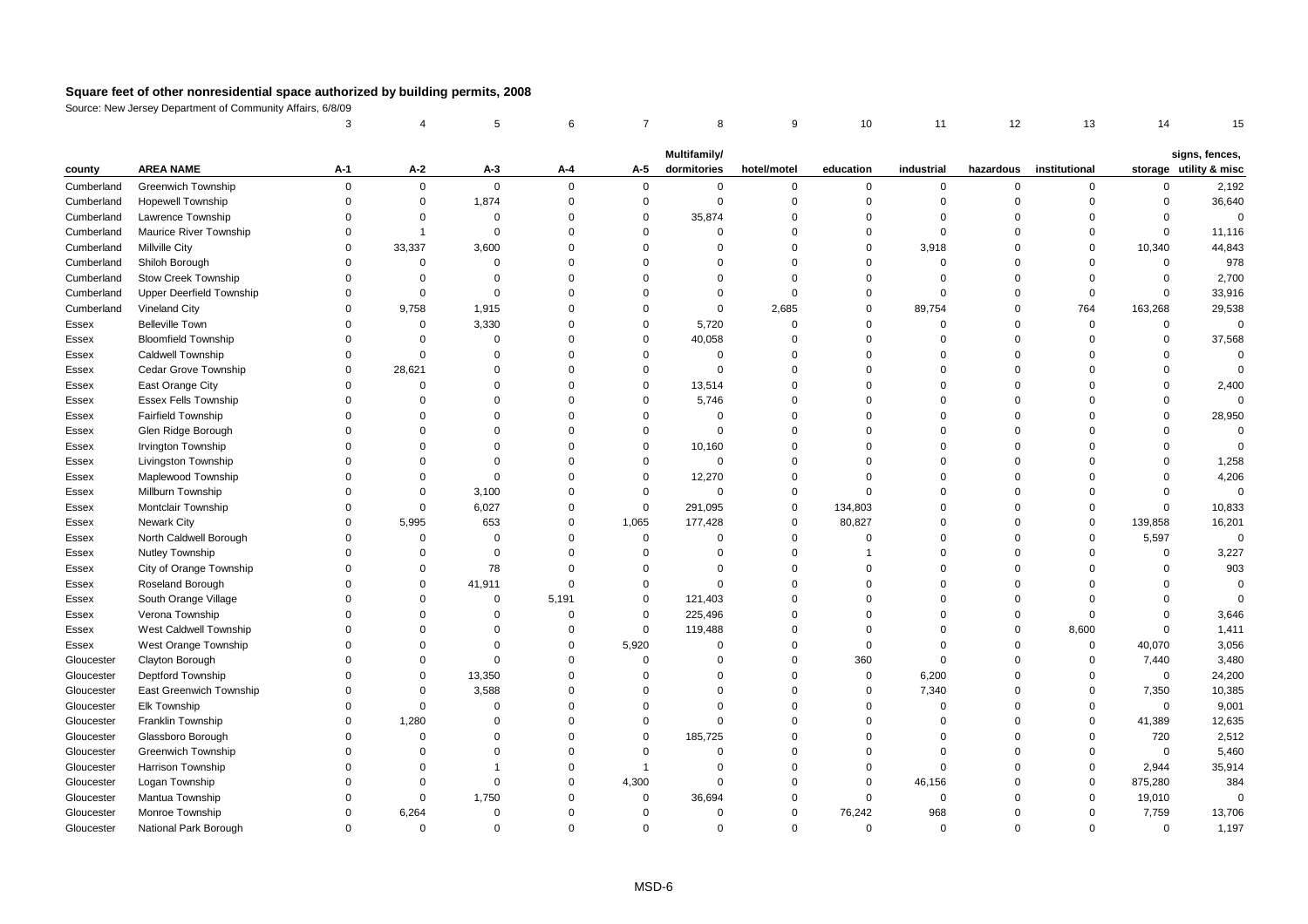|            |                           | 3           |             | 5           | 6        | $\overline{7}$ | 8            | 9           | 10          | 11          | 12             | 13            | 14          | 15                                       |
|------------|---------------------------|-------------|-------------|-------------|----------|----------------|--------------|-------------|-------------|-------------|----------------|---------------|-------------|------------------------------------------|
|            |                           |             |             |             |          |                | Multifamily/ |             |             |             |                |               |             |                                          |
| county     | <b>AREA NAME</b>          | A-1         | A-2         | $A-3$       | A-4      | A-5            | dormitories  | hotel/motel | education   | industrial  | hazardous      | institutional |             | signs, fences,<br>storage utility & misc |
| Gloucester | Newfield Borough          | $\mathbf 0$ | $\mathbf 0$ | $\mathbf 0$ | $\Omega$ | $\mathbf 0$    | 1,541        | $\mathbf 0$ | 0           | 0           | $\overline{0}$ | 0             | 0           | $\Omega$                                 |
| Gloucester | Paulsboro Borough         | $\Omega$    | $\mathsf 0$ | $\mathbf 0$ | $\Omega$ | $\mathsf 0$    | $\mathbf 0$  | $\mathbf 0$ | $\mathbf 0$ | $\mathbf 0$ | $\overline{0}$ | $\mathbf 0$   | $\mathbf 0$ | $\Omega$                                 |
| Gloucester | Pitman Borough            | $\Omega$    | $\Omega$    | $\Omega$    | $\Omega$ | $\Omega$       | $\Omega$     | $\mathbf 0$ | $\Omega$    | $\mathbf 0$ | $\Omega$       | $\Omega$      | $\mathbf 0$ | $\Omega$                                 |
| Gloucester | South Harrison Township   | $\Omega$    | $\mathbf 0$ | $\Omega$    | $\Omega$ | $\Omega$       | $\Omega$     | $\mathbf 0$ | $\Omega$    | $\Omega$    | $\Omega$       | $\Omega$      | 3,744       | 150                                      |
| Gloucester | Swedesborough Borough     | $\Omega$    | 512         | $\mathbf 0$ | $\Omega$ | $\Omega$       | $\Omega$     | $\mathbf 0$ | $\Omega$    | $\mathbf 0$ | $\overline{0}$ | $\Omega$      | $\mathsf 0$ | 665                                      |
| Gloucester | Washington Township       | $\Omega$    | 11,392      | 103         | $\Omega$ | $\Omega$       | $\Omega$     | 62,364      | $\Omega$    | $\Omega$    | $\overline{0}$ | 247,670       | $\mathsf 0$ | 1,644                                    |
| Gloucester | Wenonah Borough           | $\Omega$    | $\Omega$    | $\Omega$    | $\Omega$ | $\Omega$       | $\Omega$     | $\mathbf 0$ | $\Omega$    | $\Omega$    | $\Omega$       | $\mathbf 0$   | $\mathbf 0$ | 586                                      |
| Gloucester | West Deptford Township    | $\Omega$    | $\Omega$    | $\Omega$    | $\Omega$ | $\Omega$       | 9,108        | $\Omega$    | $\Omega$    | $\Omega$    | $\Omega$       | $\mathbf 0$   | 4,500       | 704                                      |
| Gloucester | Westville Borough         | $\Omega$    | $\Omega$    | $\Omega$    | $\Omega$ | $\Omega$       | $\Omega$     | $\Omega$    | $\Omega$    | $\Omega$    | $\Omega$       | $\Omega$      | $\mathsf 0$ | 1,044                                    |
| Gloucester | <b>Woodbury City</b>      | $\Omega$    | $\Omega$    | $\Omega$    | $\Omega$ | $\Omega$       | $\Omega$     | $\mathbf 0$ | $\Omega$    | $\Omega$    | $\Omega$       | $\Omega$      | 30,669      | 1,368                                    |
| Gloucester | Woodbury Heights Borough  | $\Omega$    | $\Omega$    | 42,896      | $\Omega$ | $\Omega$       | $\Omega$     | $\mathbf 0$ | $\mathbf 0$ | $\mathbf 0$ | $\Omega$       | $\mathbf 0$   | 0           | 960                                      |
| Gloucester | <b>Woolwich Township</b>  | $\Omega$    | $\Omega$    | $\mathbf 0$ | $\Omega$ | $\mathbf 0$    | 1,824        | $\mathbf 0$ | 830         | $\Omega$    | $\Omega$       | $\Omega$      | $\mathbf 0$ | 18,334                                   |
| Hudson     | Bayonne City              | $\Omega$    | $\Omega$    | 2,038       | $\Omega$ | $\mathbf 0$    | 945,455      | $\mathbf 0$ | $\mathbf 0$ | $\mathbf 0$ | $\Omega$       | $\Omega$      | $\Omega$    | $\Omega$                                 |
| Hudson     | East Newark Borough       | $\Omega$    | $\Omega$    | $\Omega$    | $\Omega$ | $\mathbf 0$    | $\Omega$     | $\mathbf 0$ | $\mathbf 0$ | $\Omega$    | $\Omega$       | $\Omega$      | $\Omega$    |                                          |
| Hudson     | Guttenberg Town           | $\Omega$    | $\Omega$    | $\Omega$    | $\Omega$ | $\mathbf 0$    | 71,947       | $\mathbf 0$ | 4,188       | $\mathbf 0$ | $\Omega$       | $\Omega$      | $\Omega$    | $\Omega$                                 |
| Hudson     | Harrison Town             | $\Omega$    | $\Omega$    | $\Omega$    | $\Omega$ | 277,774        | 101,278      | $\mathbf 0$ | $\mathbf 0$ | $\mathbf 0$ | $\Omega$       | $\mathbf 0$   | 34,530      | $\Omega$                                 |
| Hudson     | Hoboken City              | 24,200      | $\Omega$    | $\Omega$    | $\Omega$ | $\mathbf 0$    | 1,086,740    | $\mathbf 0$ | $\mathbf 0$ | $\mathbf 0$ | $\Omega$       | 18,546        | $\mathsf 0$ | $\Omega$                                 |
| Hudson     | Jersey City               | $\mathbf 0$ | $\mathbf 0$ | $\Omega$    | $\Omega$ | $\mathbf 0$    | 595,804      | 1,020       | 19,784      | 10,586      | $\overline{0}$ | $\mathsf 0$   | 23,030      | 12,485                                   |
| Hudson     | Kearny Town               | $\Omega$    | 1,344       | $\Omega$    | $\Omega$ | $\mathbf 0$    | 91           | $\mathbf 0$ | 7,968       | $\mathbf 0$ | $\overline{0}$ | $\mathsf 0$   | 43,500      | 252                                      |
| Hudson     | North Bergen Township     | $\Omega$    | $\mathbf 0$ | $\Omega$    | $\Omega$ | $\mathbf 0$    | $\Omega$     | $\mathbf 0$ | $\Omega$    | $\mathbf 0$ | $\Omega$       | $\Omega$      | $\mathbf 0$ | $\mathbf 0$                              |
| Hudson     | Secaucus Town             | 69,010      | $\Omega$    | $\Omega$    | $\Omega$ | $\mathbf 0$    | 373,538      | $\mathbf 0$ | $\Omega$    | $\Omega$    | $\Omega$       | 0             | $\mathsf 0$ | 1,488                                    |
| Hudson     | <b>Union City</b>         | $\mathbf 0$ | $\Omega$    | $\Omega$    | 200      | $\mathbf 0$    | 214,771      | $\mathbf 0$ | $\Omega$    | $\Omega$    | $\overline{0}$ | $\mathbf 0$   | 6,110       | 526                                      |
| Hudson     | Weehawken Township        | $\Omega$    | $\Omega$    | $\Omega$    | $\Omega$ | $\mathbf 0$    | 463,113      | $\mathbf 0$ | $\Omega$    | $\Omega$    | $\Omega$       | $\mathbf 0$   | $\mathbf 0$ | $\mathbf 0$                              |
| Hudson     | West New York Town        | $\Omega$    | $\Omega$    | 2,502       | $\Omega$ | $\mathbf 0$    | 145,807      | $\Omega$    | $\Omega$    | $\Omega$    | $\Omega$       | 1,862         | 73,800      | 53,078                                   |
| Hunterdon  | Alexandria Township       | $\Omega$    | $\Omega$    | $\Omega$    | $\Omega$ | $\mathbf 0$    | $\mathbf 0$  | $\mathbf 0$ | $\Omega$    | $\mathbf 0$ | $\Omega$       | $\mathbf 0$   | $\mathsf 0$ | 26,090                                   |
| Hunterdon  | <b>Bethlehem Township</b> | $\Omega$    | 1           | $\Omega$    | $\Omega$ | $\Omega$       | $\Omega$     | $\mathbf 0$ | $\Omega$    | $\mathbf 0$ | $\Omega$       | $\Omega$      | $\mathbf 0$ | 5,818                                    |
| Hunterdon  | <b>Bloomsbury Borough</b> | $\Omega$    | $\Omega$    | $\Omega$    | $\Omega$ | $\Omega$       | $\Omega$     | $\mathbf 0$ | $\Omega$    | 60          | $\Omega$       | $\Omega$      | $\Omega$    | 1,774                                    |
| Hunterdon  | Califon Borough           | $\Omega$    | $\Omega$    | $\Omega$    | $\Omega$ | $\Omega$       | $\Omega$     | $\mathbf 0$ | $\Omega$    | $\mathbf 0$ | $\Omega$       | $\Omega$      | $\mathsf 0$ | 1,164                                    |
| Hunterdon  | Clinton Town              | $\Omega$    | $\Omega$    | $\Omega$    | $\Omega$ | $\Omega$       | 0            | $\Omega$    | $\Omega$    | $\Omega$    | $\Omega$       | $\Omega$      | $\mathsf 0$ | 3,097                                    |
| Hunterdon  | <b>Clinton Township</b>   | $\Omega$    | $\Omega$    | $\Omega$    | $\Omega$ | $\Omega$       | $\Omega$     | $\Omega$    | $\Omega$    | $\Omega$    | $\Omega$       | $\Omega$      | 3,600       | 16,874                                   |
| Hunterdon  | Delaware Township         | $\Omega$    | $\Omega$    | $\Omega$    | $\Omega$ | $\Omega$       | $\Omega$     | $\mathbf 0$ | $\Omega$    | 0           | $\Omega$       | $\mathbf 0$   | 10,044      | 33,142                                   |
| Hunterdon  | East Amwell Township      | $\Omega$    | $\Omega$    | $\Omega$    | $\Omega$ | $\Omega$       | $\mathbf 0$  | $\mathbf 0$ | $\Omega$    | $\mathbf 0$ | $\Omega$       | $\mathbf 0$   | $\mathsf 0$ | 14,140                                   |
| Hunterdon  | Flemington Borough        | $\Omega$    | $\Omega$    | $\Omega$    | $\Omega$ | $\Omega$       | 3,926        | $\mathbf 0$ | $\Omega$    | $\Omega$    | $\Omega$       | $\Omega$      | $\mathbf 0$ | $\mathbf 0$                              |
| Hunterdon  | Franklin Township         | $\Omega$    | $\Omega$    | $\Omega$    | $\Omega$ | $\Omega$       | $\Omega$     | $\mathbf 0$ | $\Omega$    | $\Omega$    | $\Omega$       | $\Omega$      | 6,000       | 13,091                                   |
| Hunterdon  | Frenchtown Borough        | $\Omega$    | $\Omega$    | $\Omega$    | $\Omega$ | $\mathbf 0$    | 4,101        | $\mathbf 0$ | $\mathbf 0$ | $\Omega$    | $\Omega$       | $\Omega$      | $\mathbf 0$ | 551                                      |
| Hunterdon  | Glen Gardner Borough      | $\Omega$    | $\Omega$    | $\Omega$    | $\Omega$ | $\Omega$       | $\Omega$     | $\mathbf 0$ | 284         | $\Omega$    | $\Omega$       | $\Omega$      | $\mathbf 0$ | 1,207                                    |
| Hunterdon  | Hampton Borough           | $\Omega$    | $\Omega$    | $\Omega$    | $\Omega$ | $\Omega$       | $\Omega$     | $\mathbf 0$ | $\Omega$    | $\Omega$    | $\Omega$       | $\Omega$      | $\Omega$    | 201                                      |
| Hunterdon  | High Bridge Borough       | $\Omega$    | $\Omega$    | $\Omega$    | $\Omega$ | $\Omega$       | $\Omega$     | $\mathbf 0$ | $\Omega$    | 0           | $\Omega$       | $\Omega$      | $\mathsf 0$ | $\mathsf 0$                              |
| Hunterdon  | <b>Holland Township</b>   | $\Omega$    | $\mathbf 0$ | $\mathbf 0$ | $\Omega$ | $\Omega$       | 0            | $\Omega$    | $\Omega$    | 0           | $\Omega$       | $\mathbf 0$   | 12,927      | 18,379                                   |
| Hunterdon  | Kingwood Township         | $\Omega$    | $\Omega$    | 6,915       | $\Omega$ | $\Omega$       | $\Omega$     | $\Omega$    | $\Omega$    | $\Omega$    | $\Omega$       | $\Omega$      | $\mathbf 0$ | 7,162                                    |
| Hunterdon  | Lambertville City         | $\Omega$    | $\Omega$    | $\mathbf 0$ | $\Omega$ | $\Omega$       | $\Omega$     | $\Omega$    | $\Omega$    | 0           | $\Omega$       | n             | $\mathbf 0$ | 1,019                                    |
| Hunterdon  | Lebanon Borough           | $\Omega$    | $\Omega$    | $\Omega$    | $\Omega$ | $\Omega$       | $\Omega$     | $\Omega$    | $\Omega$    | $\Omega$    | $\Omega$       | $\Omega$      | $\mathbf 0$ | 63,702                                   |
| Hunterdon  | Lebanon Township          | $\Omega$    | $\Omega$    | $\Omega$    | $\Omega$ | $\Omega$       | $\Omega$     | $\Omega$    | $\Omega$    | $\Omega$    | $\Omega$       | $\Omega$      | 640         | 16,527                                   |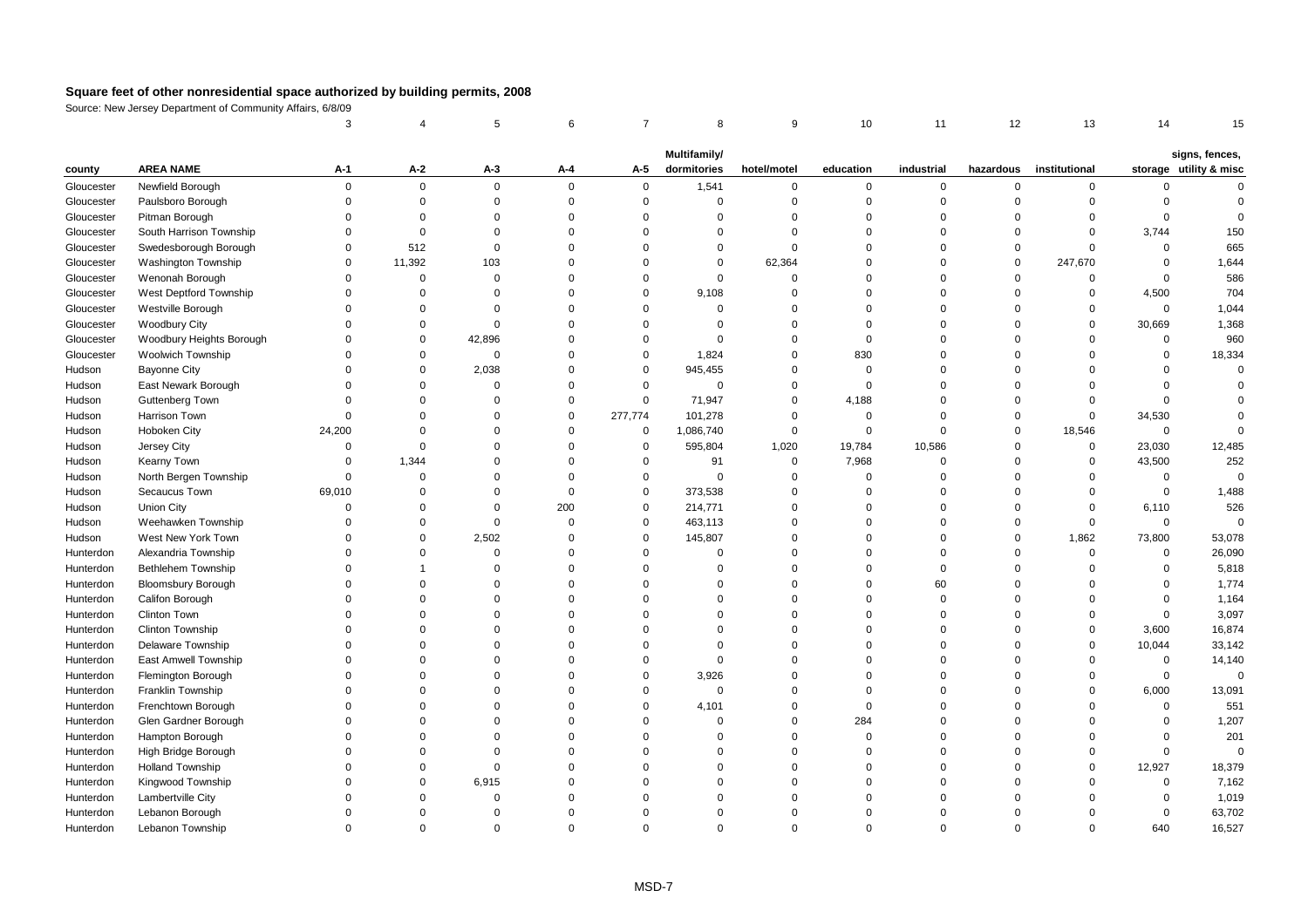|           |                              | 3           |             | 5              | 6              | $\overline{7}$ | 8                           | 9              | 10          | 11          | 12          | 13            | 14          | 15                                       |
|-----------|------------------------------|-------------|-------------|----------------|----------------|----------------|-----------------------------|----------------|-------------|-------------|-------------|---------------|-------------|------------------------------------------|
|           |                              |             |             |                |                |                |                             |                |             |             |             |               |             |                                          |
| county    | <b>AREA NAME</b>             | A-1         | A-2         | $A-3$          | A-4            | A-5            | Multifamily/<br>dormitories | hotel/motel    | education   | industrial  | hazardous   | institutional |             | signs, fences,<br>storage utility & misc |
| Hunterdon | Milford Borough              | $\mathbf 0$ | $\mathbf 0$ | $\mathbf 0$    | $\Omega$       | $\mathbf 0$    | $\mathbf 0$                 | $\mathbf 0$    | $\mathbf 0$ | $\mathbf 0$ | 0           | $\mathbf 0$   | $\mathbf 0$ | 180                                      |
| Hunterdon | Raritan Township             | $\mathbf 0$ | 7,411       | 14,290         | $\Omega$       | $\mathsf 0$    | $\mathbf 0$                 | $\overline{0}$ | 2,125       | 34,870      | $\mathbf 0$ | 10,544        | 5,151       | 40,053                                   |
| Hunterdon | Readington Township          | $\mathbf 0$ | $\mathbf 0$ | $\overline{0}$ | $\Omega$       | $\Omega$       | $\mathbf 0$                 | $\overline{0}$ | 5,995       | $\mathbf 0$ | $\mathbf 0$ | 20,001        | 3,224       | 28,678                                   |
| Hunterdon | Stockton Borough             | $\Omega$    | $\Omega$    | $\Omega$       | $\Omega$       | $\Omega$       | $\Omega$                    | $\Omega$       | $\Omega$    | $\Omega$    | $\Omega$    | $\Omega$      | $\mathbf 0$ | $\Omega$                                 |
| Hunterdon | Tewksbury Township           | $\Omega$    | $\Omega$    | $\Omega$       | $\Omega$       | $\Omega$       | $\mathbf 0$                 | $\Omega$       | $\mathbf 0$ | $\Omega$    | $\Omega$    | 0             | $\mathbf 0$ | 24,589                                   |
| Hunterdon | Union Township               | $\Omega$    | $\Omega$    | $\Omega$       | $\Omega$       | $\Omega$       | $\mathbf 0$                 | $\Omega$       | $\mathbf 0$ | $\Omega$    | $\Omega$    | $\mathbf 0$   | 33,630      | 3,165                                    |
| Hunterdon | West Amwell Township         | $\Omega$    | $\mathbf 0$ | $\Omega$       | $\Omega$       | $\mathbf 0$    | $\mathbf 0$                 | $\overline{0}$ | $\mathbf 0$ | $\mathbf 0$ | $\Omega$    | $\Omega$      | $\Omega$    | $\mathsf 0$                              |
| Mercer    | East Windsor Township        | $\Omega$    | $\mathbf 0$ | 4.046          | $\Omega$       | $\Omega$       | 150,430                     | $\mathbf 0$    | $\Omega$    | $\Omega$    | $\Omega$    | $\Omega$      | $\Omega$    | 4,800                                    |
| Mercer    | Ewing Township               | $\Omega$    | 528         | 12,547         | $\Omega$       | $\mathsf 0$    | 112,116                     | 88,202         | 12,000      | 24,024      | $\mathbf 0$ | 4,607         | $\Omega$    | 2,316                                    |
| Mercer    | Hamilton Township            | $\Omega$    | $\mathbf 0$ | 7,000          | $\mathbf 0$    | 3,000          | 960                         | $\mathbf 0$    | $\mathbf 0$ | $\mathsf 0$ | 3,000       | $\mathbf 0$   | 120,081     | 1,584                                    |
| Mercer    | Hightstown Borough           | $\Omega$    | $\mathbf 0$ | $\mathbf 0$    | $\Omega$       | $\mathsf 0$    | $\mathbf 0$                 | $\mathbf 0$    | 42,000      | $\Omega$    | $\mathbf 0$ | $\mathbf 0$   | $\Omega$    | 3,920                                    |
| Mercer    | Hopewell Borough             | $\Omega$    | $\mathbf 0$ | 5,002          | $\Omega$       | $\Omega$       | $\mathbf 0$                 | $\overline{0}$ | $\Omega$    | $\Omega$    | $\Omega$    | $\mathbf 0$   | $\Omega$    | 1,191                                    |
| Mercer    | <b>Hopewell Township</b>     | $\Omega$    | $\mathbf 0$ | 8,074          | $\Omega$       | $\Omega$       | $\mathbf 0$                 | $\Omega$       | $\Omega$    | $\Omega$    | $\Omega$    | 778,820       | 34,000      | 63,606                                   |
| Mercer    | Lawrence Township            | $\Omega$    | 2,752       | 1,296          | $\Omega$       | $\Omega$       | 126,041                     | $\Omega$       | $\Omega$    | $\Omega$    | $\Omega$    | $\mathbf 0$   | 16,696      | 4,643                                    |
| Mercer    | Pennington Borough           | $\Omega$    | $\mathbf 0$ | $\Omega$       | $\Omega$       | $\Omega$       | $\Omega$                    | $\Omega$       |             | $\Omega$    | $\Omega$    | $\Omega$      | $\Omega$    | 3,195                                    |
| Mercer    | Princeton Borough            | $\Omega$    | $\mathbf 0$ | $\Omega$       | $\Omega$       | $\Omega$       | $\mathbf 0$                 | $\mathbf 0$    | $\Omega$    | $\Omega$    | $\Omega$    | $\Omega$      | $\mathbf 0$ | $\Omega$                                 |
| Mercer    | Princeton Township           | $\mathbf 0$ | $\mathbf 0$ | $\Omega$       | $\Omega$       | $\Omega$       | $\mathbf 0$                 | $\overline{0}$ | 18,631      | $\Omega$    | $\Omega$    | $\Omega$      | $\Omega$    | 2,794                                    |
| Mercer    | <b>Trenton City</b>          | $\mathbf 0$ | 3,013       | $\overline{0}$ | $\Omega$       | $\mathbf 0$    | 51,632                      | $\overline{0}$ | $\Omega$    | $\mathbf 0$ | $\Omega$    | $\Omega$      | $\Omega$    | 102                                      |
| Mercer    | Robbinsville Township        | $\Omega$    | $\mathbf 0$ | $\Omega$       | $\Omega$       | $\Omega$       | 3,000                       | $\Omega$       | $\Omega$    | $\Omega$    | $\Omega$    | $\Omega$      | 110,544     | 880                                      |
| Mercer    | West Windsor Township        | $\Omega$    | $\Omega$    | 10,439         | $\overline{2}$ | $\Omega$       | $\Omega$                    | $\Omega$       | $\Omega$    | $\Omega$    | $\Omega$    | $\mathbf 0$   | 9,600       | 12,074                                   |
| Middlesex | Carteret Borough             | $\Omega$    | $\Omega$    | $\overline{0}$ | $\Omega$       | $\Omega$       | $\mathbf 0$                 | $\overline{0}$ | $\Omega$    | $\Omega$    | $\Omega$    | $\mathbf 0$   | 51,183      | $\Omega$                                 |
| Middlesex | Cranbury Township            | $\Omega$    | $\Omega$    | $\mathbf 0$    | $\Omega$       | $\Omega$       | $\mathbf 0$                 | $\overline{0}$ | $\Omega$    | $\Omega$    | $\Omega$    | $\mathbf 0$   | $\mathbf 0$ | 8,646                                    |
| Middlesex | Dunellen Borough             | $\Omega$    | $\Omega$    | $\Omega$       | $\Omega$       | $\Omega$       | $\mathbf 0$                 | $\Omega$       | $\Omega$    | $\Omega$    | $\Omega$    | $\Omega$      | $\Omega$    | $\Omega$                                 |
| Middlesex | East Brunswick Township      | $\Omega$    | 6,900       | 29,648         | $\Omega$       | $\Omega$       | $\Omega$                    | $\Omega$       | 30,000      | $\Omega$    | $\Omega$    | $\Omega$      | $\Omega$    | 1,768                                    |
| Middlesex | Edison Township              | $\Omega$    | 0           | 44,870         | 400            | $\Omega$       | $\Omega$                    | $\overline{0}$ | $\Omega$    | $\Omega$    | $\Omega$    | $\mathbf 0$   | 102,676     | 3,586                                    |
| Middlesex | Helmetta Borough             | $\Omega$    | 0           | $\mathsf 0$    | $\Omega$       | $\Omega$       | $\mathbf 0$                 | $\mathsf 0$    | $\mathbf 0$ | $\Omega$    | $\Omega$    | $\Omega$      | $\Omega$    | 176                                      |
| Middlesex | <b>Highland Park Borough</b> | $\Omega$    | $\Omega$    | $\mathbf 0$    | $\Omega$       | $\Omega$       | $\mathbf 0$                 | $\mathbf 0$    | 14,973      | $\Omega$    | $\Omega$    | $\mathbf 0$   | $\Omega$    | 8,205                                    |
| Middlesex | Jamesburg Borough            | $\Omega$    | $\Omega$    | $\mathbf 0$    | $\Omega$       | $\Omega$       | 100                         | $\overline{0}$ | $\Omega$    | $\Omega$    | $\Omega$    | $\mathbf 0$   | 1,500       | 2,129                                    |
| Middlesex | Old Bridge Township          | $\Omega$    | $\mathbf 0$ | 9,447          | 30,583         | 2,610          | 0                           | $\Omega$       | $\Omega$    | $\Omega$    | $\Omega$    | 650           | $\Omega$    | 8,016                                    |
| Middlesex | Metuchen Borough             | $\Omega$    | $\mathbf 0$ | $\Omega$       | $\Omega$       | $\mathbf 0$    | $\mathbf 0$                 | $\Omega$       | $\Omega$    | $\Omega$    | $\Omega$    | $\Omega$      | $\Omega$    | 1,195                                    |
| Middlesex | Middlesex Borough            | $\Omega$    | $\Omega$    | $\Omega$       | $\Omega$       | $\mathbf 0$    | 3,808                       | $\Omega$       | $\Omega$    | $\Omega$    | $\Omega$    | $\Omega$      | $\Omega$    | $\Omega$                                 |
| Middlesex | Milltown Borough             | $\Omega$    | $\Omega$    | $\mathbf 0$    | $\mathbf 0$    | $\mathbf 0$    | 0                           | $\overline{0}$ | $\Omega$    | $\Omega$    | $\Omega$    | $\Omega$      | $\Omega$    | $\Omega$                                 |
| Middlesex | Monroe Township              | 5,751       | $\mathbf 0$ | 27,928         | $\overline{0}$ | 196            | $\mathbf 0$                 | $\overline{0}$ | 382,699     | 171,667     | $\mathbf 0$ | $\Omega$      | $\Omega$    | 19,453                                   |
| Middlesex | New Brunswick City           | $\mathbf 0$ | $\mathbf 0$ | $\mathbf 0$    | $\Omega$       | $\mathsf 0$    | 5,734                       | $\overline{0}$ | 399,056     | $\mathsf 0$ | 29,567      | 10,805        | 82,625      | 396                                      |
| Middlesex | North Brunswick Township     | $\Omega$    | 1,439       | $\Omega$       | $\Omega$       | $\Omega$       | $\mathbf 0$                 | 16,254         | $\mathbf 0$ | 23,223      | $\mathbf 0$ | 1,638         | 900         | 8,658                                    |
| Middlesex | Perth Amboy City             | $\Omega$    | $\mathbf 0$ | $\Omega$       | $\Omega$       | $\Omega$       | $\mathbf 0$                 | $\mathbf 0$    | $\mathbf 0$ | $\Omega$    | $\mathbf 0$ | $\mathsf 0$   | 11,315      | 484                                      |
| Middlesex | Piscataway Township          | $\Omega$    | $\mathbf 0$ | $\Omega$       | $\mathbf 0$    | $\Omega$       | 38,178                      | $\Omega$       | $\mathbf 0$ | $\Omega$    | 61,786      | $\mathbf 0$   | 308,412     | 2,506                                    |
| Middlesex | Plainsboro Township          | $\mathbf 0$ | 11,004      | $\Omega$       | $\Omega$       | $\mathbf 0$    | $\mathbf 0$                 | $\overline{0}$ | $\Omega$    | $\mathbf 0$ | $\mathbf 0$ | $\mathsf 0$   | $\Omega$    | $\Omega$                                 |
| Middlesex | Sayreville Borough           | $\Omega$    | $\Omega$    | $\Omega$       | $\Omega$       | $\Omega$       | 8,000                       | $\Omega$       | $\Omega$    | $\Omega$    | $\Omega$    | $\Omega$      | 66,050      | 7,229                                    |
| Middlesex | South Amboy City             | $\Omega$    | $\Omega$    | $\mathbf 0$    | $\Omega$       | $\Omega$       | 23,096                      | $\Omega$       | $\Omega$    | $\mathbf 0$ | $\Omega$    | $\Omega$      | $\Omega$    | 504                                      |
| Middlesex | South Brunswick Township     | $\Omega$    | $\mathbf 0$ | 6,383          | $\Omega$       | $\Omega$       | 970                         | $\Omega$       | $\Omega$    | 12,280      | $\Omega$    | $\Omega$      | 1,392,746   | 5,903                                    |
| Middlesex | South Plainfield Borough     | $\Omega$    | $\Omega$    | $\mathbf 0$    | $\Omega$       | $\Omega$       | 0                           | $\Omega$       | $\Omega$    | $\Omega$    | $\Omega$    | $\Omega$      | $\Omega$    | 1,965                                    |
| Middlesex | South River Borough          | $\Omega$    | $\Omega$    | $\Omega$       | $\Omega$       | $\Omega$       | $\Omega$                    | $\Omega$       | $\Omega$    | $\Omega$    | $\Omega$    | $\Omega$      | $\Omega$    | 736                                      |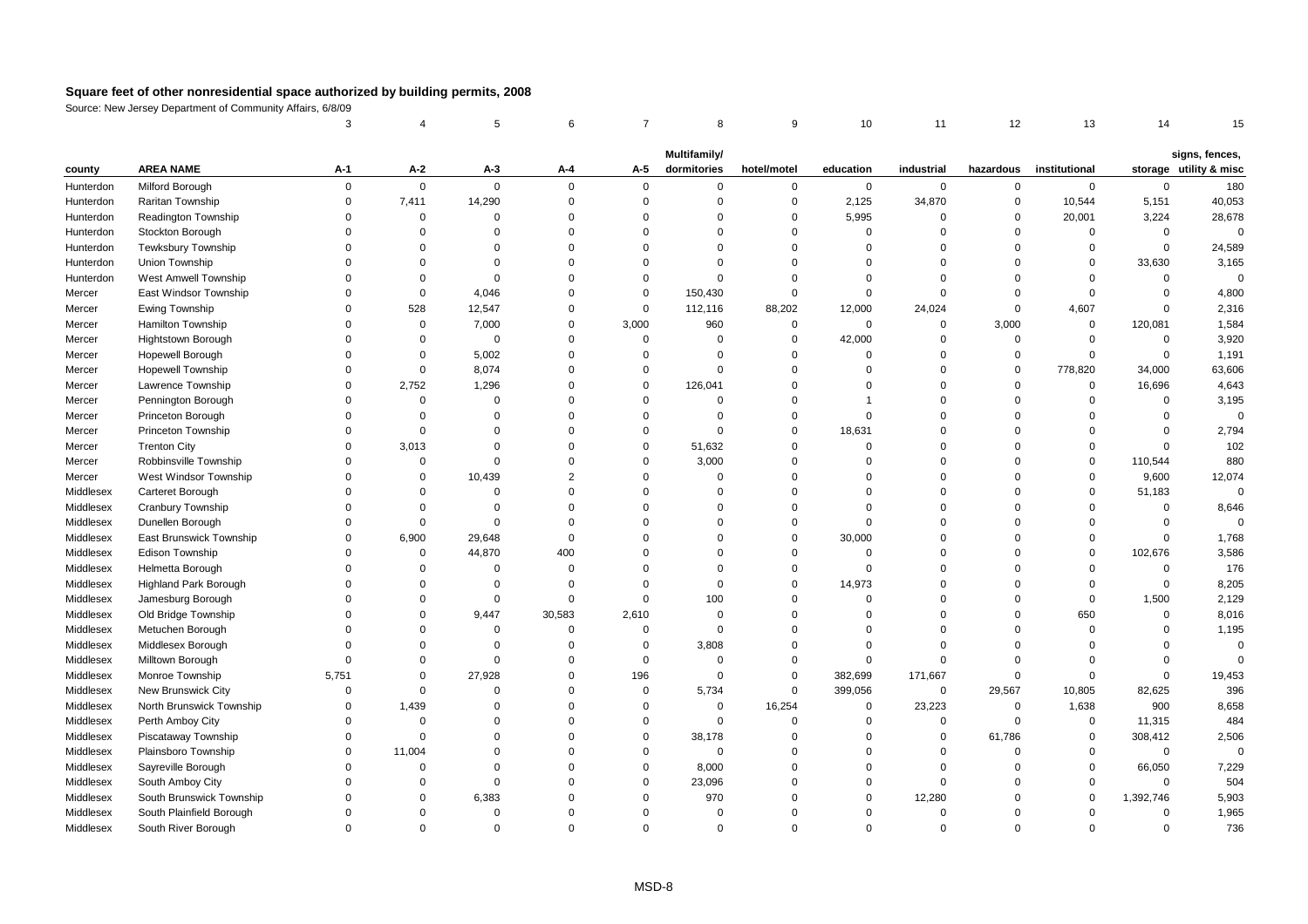|                      |                                               | 3                    |                      | 5                    | 6                          | $\overline{7}$       | 8                        | 9                    | 10                      | 11                   | 12                   | 13                   | 14                   | 15                     |
|----------------------|-----------------------------------------------|----------------------|----------------------|----------------------|----------------------------|----------------------|--------------------------|----------------------|-------------------------|----------------------|----------------------|----------------------|----------------------|------------------------|
|                      |                                               |                      |                      |                      |                            |                      | Multifamily/             |                      |                         |                      |                      |                      |                      | signs, fences,         |
| county               | <b>AREA NAME</b>                              | A-1                  | A-2                  | A-3                  | A-4                        | A-5                  | dormitories              | hotel/motel          | education               | industrial           | hazardous            | institutional        |                      | storage utility & misc |
| Middlesex            | Spotswood Borough                             | $\Omega$             | $\mathbf 0$          | $\mathbf 0$          | $\mathbf 0$                | $\mathbf 0$          | $\mathbf 0$              | $\mathsf 0$          | $\mathbf 0$             | $\mathsf 0$          | $\mathbf 0$          | $\mathbf 0$          | $\mathbf 0$          | 960                    |
| Middlesex            | Woodbridge Township                           | $\Omega$             | 52,018               | 80                   | $\mathbf 0$                | $\mathbf 0$          | 32,019                   | $\mathsf 0$          | $\mathbf 0$             | $\mathbf 0$          | $\mathbf 0$          | 333                  | 337,585              | 6,738                  |
| Monmouth             | Allenhurst Borough                            | $\Omega$             | $\Omega$             | $\mathbf 0$          | $\mathbf 0$                | $\Omega$             | $\mathbf 0$              | $\mathbf 0$          | $\Omega$                | $\Omega$             | $\Omega$             | $\mathsf 0$          | $\Omega$             | $\Omega$               |
| Monmouth             | Allentown Borough                             | $\Omega$             | $\Omega$             | 0                    | $\mathbf 0$                | $\Omega$             | $\mathbf 0$              | $\Omega$             | $\Omega$                | $\Omega$             | $\Omega$             | $\Omega$             | $\Omega$             |                        |
| Monmouth             | Asbury Park City                              | $\Omega$             | $\Omega$             | $\Omega$             | $\mathbf 0$                | $\mathbf 0$          | 2,498                    | $\mathbf 0$          | $\Omega$                | $\Omega$             | $\Omega$             | $\Omega$             | $\Omega$             |                        |
| Monmouth             | Atlantic Highlands Borough                    | $\Omega$             | $\Omega$             | $\Omega$             | $\mathbf 0$                | $\Omega$             | $\mathbf 0$              | 17,939               | $\Omega$                | $\Omega$             | $\Omega$             | $\Omega$             | $\Omega$             |                        |
| Monmouth             | Avon-by-the-Sea Borough                       | $\Omega$             | $\Omega$             | $\Omega$             | $\mathbf 0$                | $\Omega$             | $\mathbf 0$              | $\overline{0}$       | $\Omega$                | $\Omega$             | $\Omega$             | $\Omega$             | $\Omega$             |                        |
| Monmouth             | Belmar Borough                                | $\Omega$             | $\Omega$             | $\Omega$             | $\mathbf 0$                | $\Omega$             | $\mathbf 0$              | $\Omega$             | $\Omega$                | $\Omega$             | $\Omega$             | $\Omega$             | $\Omega$             | 759                    |
| Monmouth             | Bradley Beach Borough                         | $\Omega$             | $\Omega$             | $\Omega$             | $\mathbf 0$                | $\Omega$             | 60,129                   | $\Omega$             | $\Omega$                | $\Omega$             | $\Omega$             | $\Omega$             | $\Omega$             | $\Omega$               |
| Monmouth             | <b>Brielle Borough</b>                        | $\Omega$             | $\Omega$             | $\Omega$             | $\mathbf 0$                | $\Omega$             | $\mathbf 0$              | $\Omega$             | $\Omega$                | $\Omega$             | $\Omega$             | $\Omega$             | $\mathbf 0$          | 2,548                  |
| Monmouth             | <b>Colts Neck Township</b>                    | $\Omega$             | $\Omega$             | $\Omega$             | $\mathbf 0$                | $\Omega$             | $\mathbf 0$              | $\Omega$             | $\Omega$                | $\Omega$             | $\Omega$             | $\Omega$             | 13,205               | 20,367                 |
| Monmouth             | Deal Borough                                  | $\Omega$             | $\Omega$             | $\mathbf 0$          | $\mathbf 0$                | $\mathbf 0$          | $\mathbf 0$              | $\overline{0}$       | $\Omega$                | $\mathbf 0$          | $\Omega$             | $\mathbf 0$          | $\mathsf 0$          | $\bf 0$                |
| Monmouth             | Eatontown Borough                             | $\Omega$             | 7,380                | 6,000                | $\mathbf 0$                | $\Omega$             | 67,361                   | $\Omega$             | $\Omega$                | $\Omega$             | $\Omega$             | $\Omega$             | 34,750               | 5,246                  |
| Monmouth             | Englishtown Borough                           | $\Omega$             | $\Omega$             | $\Omega$             | $\mathbf 0$                | $\Omega$             | $\Omega$                 | $\Omega$             | $\Omega$                | $\Omega$             | $\Omega$             | $\Omega$             | $\overline{2}$       | 36                     |
| Monmouth             | Fair Haven Borough                            | $\Omega$             | 0                    | $\Omega$             | $\mathbf 0$                | $\Omega$             | $\mathbf 0$              | $\mathbf 0$          | $\mathbf 0$             | $\Omega$             | $\Omega$             | $\Omega$             | $\Omega$             | $\Omega$               |
| Monmouth             | Farmingdale Borough                           | $\Omega$             | $\Omega$             | $\mathbf 0$          | $\mathbf 0$                | $\Omega$             | $\mathbf 0$              | $\mathbf 0$          | $\mathbf 0$             | $\Omega$             | $\Omega$             | $\Omega$             | $\Omega$             | $\Omega$               |
| Monmouth             | Freehold Borough                              | $\Omega$             | $\Omega$             | 2,170                | $\mathbf 0$                | $\Omega$             | $\mathbf 0$              | $\overline{0}$       | $\mathbf 0$             | $\Omega$             | $\Omega$             | $\Omega$             | $\Omega$             | 2,283                  |
| Monmouth             | Freehold Township                             | $\Omega$             | $\Omega$             | $\Omega$             | $\mathbf 0$                | $\Omega$             | $\mathbf 0$              | 2,000                | 11,815                  | $\mathbf 0$          | $\Omega$             | $\Omega$             | 1,864                | 4,385                  |
| Monmouth             | Highlands Borough                             | $\Omega$             | $\Omega$             | 0                    | $\mathbf 0$                | $\Omega$             | $\Omega$                 | $\mathsf 0$          | $\mathbf 0$             | $\Omega$             | $\Omega$             | $\Omega$             | $\mathbf 0$          | $\mathbf 0$            |
| Monmouth             | Holmdel Township                              | $\Omega$             | $\Omega$             | $\Omega$             | $\mathbf 0$                | $\Omega$             | $\mathbf 0$              | $\mathbf 0$          | $\mathbf 0$             | $\Omega$             | $\Omega$             | $\Omega$             | $\mathbf 0$          | 3,443                  |
| Monmouth             | <b>Howell Township</b>                        | $\Omega$             | 1,074                | 32,929               | $\mathbf 0$                | 1,288                | $\mathbf 0$              | $\overline{0}$       | $\mathbf 0$             | 6,399                | $\Omega$             | $\Omega$             | 10,400               | 26,936                 |
| Monmouth             | Interlaken Borough                            | $\Omega$             | $\mathsf 0$          | 0                    | $\mathbf 0$                | $\mathbf 0$          | $\mathbf 0$              | $\overline{0}$       | $\mathbf 0$             | $\mathsf 0$          | $\Omega$             | $\mathbf 0$          | $\mathbf 0$          | $\mathbf 0$            |
| Monmouth             | Keansburg Borough                             | $\Omega$             | $\Omega$             | $\Omega$             | $\mathbf 0$                | $\Omega$             | $\mathbf 0$              | $\Omega$             | $\Omega$                | $\Omega$             | $\Omega$             | $\Omega$             | $\Omega$             | 336                    |
| Monmouth             | Keyport Borough                               | $\Omega$             | $\Omega$             | 0                    | $\mathbf 0$                | $\Omega$             | $\Omega$                 | $\Omega$             | $\Omega$                | $\Omega$             | $\Omega$             | $\Omega$             | $\Omega$             | 2,776                  |
| Monmouth             | Little Silver Borough                         | $\Omega$             | $\Omega$             | $\Omega$             | $\mathbf 0$                | $\Omega$             | $\mathbf 0$              | $\mathbf 0$          | $\mathbf 0$             | $\Omega$             | $\Omega$             | $\Omega$             | $\mathbf 0$          | 1,752                  |
| Monmouth             | Loch Arbour Village                           | $\Omega$             | $\Omega$             | $\Omega$             | $\mathbf 0$                | $\Omega$             | $\mathbf 0$              | $\mathbf 0$          | $\mathbf 0$             | $\Omega$             | $\Omega$             | $\Omega$             | $\mathbf 0$          | $\Omega$               |
| Monmouth             | Long Branch City                              | $\Omega$             | $\Omega$             | 34,784               | $\mathbf 0$                | $\mathbf 0$          | 88,728                   | 26,350               | 28,670                  | $\Omega$             | $\Omega$             | $\mathbf 0$          | 2,280                | 1,315                  |
| Monmouth             | Manalapan Township                            | $\Omega$             | $\mathbf 0$          | $\mathbf 0$          | $\mathbf 0$                | $\mathbf 0$          | 14,758                   | $\mathsf 0$          | 10,000                  | $\mathbf 0$          | $\Omega$             | $\Omega$             | $\mathbf 0$          | $\Omega$               |
| Monmouth             | Manasquan Borough                             | $\Omega$             | $\mathbf 0$          | 2,700                | 3,095                      | $\mathbf 0$          | $\mathbf 0$              | $\overline{0}$       | $\overline{0}$          | $\mathbf 0$          | $\Omega$             | $\mathbf 0$          | 3,247                | 624                    |
| Monmouth             | Marlboro Township                             | $\Omega$             | $\mathbf 0$          | 45,935               | $\mathbf 0$                | $\mathbf 0$          | $\mathbf 0$              | $\mathbf 0$          | $\mathbf 0$             | $\Omega$             | $\Omega$             | $\Omega$             | 54,209               | 15,214                 |
| Monmouth             | Matawan Borough                               | $\Omega$<br>$\Omega$ | $\Omega$             | 0                    | $\mathbf 0$                | $\mathbf 0$          | 262,469                  | $\mathbf 0$          | $\mathbf 0$             | $\Omega$             | $\Omega$             | $\mathbf 0$          | $\mathbf 0$          | $\Omega$               |
| Monmouth             | Aberdeen Township                             | $\Omega$             | $\Omega$             | $\mathbf 0$          | $\mathbf 0$                | $\mathbf 0$          | $\mathbf 0$              | $\mathsf 0$          | $\mathbf 0$             | 15,000               | $\Omega$             | $\mathsf 0$          | 10,000               | 9,750<br>$\Omega$      |
| Monmouth             | Middletown Township                           | $\Omega$             | $\Omega$<br>$\Omega$ | $\Omega$<br>$\Omega$ | $\mathbf 0$<br>$\mathbf 0$ | $\Omega$<br>$\Omega$ | 45,573                   | $\Omega$<br>$\Omega$ | $\mathbf 0$<br>$\Omega$ | $\Omega$<br>$\Omega$ | $\Omega$             | $\Omega$<br>$\Omega$ | 1,872                |                        |
| Monmouth             | Millstone Township                            | $\Omega$             | $\Omega$             | $\Omega$             | $\mathbf 0$                | $\mathbf 0$          | $\mathbf 0$<br>$\pmb{0}$ | $\mathbf 0$          | $\Omega$                | $\Omega$             | $\Omega$<br>$\Omega$ | $\Omega$             | 36,875<br>$\Omega$   | 61,372<br>3,503        |
| Monmouth<br>Monmouth | Monmouth Beach Borough<br>Neptune Township    | $\Omega$             | $\Omega$             | $\Omega$             | $\mathbf 0$                | $\mathbf 0$          | 36,888                   | 61,062               | $\Omega$                | $\Omega$             | $\Omega$             | $\Omega$             | $\mathbf 0$          | 960                    |
|                      |                                               | $\Omega$             | $\Omega$             | $\Omega$             | $\mathbf 0$                | $\mathbf 0$          | $\mathbf 0$              | $\mathsf 0$          | $\mathbf 0$             | $\mathbf 0$          | $\Omega$             | $\Omega$             | $\Omega$             | $\mathbf 0$            |
| Monmouth             | Neptune City Borough                          | $\Omega$             | 5,355                | $\Omega$             | $\mathbf 0$                | 1,520                |                          | $\overline{0}$       | $\mathbf 0$             |                      | $\Omega$             | $\Omega$             |                      | 964                    |
| Monmouth             | <b>Tinton Falls Borough</b><br>Ocean Township | $\Omega$             | $\mathbf 0$          | $\Omega$             | $\mathbf 0$                | $\mathbf 0$          | 367<br>$\mathbf 0$       | $\overline{0}$       | $\mathbf 0$             | 7,498<br>$\mathbf 0$ | $\Omega$             | $\Omega$             | 4,635<br>$\mathsf 0$ | 2,675                  |
| Monmouth             | Oceanport Borough                             | $\Omega$             | $\Omega$             | $\Omega$             | $\mathbf 0$                | $\Omega$             | $\mathbf 0$              | 39,421               | $\Omega$                | $\mathbf 0$          | $\Omega$             | $\Omega$             | $\Omega$             | $\Omega$               |
| Monmouth             |                                               | $\Omega$             | $\Omega$             | $\Omega$             | $\mathbf 0$                | $\Omega$             |                          | $\overline{0}$       | $\Omega$                | 288                  | 0                    | $\Omega$             | $\Omega$             | 976                    |
| Monmouth<br>Monmouth | <b>Hazlet Township</b><br>Red Bank Borough    | $\Omega$             | $\Omega$             | $\Omega$             | $\Omega$                   | $\Omega$             | 0<br>$\mathbf 0$         | $\Omega$             | $\Omega$                | $\mathbf 0$          | $\Omega$             | $\Omega$             | $\Omega$             | 1,439                  |
| Monmouth             | Roosevelt Borough                             | $\Omega$             | $\Omega$             | $\Omega$             | $\Omega$                   | $\Omega$             | $\Omega$                 | $\Omega$             | $\Omega$                | $\Omega$             | $\Omega$             | $\Omega$             | $\Omega$             | $\mathbf{1}$           |
|                      |                                               |                      |                      |                      |                            |                      |                          |                      |                         |                      |                      |                      |                      |                        |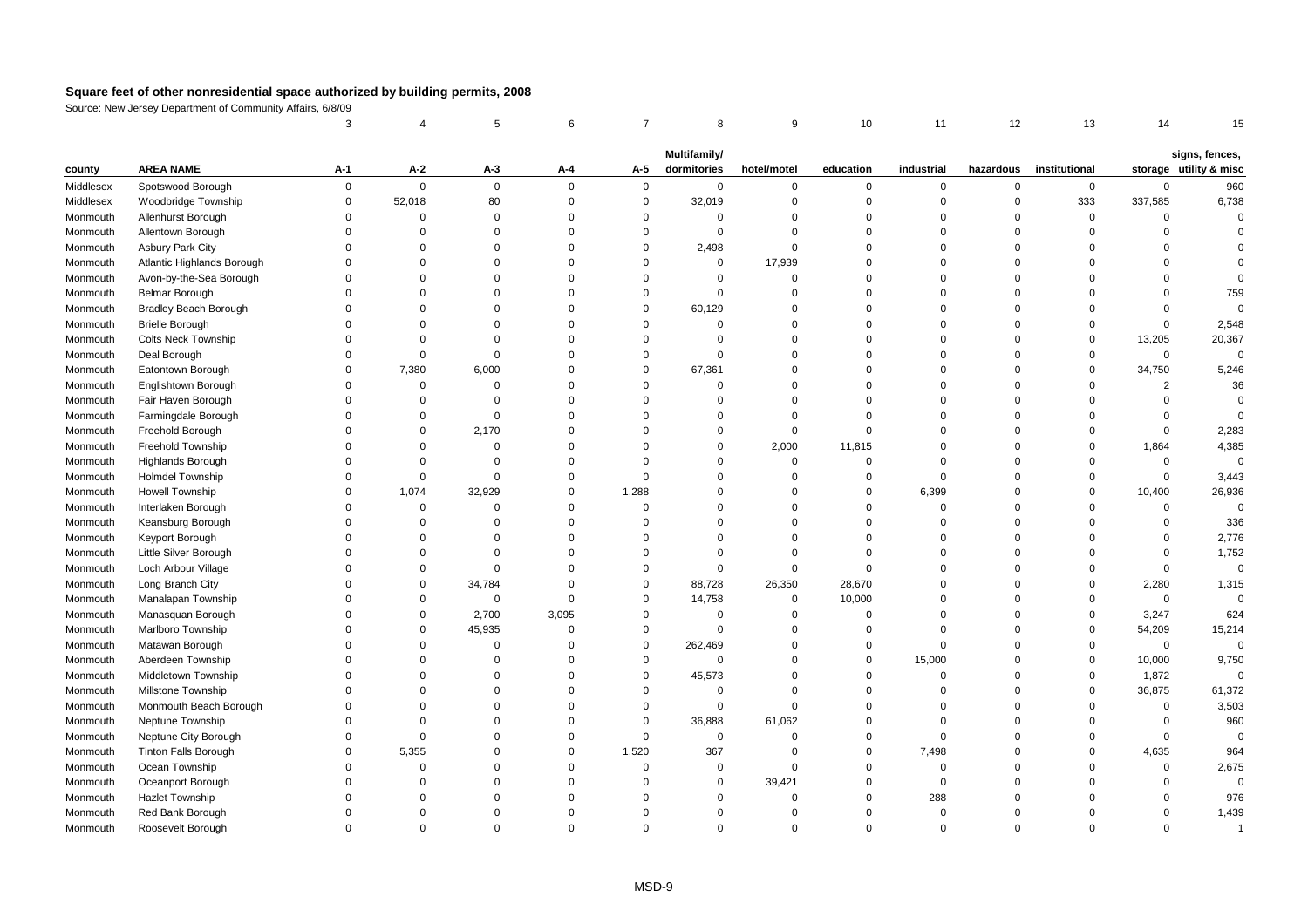|          |                           | 3           |             | 5              | 6        | $\overline{7}$ | 8            | 9           | 10          | 11          | 12             | 13            | 14          | 15                     |
|----------|---------------------------|-------------|-------------|----------------|----------|----------------|--------------|-------------|-------------|-------------|----------------|---------------|-------------|------------------------|
|          |                           |             |             |                |          |                | Multifamily/ |             |             |             |                |               |             | signs, fences,         |
| county   | <b>AREA NAME</b>          | A-1         | A-2         | $A-3$          | A-4      | A-5            | dormitories  | hotel/motel | education   | industrial  | hazardous      | institutional |             | storage utility & misc |
| Monmouth | Rumson Borough            | $\mathbf 0$ | $\mathbf 0$ | $\mathbf 0$    | $\Omega$ | $\mathbf 0$    | 0            | $\mathbf 0$ | $\mathbf 0$ | 0           | $\mathsf 0$    | $\mathbf 0$   | $\Omega$    | $\Omega$               |
| Monmouth | Sea Bright Borough        | $\Omega$    | $\mathbf 0$ | $\mathbf 0$    | $\Omega$ | $\mathbf 0$    | $\Omega$     | $\mathbf 0$ | $\mathbf 0$ | $\mathbf 0$ | $\overline{0}$ | $\Omega$      | $\Omega$    | 10                     |
| Monmouth | Sea Girt Borough          | $\Omega$    | $\mathbf 0$ | $\Omega$       | $\Omega$ | $\Omega$       | $\Omega$     | $\mathbf 0$ | 2,450       | $\mathbf 0$ | $\Omega$       | $\Omega$      | $\Omega$    | 3,194                  |
| Monmouth | Shrewsbury Borough        | $\Omega$    | $\mathbf 0$ | $\Omega$       | $\Omega$ | $\Omega$       | $\Omega$     | $\mathbf 0$ | $\Omega$    | $\mathbf 0$ | $\Omega$       | $\Omega$      | $\Omega$    | $\Omega$               |
| Monmouth | Shrewsbury Township       | $\Omega$    | $\mathbf 0$ | $\Omega$       | $\Omega$ | $\mathbf 0$    | 124          | $\mathbf 0$ | $\Omega$    | $\Omega$    | $\Omega$       | $\Omega$      | $\Omega$    | $\Omega$               |
| Monmouth | Lake Como Borough         | $\mathbf 0$ | 1,057       | $\Omega$       | $\Omega$ | $\mathbf 0$    | 23,846       | $\mathbf 0$ | $\Omega$    | $\mathbf 0$ | $\Omega$       | $\Omega$      | $\Omega$    | 793                    |
| Monmouth | Spring Lake Borough       | $\Omega$    | $\mathbf 0$ | $\Omega$       | $\Omega$ | $\Omega$       | $\Omega$     | $\mathbf 0$ | $\Omega$    | $\Omega$    | $\Omega$       | $\Omega$      | $\Omega$    | 1,458                  |
| Monmouth | Spring Lake Heights Boro  | $\Omega$    | 22,996      | $\Omega$       | $\Omega$ | $\Omega$       | $\Omega$     | $\Omega$    | $\Omega$    | $\Omega$    | $\Omega$       | $\Omega$      | $\Omega$    | 768                    |
| Monmouth | Union Beach Borough       | $\Omega$    | $\Omega$    | $\Omega$       | $\Omega$ | $\Omega$       | $\Omega$     | $\mathbf 0$ | $\Omega$    | $\Omega$    | $\Omega$       | $\Omega$      | $\mathbf 0$ | $\mathbf 0$            |
| Monmouth | Upper Freehold Township   | $\Omega$    | $\mathbf 0$ | $\Omega$       | $\Omega$ | $\mathbf 0$    | $\Omega$     | $\mathbf 0$ | $\Omega$    | $\mathbf 0$ | $\overline{0}$ | 2             | 10,766      | 66,677                 |
| Monmouth | Wall Township             | $\Omega$    | $\Omega$    | 0              | 34,534   | $\Omega$       | 3            | $\mathbf 0$ | $\Omega$    | $\mathbf 0$ | $\mathbf 0$    | 2,385         | 2,403       | 8,612                  |
| Monmouth | West Long Branch Borough  | $\Omega$    | $\Omega$    | $\Omega$       | $\Omega$ | $\Omega$       | 4,100        | 20,749      | $\Omega$    | $\mathbf 0$ | 4,000          | $\mathbf 0$   | $\mathbf 0$ | $\overline{1}$         |
| Morris   | <b>Boonton Town</b>       | $\Omega$    | $\Omega$    | $\Omega$       | $\Omega$ | $\Omega$       | $\Omega$     | $\mathbf 0$ | $\Omega$    | $\Omega$    | $\mathbf 0$    | $\Omega$      | $\Omega$    | 3,284                  |
| Morris   | Boonton Township          | $\Omega$    | $\Omega$    | $\Omega$       | $\Omega$ | $\Omega$       | $\Omega$     | $\Omega$    | $\Omega$    | $\mathbf 0$ | $\Omega$       | $\Omega$      | $\Omega$    | 3,096                  |
| Morris   | <b>Butler Borough</b>     | $\Omega$    | 4,960       | $\Omega$       | $\Omega$ | $\Omega$       | $\Omega$     | $\mathbf 0$ | $\Omega$    | $\mathbf 0$ | $\Omega$       | $\Omega$      | $\Omega$    | $\mathbf 0$            |
| Morris   | Chatham Borough           | $\Omega$    | $\mathbf 0$ | $\Omega$       | $\Omega$ | $\Omega$       | $\Omega$     | $\mathbf 0$ | $\Omega$    | $\Omega$    | $\Omega$       | $\Omega$      | $\Omega$    | $\Omega$               |
| Morris   | Chatham Township          | $\Omega$    | $\Omega$    | $\Omega$       | $\Omega$ | $\mathbf 0$    | 33,506       | $\mathbf 0$ | $\Omega$    | $\Omega$    | $\Omega$       | $\Omega$      | $\Omega$    | 1,296                  |
| Morris   | Chester Borough           | $\Omega$    | $\Omega$    | $\Omega$       | $\Omega$ | $\mathbf 0$    | 6,348        | 1,308       | $\Omega$    | $\mathbf 0$ | $\Omega$       | $\Omega$      | $\mathbf 0$ | 864                    |
| Morris   | <b>Chester Township</b>   | $\Omega$    | $\Omega$    | $\Omega$       | $\Omega$ | $\Omega$       | $\Omega$     | $\mathbf 0$ | $\Omega$    | $\mathbf 0$ | $\Omega$       | $\Omega$      | 900         | 11,397                 |
| Morris   | Denville Township         | $\Omega$    | $\Omega$    | $\Omega$       | $\Omega$ | $\Omega$       | $\mathbf 0$  | $\mathbf 0$ | $\Omega$    | $\Omega$    | $\Omega$       | $\Omega$      | $\mathbf 0$ | 6,880                  |
| Morris   | Dover Town                | $\Omega$    | $\Omega$    | $\Omega$       | $\Omega$ | $\Omega$       | $\Omega$     | 86,586      | $\Omega$    | $\Omega$    | $\Omega$       | $\Omega$      | $\Omega$    | $\mathbf 0$            |
| Morris   | East Hanover Township     | $\Omega$    | $\mathbf 0$ | $\Omega$       | $\Omega$ | $\Omega$       | $\Omega$     | $\mathbf 0$ | $\Omega$    | $\mathbf 0$ | $\Omega$       | $\Omega$      | $\mathbf 0$ | 576                    |
| Morris   | Florham Park Borough      | $\Omega$    | 2,880       | 15,670         | $\Omega$ | $\Omega$       | $\Omega$     | $\mathbf 0$ | $\Omega$    | $\mathbf 0$ | $\Omega$       | $\Omega$      | $\mathsf 0$ | 2,400                  |
| Morris   | Hanover Township          | $\Omega$    | $\mathbf 0$ | $\overline{0}$ | $\Omega$ | $\Omega$       | 16,989       | $\mathbf 0$ | $\Omega$    | 21,669      | $\Omega$       | $\Omega$      | $\mathbf 0$ | $\mathbf 0$            |
| Morris   | Harding Township          | $\Omega$    | $\mathbf 0$ | 8,253          | $\Omega$ | $\mathbf 0$    | $\Omega$     | $\mathbf 0$ | $\Omega$    | $\mathbf 0$ | $\mathbf 0$    | $\Omega$      | 1,152       | 9,066                  |
| Morris   | Jefferson Township        | $\Omega$    | $\Omega$    | 9,162          | $\Omega$ | $\Omega$       | $\Omega$     | $\mathbf 0$ | 1,127       | 0           | $\mathsf 0$    | $\mathbf 0$   | $\mathsf 0$ | 20,787                 |
| Morris   | Kinnelon Borough          | $\Omega$    | $\Omega$    | $\Omega$       | $\Omega$ | $\Omega$       | $\Omega$     | $\mathbf 0$ | $\Omega$    | $\mathbf 0$ | $\Omega$       | $\Omega$      | $\Omega$    | $\mathbf 0$            |
| Morris   | Lincoln Park Borough      | $\Omega$    | $\Omega$    | $\Omega$       | $\Omega$ | $\Omega$       | $\Omega$     | $\mathbf 0$ | $\Omega$    | $\mathbf 0$ | $\mathbf 0$    | 1,175         | $\Omega$    | 2,263                  |
| Morris   | Madison Borough           | $\Omega$    | $\Omega$    | 13,512         | $\Omega$ | $\Omega$       | $\Omega$     | $\mathbf 0$ | 26,275      | $\Omega$    | $\Omega$       | $\Omega$      | $\Omega$    | 1,311                  |
| Morris   | Mendham Borough           | $\Omega$    | $\mathbf 0$ | $\Omega$       | $\Omega$ | $\Omega$       | $\Omega$     | $\mathbf 0$ | $\Omega$    | $\mathbf 0$ | $\mathbf 0$    | $\Omega$      | $\Omega$    | 960                    |
| Morris   | Mendham Township          | $\Omega$    | $\Omega$    | $\Omega$       | $\Omega$ | $\Omega$       | $\Omega$     | $\mathbf 0$ | $\Omega$    | $\mathbf 0$ | $\mathbf 0$    | $\Omega$      | $\Omega$    | $\Omega$               |
| Morris   | Mine Hill Township        | $\Omega$    | $\Omega$    | $\Omega$       | $\Omega$ | $\Omega$       | $\Omega$     | $\mathbf 0$ | $\Omega$    | $\Omega$    | $\Omega$       | $\Omega$      | $\Omega$    | $\mathbf 0$            |
| Morris   | Montville Township        | $\Omega$    | $\Omega$    | 3              | $\Omega$ | $\Omega$       | $\Omega$     | $\mathbf 0$ | $\Omega$    | $\mathbf 0$ | $\mathbf 0$    | $\Omega$      | $\Omega$    | 22,028                 |
| Morris   | Morris Township           | 43,075      | $\Omega$    | $\Omega$       | $\Omega$ | $\Omega$       | $\Omega$     | $\mathbf 0$ | 43,075      | $\Omega$    | $\overline{0}$ | $\Omega$      | $\Omega$    | $\mathbf 0$            |
| Morris   | Morris Plains Borough     | $\Omega$    | 0           | $\Omega$       | $\Omega$ | $\Omega$       | $\Omega$     | $\Omega$    | $\Omega$    | $\Omega$    | $\mathbf 0$    | $\Omega$      | $\Omega$    | $\Omega$               |
| Morris   | Morristown Town           | $\Omega$    | $\mathbf 0$ | 12,828         | $\Omega$ | $\Omega$       | 31,102       | $\mathbf 0$ | $\Omega$    | $\Omega$    | $\mathbf 0$    | 44,543        | 625         | 2,032                  |
| Morris   | Mountain Lakes Borough    | $\Omega$    | $\Omega$    | $\mathbf 0$    | $\Omega$ | $\Omega$       | $\Omega$     | $\Omega$    | $\Omega$    | $\Omega$    | $\overline{0}$ | 0             | $\mathsf 0$ | $\mathbf 0$            |
| Morris   | Mount Arlington Borough   | $\mathbf 0$ | $\mathbf 0$ | 6,902          | $\Omega$ | $\Omega$       | $\Omega$     | $\mathbf 0$ | $\Omega$    | 0           | $\overline{0}$ | $\Omega$      | $\mathsf 0$ | 168                    |
| Morris   | Mount Olive Township      | $\Omega$    | 1,052       | $\Omega$       | $\Omega$ | $\Omega$       | $\Omega$     | $\Omega$    | $\Omega$    | $\Omega$    | 4,366          | $\mathbf 0$   | 4,195       | 1,310                  |
| Morris   | Netcong Borough           | $\Omega$    | $\mathbf 0$ | $\Omega$       | $\Omega$ | $\Omega$       | $\Omega$     | $\Omega$    | $\Omega$    | $\Omega$    | $\mathbf 0$    | $\Omega$      | $\mathbf 0$ | $\Omega$               |
| Morris   | Parsippany-Troy Hills Twp | $\Omega$    | 0           | 3,171          | $\Omega$ | $\Omega$       | $\Omega$     | 57,294      | 203         | 0           | $\Omega$       | $\mathbf 0$   | 2,400       | $\Omega$               |
| Morris   | Long Hill Township        | $\Omega$    | $\mathbf 0$ | $\Omega$       | $\Omega$ | $\Omega$       | $\Omega$     | $\mathbf 0$ | $\Omega$    | $\mathbf 0$ | $\Omega$       | $\mathbf 0$   | $\mathsf 0$ | 1,376                  |
| Morris   | Pequannock Township       | $\Omega$    | 1.908       | $\Omega$       | $\Omega$ | $\Omega$       | 474          | $\Omega$    | $\Omega$    | $\Omega$    | $\Omega$       | 140           | $\Omega$    | 584                    |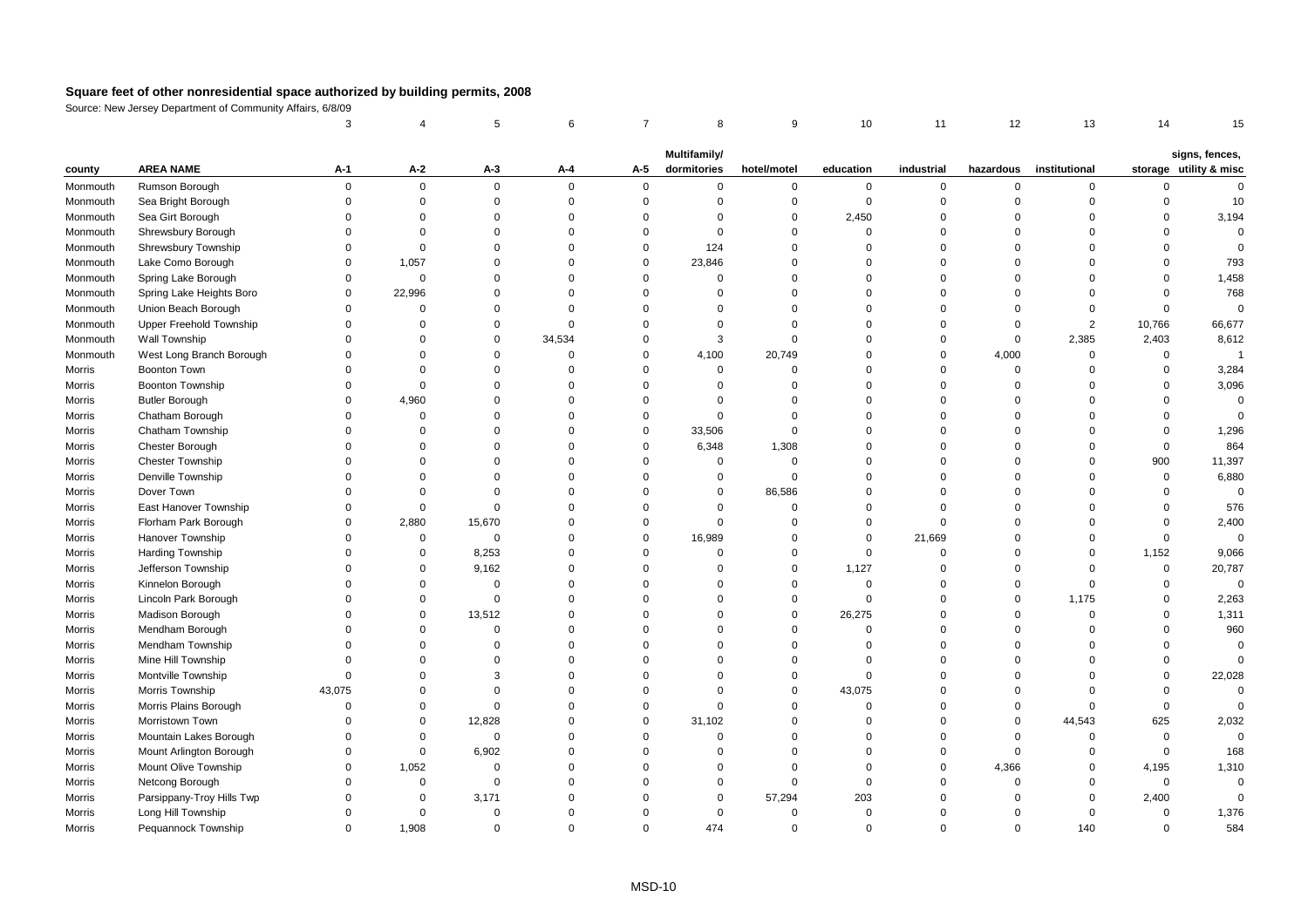|         |                             | 3              |              | 5           | 6              | $\overline{7}$ | 8            | 9           | 10          | 11          | 12             | 13            | 14          | 15                     |
|---------|-----------------------------|----------------|--------------|-------------|----------------|----------------|--------------|-------------|-------------|-------------|----------------|---------------|-------------|------------------------|
|         |                             |                |              |             |                |                | Multifamily/ |             |             |             |                |               |             | signs, fences,         |
| county  | <b>AREA NAME</b>            | A-1            | A-2          | $A-3$       | A-4            | A-5            | dormitories  | hotel/motel | education   | industrial  | hazardous      | institutional |             | storage utility & misc |
| Morris  | Randolph Township           | $\overline{0}$ | $\mathbf 0$  | 2,504       | 45,166         | $\mathsf 0$    | $\mathbf 0$  | $\mathbf 0$ | $\mathbf 0$ | 0           | $\mathbf 0$    | $\mathbf 0$   | 0           | $\Omega$               |
| Morris  | Riverdale Borough           | $\Omega$       | $\mathbf 0$  | $\mathsf 0$ | $\Omega$       | $\mathsf 0$    | 220,380      | $\mathbf 0$ | $\mathbf 0$ | $\mathbf 0$ | $\overline{0}$ | $\mathbf 0$   | $\mathbf 0$ | $\mathbf 0$            |
| Morris  | Rockaway Borough            | $\Omega$       | $\Omega$     | $\Omega$    | $\Omega$       | $\mathbf 0$    | $\Omega$     | $\mathbf 0$ | 30          | $\mathbf 0$ | $\Omega$       | $\Omega$      | $\mathbf 0$ | 1,554                  |
| Morris  | Rockaway Township           | $\Omega$       | 0            | $\mathbf 0$ | $\Omega$       | $\mathbf 0$    | 28,728       | $\mathbf 0$ | $\Omega$    | $\mathbf 0$ | $\Omega$       | $\mathbf 0$   | 4,800       | 9,111                  |
| Morris  | Roxbury Township            | $\Omega$       | $\mathbf 0$  | 16,200      | 29             | $\mathbf 0$    | $\Omega$     | $\mathbf 0$ | $\Omega$    | $\mathbf 0$ | $\mathbf 0$    | $\mathbf 0$   | 124,692     | 476                    |
| Morris  | Victory Gardens Borough     | $\Omega$       | $\mathbf{0}$ | $\mathbf 0$ | $\Omega$       | $\mathbf 0$    | $\Omega$     | $\mathbf 0$ | $\Omega$    | $\mathbf 0$ | $\Omega$       | $\Omega$      | $\mathsf 0$ | $\Omega$               |
| Morris  | <b>Washington Township</b>  | $\Omega$       | $\mathbf 0$  | $\Omega$    | $\Omega$       | 792            | $\Omega$     | $\mathbf 0$ | $\Omega$    | $\Omega$    | $\Omega$       | $\Omega$      | $\mathbf 0$ | 5,570                  |
| Morris  | Wharton Borough             | $\Omega$       | 5,486        | $\Omega$    | $\Omega$       | $\mathbf 0$    | $\Omega$     | $\mathbf 0$ | $\Omega$    | $\mathbf 0$ | $\Omega$       | $\Omega$      | $\Omega$    | 280                    |
| Ocean   | Barnegat Light Borough      | $\Omega$       | $\mathbf 0$  | $\Omega$    | $\Omega$       | $\Omega$       | $\Omega$     | $\Omega$    | $\Omega$    | $\Omega$    | $\Omega$       | $\Omega$      | $\Omega$    | $\Omega$               |
| Ocean   | Bay Head Borough            | $\Omega$       | $\mathbf 0$  | $\Omega$    | $\Omega$       | $\Omega$       | $\Omega$     | $\mathbf 0$ | $\Omega$    | $\mathbf 0$ | $\mathbf 0$    | $\Omega$      | $\Omega$    | $\Omega$               |
| Ocean   | Beach Haven Borough         | $\Omega$       | $\mathbf 0$  | $\Omega$    | $\Omega$       | $\Omega$       | $\Omega$     | $\mathbf 0$ | $\Omega$    | $\mathbf 0$ | $\mathbf 0$    | $\Omega$      | $\Omega$    | $\Omega$               |
| Ocean   | Beachwood Borough           | $\mathbf 0$    | $\Omega$     | $\Omega$    | $\Omega$       | $\Omega$       | $\Omega$     | $\mathbf 0$ | $\mathbf 0$ | $\mathbf 0$ | $\overline{0}$ | $\mathbf 0$   | $\mathbf 0$ | 7,107                  |
| Ocean   | Berkeley Township           | $\Omega$       | $\Omega$     | $\Omega$    | $\Omega$       | $\Omega$       | $\Omega$     | $\mathbf 0$ | 11,628      | 28,000      | $\mathbf 0$    | $\mathbf 0$   | 6,250       | 2,680                  |
| Ocean   | <b>Brick Township</b>       | $\Omega$       | 23,740       | $\Omega$    | $\Omega$       | $\Omega$       | $\Omega$     | $\mathbf 0$ | 24,232      | $\Omega$    | $\mathbf 0$    | 1,780         | $\mathbf 0$ | 9,034                  |
| Ocean   | Toms River Township         | $\Omega$       | 16,278       | 14,250      | $\Omega$       | $\mathbf 0$    | 271,048      | $\mathbf 0$ | 33,091      | $\mathbf 0$ | $\mathsf 0$    | 40,698        | 25,808      | 10,622                 |
| Ocean   | Eagleswood Township         | $\Omega$       | $\mathbf 0$  | $\Omega$    | $\Omega$       | $\Omega$       | $\Omega$     | $\mathbf 0$ | $\Omega$    | $\Omega$    | $\mathsf 0$    | $\mathbf 0$   | 14,727      | 3,960                  |
| Ocean   | Harvey Cedars Borough       | $\Omega$       | $\mathbf 0$  | $\Omega$    | $\Omega$       | $\Omega$       | $\Omega$     | $\mathbf 0$ | $\Omega$    | $\mathbf 0$ | $\Omega$       | $\mathbf 0$   | 0           | $\mathbf 0$            |
| Ocean   | Island Heights Borough      | $\Omega$       | $\mathbf 0$  | $\Omega$    | $\Omega$       | $\Omega$       | $\Omega$     | $\mathbf 0$ | $\Omega$    | $\mathbf 0$ | $\Omega$       | $\mathbf 0$   | $\mathsf 0$ | 376                    |
| Ocean   | Jackson Township            | $\Omega$       | $\mathbf 0$  | 14,782      | $\Omega$       | $\mathbf 0$    | 7,412        | $\mathbf 0$ | $\Omega$    | $\Omega$    | $\overline{0}$ | $\mathbf 0$   | 25,210      | 27,268                 |
| Ocean   | Lacey Township              | $\Omega$       | 4,900        | $\Omega$    | $\Omega$       | $\Omega$       | $\Omega$     | $\Omega$    | $\Omega$    | $\mathbf 0$ | $\Omega$       | $\Omega$      | 4,000       | 10,406                 |
| Ocean   | Lakehurst Borough           | $\Omega$       | $\mathbf 0$  | $\mathbf 0$ | $\Omega$       | $\mathbf 0$    | $\Omega$     | $\mathbf 0$ | $\Omega$    | $\mathbf 0$ | $\mathbf 0$    | $\mathbf 0$   | $\mathsf 0$ | 4,183                  |
| Ocean   | Lakewood Township           | $\Omega$       | $\mathbf 0$  | 9,885       | $\Omega$       | $\Omega$       | 13,453       | $\mathbf 0$ | 18,880      | 8,000       | $\overline{0}$ | $\mathbf 0$   | 42,353      | 21,901                 |
| Ocean   | Lavallette Borough          | $\Omega$       | $\Omega$     | $\Omega$    | $\Omega$       | $\Omega$       | $\Omega$     | $\mathbf 0$ | $\Omega$    | $\mathbf 0$ | $\Omega$       | $\Omega$      | $\mathbf 0$ | 400                    |
| Ocean   | Little Egg Harbor Township  | $\Omega$       | $\Omega$     | $\Omega$    | $\Omega$       | $\Omega$       | $\Omega$     | $\mathbf 0$ | 32,156      | $\Omega$    | $\mathbf 0$    | $\Omega$      | $\Omega$    | $\Omega$               |
| Ocean   | Long Beach Township         | $\Omega$       | 4,330        | $\Omega$    | $\Omega$       | $\mathbf 0$    | $\Omega$     | $\mathbf 0$ | $\Omega$    | $\mathbf 0$ | $\mathsf 0$    | $\Omega$      | $\Omega$    | $\Omega$               |
| Ocean   | Manchester Township         | $\Omega$       | 5,518        | $\Omega$    | $\Omega$       | $\mathbf 0$    | 1,892        | $\mathbf 0$ | $\Omega$    | $\mathbf 0$ | $\mathbf 0$    | 27,280        | $\Omega$    | $\Omega$               |
| Ocean   | Mantoloking Borough         | $\Omega$       | $\Omega$     | $\Omega$    | $\Omega$       | $\Omega$       | $\Omega$     | $\mathbf 0$ | $\Omega$    | $\Omega$    | $\overline{0}$ | $\mathbf 0$   | $\Omega$    | $\Omega$               |
| Ocean   | Ocean Township              | $\Omega$       | $\Omega$     | $\Omega$    | $\Omega$       | $\Omega$       | $\Omega$     | $\mathbf 0$ | $\Omega$    | $\mathbf 0$ | $\Omega$       | $\Omega$      | $\Omega$    | 4,948                  |
| Ocean   | Ocean Gate Borough          | $\Omega$       | $\Omega$     | $\Omega$    | $\Omega$       | $\Omega$       | $\Omega$     | $\mathbf 0$ | $\Omega$    | $\Omega$    | $\Omega$       | $\Omega$      | $\Omega$    | 1,982                  |
| Ocean   | Pine Beach Borough          | $\Omega$       | $\Omega$     | $\Omega$    | $\Omega$       | $\Omega$       | $\Omega$     | 300         | $\Omega$    | $\Omega$    | $\mathbf 0$    | $\Omega$      | $\Omega$    | $\mathbf 0$            |
| Ocean   | <b>Plumsted Township</b>    | $\Omega$       | $\mathbf 0$  | $\mathbf 0$ | $\Omega$       | $\Omega$       | $\mathbf 0$  | $\mathbf 0$ | $\Omega$    | 0           | $\mathbf 0$    | $\mathbf 0$   | 7,189       | 12,352                 |
| Ocean   | Point Pleasant Borough      | $\Omega$       | 7,738        | 300         | $\Omega$       | $\mathsf 0$    | 314,514      | $\mathbf 0$ | $\Omega$    | $\mathbf 0$ | $\mathbf 0$    | 5,669         | $\mathsf 0$ | 1,784                  |
| Ocean   | Point Pleasant Beach Boro   | $\Omega$       | 986          | $\mathbf 0$ | $\Omega$       | $\mathbf 0$    | $\Omega$     | $\mathbf 0$ | $\Omega$    | $\mathbf 0$ | $\Omega$       | $\mathbf 0$   | $\Omega$    | 2,140                  |
| Ocean   | Seaside Heights Borough     | $\Omega$       | $\Omega$     | $\Omega$    | $\Omega$       | $\mathbf 0$    | 18,346       | $\mathbf 0$ | $\Omega$    | $\Omega$    | $\Omega$       | $\Omega$      | $\Omega$    | $\mathbf 0$            |
| Ocean   | Seaside Park Borough        | $\Omega$       | $\Omega$     | $\Omega$    | $\Omega$       | $\Omega$       | $\Omega$     | $\mathbf 0$ | $\Omega$    | $\Omega$    | $\Omega$       | $\Omega$      | $\Omega$    | $\Omega$               |
| Ocean   | Ship Bottom Borough         | $\Omega$       | $\Omega$     | $\Omega$    | $\Omega$       | $\Omega$       | $\Omega$     | $\mathbf 0$ | $\Omega$    | $\Omega$    | $\mathbf 0$    | $\Omega$      | $\Omega$    | $\Omega$               |
| Ocean   | South Toms River Borough    | $\Omega$       | $\Omega$     | $\Omega$    | $\Omega$       | $\Omega$       | $\Omega$     | $\mathbf 0$ | $\Omega$    | $\Omega$    | $\Omega$       | $\Omega$      | $\mathbf 0$ | $\Omega$               |
| Ocean   | Stafford Township           | $\Omega$       | $\Omega$     | $\Omega$    | $\overline{1}$ | $\Omega$       | 5            | $\mathbf 0$ | $\Omega$    | $\mathbf 0$ | $\Omega$       | $\Omega$      | 768         | 9,186                  |
| Ocean   | Surf City Borough           | $\Omega$       | $\Omega$     | $\Omega$    | $\Omega$       | $\mathbf 0$    | 2,778        | $\mathbf 0$ | $\Omega$    | 0           | $\Omega$       | $\Omega$      | $\mathsf 0$ | $\mathsf 0$            |
| Ocean   | <b>Tuckerton Borough</b>    | $\Omega$       | $\Omega$     | $\Omega$    | $\Omega$       | $\Omega$       | $\Omega$     | $\Omega$    | $\Omega$    | $\Omega$    | $\Omega$       | $\Omega$      | $\Omega$    | 9,551                  |
| Ocean   | <b>Barnegat Township</b>    | $\Omega$       | $\Omega$     | 0           | $\Omega$       | $\Omega$       | 49,261       | $\mathbf 0$ | $\Omega$    | $\Omega$    | $\Omega$       | $\Omega$      | 0           | 2,393                  |
| Passaic | <b>Bloomingdale Borough</b> | $\Omega$       | $\Omega$     | $\Omega$    | $\Omega$       | $\Omega$       | $\mathbf 0$  | $\mathbf 0$ | $\Omega$    | $\Omega$    | $\Omega$       | $\Omega$      | 6,000       | $\mathsf 0$            |
| Passaic | <b>Clifton City</b>         | $\Omega$       | $\Omega$     | $\Omega$    | $\Omega$       | $\Omega$       | 3,572        | $\Omega$    | 6.980       | $\Omega$    | $\Omega$       | $\Omega$      | 15,750      | 100                    |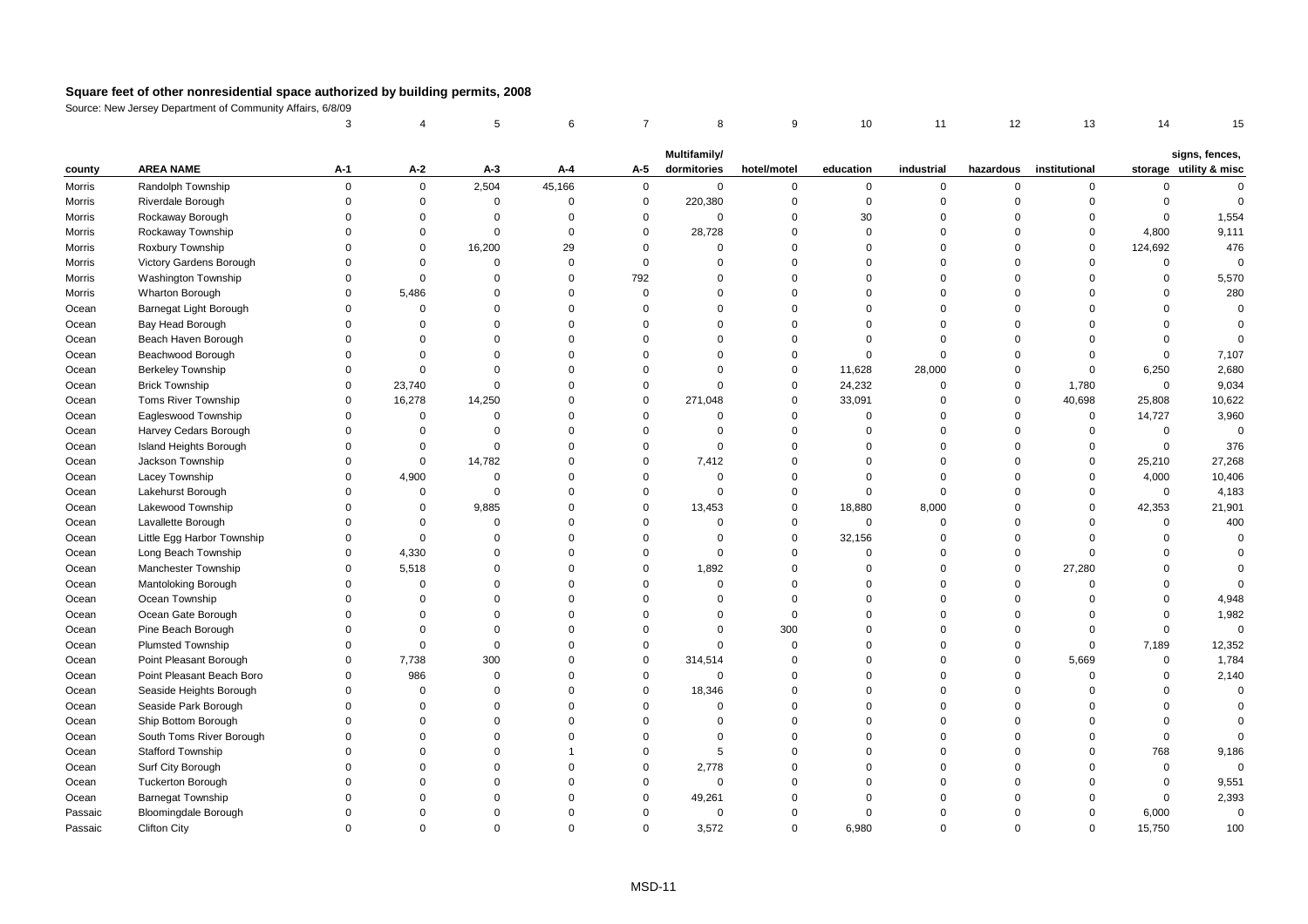|          |                               | 3           |             | 5           | 6        | $\overline{7}$ | 8            | 9           | 10          | 11          | 12             | 13            | 14           | 15                     |
|----------|-------------------------------|-------------|-------------|-------------|----------|----------------|--------------|-------------|-------------|-------------|----------------|---------------|--------------|------------------------|
|          |                               |             |             |             |          |                | Multifamily/ |             |             |             |                |               |              | signs, fences,         |
| county   | <b>AREA NAME</b>              | A-1         | A-2         | $A-3$       | A-4      | A-5            | dormitories  | hotel/motel | education   | industrial  | hazardous      | institutional |              | storage utility & misc |
| Passaic  | Haledon Borough               | $\mathbf 0$ | $\mathbf 0$ | 567         | $\Omega$ | $\mathbf 0$    | 45,136       | $\mathbf 0$ | 0           | 0           | $\mathbf 0$    | 0             | $\mathbf 0$  | 588                    |
| Passaic  | Hawthorne Borough             | $\Omega$    | $\mathsf 0$ | $\mathbf 0$ | $\Omega$ | $\mathsf 0$    | $\mathbf 0$  | $\mathbf 0$ | $\mathbf 0$ | $\mathbf 0$ | $\mathbf 0$    | $\mathbf 0$   | $\mathsf 0$  | $\mathbf 0$            |
| Passaic  | Little Falls Township         | $\Omega$    | $\Omega$    | $\Omega$    | $\Omega$ | $\Omega$       | $\Omega$     | $\Omega$    | $\Omega$    | $\Omega$    | $\Omega$       | $\Omega$      | $\mathbf{1}$ | 466                    |
| Passaic  | North Haledon Borough         | $\Omega$    | $\mathbf 0$ | $\mathbf 0$ | $\Omega$ | $\mathbf 0$    | $\Omega$     | $\mathbf 0$ | $\Omega$    | $\mathbf 0$ | $\Omega$       | $\Omega$      | $\Omega$     | 432                    |
| Passaic  | Passaic City                  | $\Omega$    | 0           | 1,615       | $\Omega$ | $\mathbf 0$    | 29,583       | $\mathbf 0$ | 7,336       | $\mathbf 0$ | $\Omega$       | $\mathbf 0$   | $\mathsf 0$  | 352                    |
| Passaic  | Paterson City                 | $\Omega$    | 3,109       | $\mathbf 0$ | $\Omega$ | $\mathbf 0$    | 29,101       | $\mathbf 0$ | $\mathsf 0$ | 6,050       | $\overline{0}$ | $\mathbf 0$   | 32,120       | 1,644                  |
| Passaic  | Pompton Lakes Borough         | $\Omega$    | $\Omega$    | $\Omega$    | $\Omega$ | $\mathbf 0$    | $\Omega$     | $\mathbf 0$ | $\Omega$    | $\mathbf 0$ | $\Omega$       | $\Omega$      | $\mathbf 0$  | $\mathbf 0$            |
| Passaic  | Prospect Park Borough         | $\Omega$    | $\Omega$    | $\Omega$    | $\Omega$ | $\Omega$       | $\Omega$     | $\mathbf 0$ | $\Omega$    | $\Omega$    | $\Omega$       | $\Omega$      | $\Omega$     | $\Omega$               |
| Passaic  | Ringwood Borough              | $\Omega$    | $\Omega$    | $\Omega$    | $\Omega$ | $\Omega$       | $\mathbf 0$  | $\mathbf 0$ | $\Omega$    | $\Omega$    | $\Omega$       | $\Omega$      | $\mathbf 0$  | 4,000                  |
| Passaic  | <b>Totowa Borough</b>         | $\Omega$    | $\Omega$    | $\Omega$    | $\Omega$ | $\mathbf 0$    | $\mathbf 0$  | $\mathbf 0$ | $\Omega$    | $\mathbf 0$ | $\Omega$       | $\Omega$      | $\mathbf 0$  | 968                    |
| Passaic  | Wanaque Borough               | $\Omega$    | $\Omega$    | $\Omega$    | $\Omega$ | $\mathbf 0$    | 36,612       | $\mathbf 0$ | $\Omega$    | $\Omega$    | $\Omega$       | $\Omega$      | $\mathsf 0$  | 1,380                  |
| Passaic  | Wayne Township                | $\Omega$    | $\Omega$    | 15,171      | 3,296    | $\mathbf 0$    | $\mathbf 0$  | $\mathbf 0$ | $\Omega$    | $\Omega$    | $\Omega$       | $\Omega$      | 265          | $\mathbf 0$            |
| Passaic  | West Milford Township         | $\Omega$    | $\Omega$    | $\Omega$    | $\Omega$ | $\Omega$       | $\Omega$     | $\mathbf 0$ | $\Omega$    | $\Omega$    | $\Omega$       | $\mathbf 0$   | 11,200       | 19,651                 |
| Passaic  | Woodland Park Borough         | $\Omega$    | $\Omega$    | $\Omega$    | $\Omega$ | $\Omega$       | 5,700        | $\mathbf 0$ | $\Omega$    | $\Omega$    | $\Omega$       | $\Omega$      | $\mathbf 0$  | 140                    |
| Salem    | Alloway Township              | $\Omega$    | $\Omega$    | $\Omega$    | $\Omega$ | $\mathbf 0$    | $\Omega$     | $\mathbf 0$ | $\Omega$    | $\Omega$    | $\Omega$       | $\Omega$      | $\mathbf 0$  | 19,741                 |
| Salem    | Elmer Borough                 | $\Omega$    | $\Omega$    | $\Omega$    | $\Omega$ | $\Omega$       | $\Omega$     | $\mathbf 0$ | $\Omega$    | $\Omega$    | $\overline{0}$ | 1,080         | $\Omega$     | 2,176                  |
| Salem    | Elsinboro Township            | $\Omega$    | $\Omega$    | $\Omega$    | $\Omega$ | $\Omega$       | $\Omega$     | $\mathbf 0$ | $\Omega$    | 0           | $\overline{0}$ | $\mathbf 0$   | $\mathbf 0$  | 4,624                  |
| Salem    | Lower Alloways Creek Twp      | $\Omega$    | $\Omega$    | $\Omega$    | $\Omega$ | $\Omega$       | $\Omega$     | $\mathbf 0$ | $\Omega$    | $\Omega$    | $\Omega$       | $\Omega$      | $\mathbf 0$  | 11,312                 |
| Salem    | Mannington Township           | $\Omega$    | $\Omega$    | $\Omega$    | $\Omega$ | $\Omega$       | $\Omega$     | $\mathbf 0$ | $\Omega$    | $\Omega$    | $\Omega$       | $\mathbf 0$   | 17,504       | 3,547                  |
| Salem    | Oldmans Township              | 60          | $\Omega$    | $\Omega$    | $\Omega$ | $\Omega$       | $\Omega$     | $\mathbf 0$ | $\Omega$    | $\mathbf 0$ | $\Omega$       | $\mathbf 0$   | 204,097      | 3,792                  |
| Salem    | Penns Grove Borough           | $\Omega$    | $\Omega$    | $\Omega$    | $\Omega$ | $\Omega$       | $\Omega$     | $\mathbf 0$ | $\Omega$    | $\mathbf 0$ | $\Omega$       | $\Omega$      | 0            | $\mathbf 0$            |
| Salem    | Pennsville Township           | $\Omega$    | $\Omega$    | 120         | $\Omega$ | $\Omega$       | $\Omega$     | $\mathbf 0$ | $\Omega$    | 324         | $\Omega$       | $\Omega$      | $\mathsf 0$  | 20,136                 |
| Salem    | Pilesgrove Township           | $\Omega$    | $\mathbf 0$ | $\mathbf 0$ | $\Omega$ | $\Omega$       | $\Omega$     | $\mathbf 0$ | $\Omega$    | $\mathbf 0$ | $\Omega$       | $\mathbf 0$   | 12,400       | 15,215                 |
| Salem    | Pittsgrove Township           | $\Omega$    | $\mathsf 0$ | $\Omega$    | $\Omega$ | $\Omega$       | $\Omega$     | $\mathbf 0$ | $\Omega$    | $\Omega$    | $\Omega$       | $\Omega$      | $\mathsf 0$  | 28,795                 |
| Salem    | Quinton Township              | $\Omega$    | 7,720       | $\Omega$    | $\Omega$ | $\mathbf 0$    | $\Omega$     | $\mathbf 0$ | $\Omega$    | $\mathbf 0$ | $\Omega$       | $\Omega$      | $\mathbf 0$  | 9,488                  |
| Salem    | Salem City                    | $\Omega$    | $\mathbf 0$ | $\Omega$    | $\Omega$ | $\mathbf 0$    | 78,000       | $\mathbf 0$ | $\Omega$    | $\mathbf 0$ | $\Omega$       | $\Omega$      | $\mathbf 0$  | $\Omega$               |
| Salem    | <b>Carneys Point Township</b> | $\Omega$    | $\Omega$    | $\Omega$    | $\Omega$ | $\Omega$       | $\mathbf 0$  | $\mathbf 0$ | $\Omega$    | $\Omega$    | $\Omega$       | $\mathbf 0$   | 7,699        | 6,764                  |
| Salem    | Upper Pittsgrove Township     | $\Omega$    | $\Omega$    | $\Omega$    | $\Omega$ | $\Omega$       | $\Omega$     | $\mathbf 0$ | $\Omega$    | 1           | $\Omega$       | $\mathbf 0$   | 5,960        | 18,861                 |
| Salem    | Woodstown Borough             | $\Omega$    | $\Omega$    | $\Omega$    | $\Omega$ | $\Omega$       | $\Omega$     | $\mathbf 0$ | $\Omega$    | $\Omega$    | $\Omega$       | $\Omega$      | 2,152        | 816                    |
| Somerset | <b>Bedminster Township</b>    | $\Omega$    | $\Omega$    | $\Omega$    | $\Omega$ | $\Omega$       | $\Omega$     | $\mathbf 0$ | $\Omega$    | $\Omega$    | $\Omega$       | $\Omega$      | 7,750        | 24,220                 |
| Somerset | Bernards Township             | $\Omega$    | $\Omega$    | $\mathbf 0$ | $\Omega$ | $\Omega$       | $\Omega$     | $\mathbf 0$ | $\Omega$    | 0           | $\overline{0}$ | $\mathbf 0$   | 5,600        | 5,522                  |
| Somerset | Bernardsville Borough         | $\Omega$    | $\Omega$    | $\Omega$    | $\Omega$ | $\Omega$       | $\Omega$     | $\mathbf 0$ | $\Omega$    | $\Omega$    | $\Omega$       | $\Omega$      | $\mathbf 0$  | 9,898                  |
| Somerset | Bound Brook Borough           | $\Omega$    | $\Omega$    | $\Omega$    | $\Omega$ | $\Omega$       | $\Omega$     | $\mathbf 0$ | $\Omega$    | $\mathbf 0$ | $\Omega$       | $\Omega$      | $\Omega$     | $\Omega$               |
| Somerset | <b>Branchburg Township</b>    | $\Omega$    | $\mathsf 0$ | $\Omega$    | $\Omega$ | $\Omega$       | $\Omega$     | $\mathbf 0$ | $\Omega$    | $\Omega$    | $\mathbf 0$    | $\Omega$      | $\Omega$     | 14,018                 |
| Somerset | <b>Bridgewater Township</b>   | $\Omega$    | 3,631       | 31,856      | $\Omega$ | $\Omega$       | $\Omega$     | $\mathbf 0$ | $\mathbf 0$ | 2,500       | $\mathbf 0$    | 12,834        | $\Omega$     | 2,840                  |
| Somerset | Far Hills Borough             | $\Omega$    | $\mathbf 0$ | $\mathbf 0$ | $\Omega$ | $\mathbf 0$    | $\Omega$     | $\mathbf 0$ | $\mathbf 0$ | $\mathbf 0$ | $\mathbf 0$    | $\mathbf 0$   | $\mathbf 0$  | $\Omega$               |
| Somerset | <b>Franklin Township</b>      | $\Omega$    | 49,723      | $\Omega$    | 28,434   | $\Omega$       | 156,952      | $\mathbf 0$ | $\Omega$    | 116,840     | 5,407          | 18,120        | 34,318       | 16,814                 |
| Somerset | Green Brook Township          | $\Omega$    | $\mathsf 0$ | $\Omega$    | $\Omega$ | $\mathbf 0$    | $\mathbf 0$  | $\mathbf 0$ | $\Omega$    | $\mathbf 0$ | $\overline{0}$ | $\mathbf 0$   | $\mathsf 0$  | $\Omega$               |
| Somerset | Hillsborough Township         | $\Omega$    | 282         | $\Omega$    | $\Omega$ | $\Omega$       | 17,022       | $\mathbf 0$ | $\Omega$    | $\mathbf 0$ | $\Omega$       | $\mathbf 0$   | 18,779       | 41,220                 |
| Somerset | Manville Borough              | $\Omega$    | $\Omega$    | $\Omega$    | $\Omega$ | $\Omega$       | $\Omega$     | $\mathbf 0$ | $\Omega$    | $\Omega$    | $\Omega$       | $\Omega$      | 5,376        | $\mathbf 0$            |
| Somerset | Millstone Borough             | $\Omega$    | $\mathbf 0$ | $\mathbf 0$ | $\Omega$ | $\Omega$       | $\Omega$     | $\mathbf 0$ | $\Omega$    | $\Omega$    | $\Omega$       | $\Omega$      | 0            | 1,527                  |
| Somerset | Montgomery Township           | $\Omega$    | $\Omega$    | 40,989      | $\Omega$ | $\Omega$       | $\Omega$     | $\mathbf 0$ | 14,171      | $\Omega$    | $\Omega$       | $\mathbf 0$   | 83,988       | 14,525                 |
| Somerset | North Plainfield Borough      | $\Omega$    | $\Omega$    | $\Omega$    | $\Omega$ | $\Omega$       | $\Omega$     | $\Omega$    | $\Omega$    | $\Omega$    | $\Omega$       | $\Omega$      | $\Omega$     | $\Omega$               |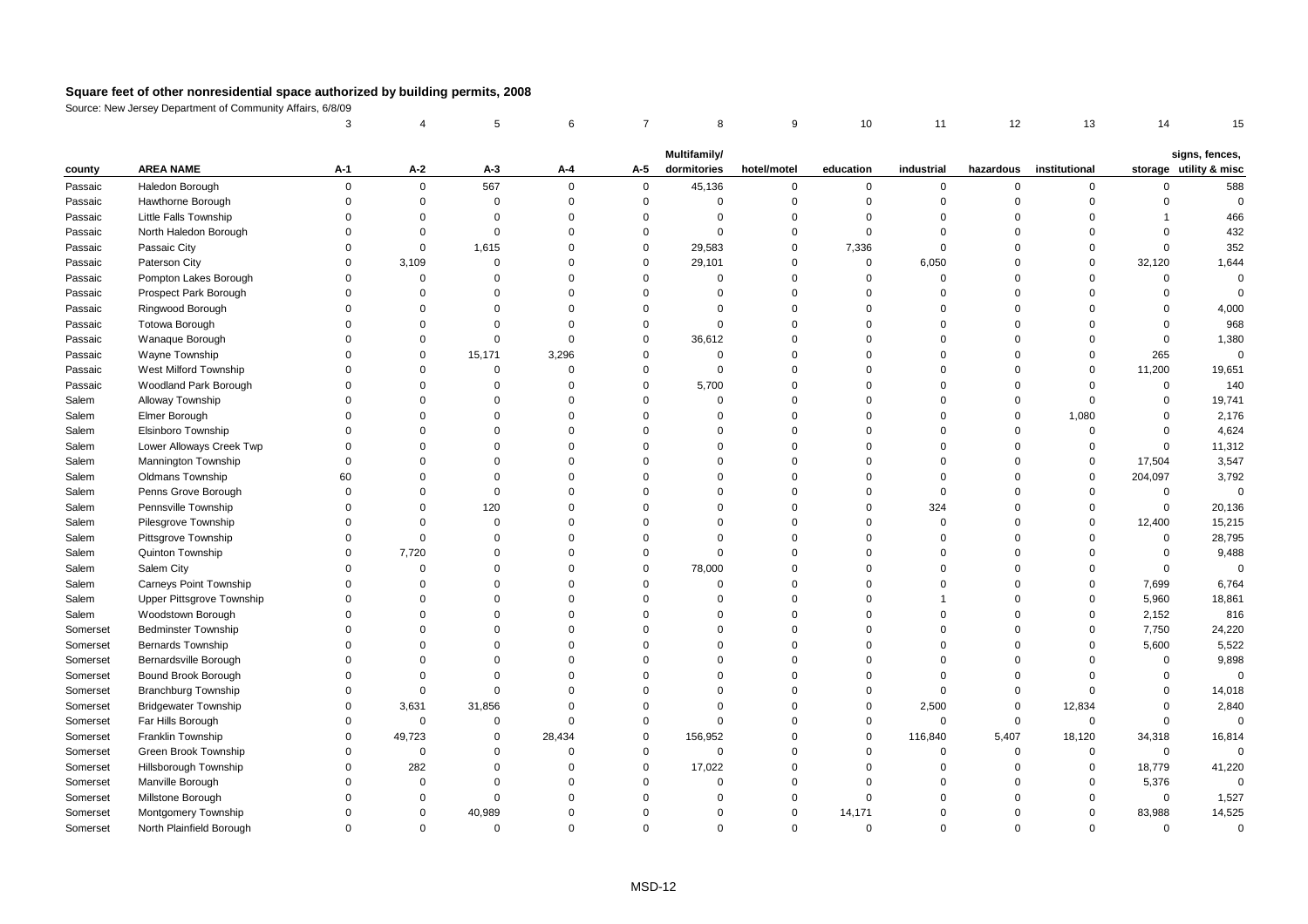|          |                            | 3            |             | 5           | 6        | $\overline{7}$ | 8           | 9           | 10          | 11          | 12             | 13            | 14                  | 15                     |
|----------|----------------------------|--------------|-------------|-------------|----------|----------------|-------------|-------------|-------------|-------------|----------------|---------------|---------------------|------------------------|
|          |                            | Multifamily/ |             |             |          |                |             |             |             |             |                |               |                     | signs, fences,         |
| county   | <b>AREA NAME</b>           | $A-1$        | $A-2$       | $A-3$       | A-4      | A-5            | dormitories | hotel/motel | education   | industrial  | hazardous      | institutional |                     | storage utility & misc |
| Somerset | Peapack-Gladstone Boro     | 0            | 6,650       | $\mathbf 0$ | $\Omega$ | $\mathbf 0$    | $\mathbf 0$ | $\mathbf 0$ | 0           | $\mathbf 0$ | $\mathbf 0$    | $\mathbf 0$   | $\mathbf 0$         | 6,856                  |
| Somerset | Raritan Borough            | $\Omega$     | $\mathsf 0$ | $\mathbf 0$ | $\Omega$ | $\mathsf 0$    | $\mathbf 0$ | $\mathbf 0$ | $\mathbf 0$ | 2,400       | $\mathbf 0$    | $\mathbf 0$   | $\mathsf 0$         | $\mathbf 0$            |
| Somerset | Rocky Hill Borough         | $\Omega$     | $\Omega$    | $\Omega$    | $\Omega$ | $\Omega$       | $\Omega$    | $\mathbf 0$ | $\mathbf 0$ | $\Omega$    | $\Omega$       | $\Omega$      | $\Omega$            | $\Omega$               |
| Somerset | Somerville Borough         | $\Omega$     | $\Omega$    | 475         | $\Omega$ | $\Omega$       | $\Omega$    | $\mathbf 0$ | $\Omega$    | $\Omega$    | $\Omega$       | $\Omega$      | $\mathbf 0$         | 4,942                  |
| Somerset | South Bound Brook Boro     | $\Omega$     | $\mathbf 0$ | $\mathbf 0$ | $\Omega$ | $\mathbf 0$    | $\Omega$    | $\mathbf 0$ | $\Omega$    | $\mathbf 0$ | $\Omega$       | $\Omega$      | 737                 | 312                    |
| Somerset | Warren Township            | $\Omega$     | $\Omega$    | $\Omega$    | $\Omega$ | $\mathbf 0$    | 19,408      | $\mathbf 0$ | $\Omega$    | $\Omega$    | $\Omega$       | $\Omega$      | $\mathsf 0$         | 27,518                 |
| Somerset | Watchung Borough           | $\mathbf 0$  | $\Omega$    | $\mathbf 0$ | $\Omega$ | $\mathbf 0$    | $\mathbf 0$ | $\mathbf 0$ | $\mathbf 0$ | 0           | $\overline{0}$ | $\Omega$      | $\mathbf 0$         | 15,871                 |
| Sussex   | Andover Borough            | $\Omega$     | $\Omega$    | $\Omega$    | $\Omega$ | $\Omega$       | $\Omega$    | $\mathbf 0$ | $\Omega$    | $\Omega$    | $\Omega$       | $\Omega$      | $\Omega$            | $\mathbf 0$            |
| Sussex   | Andover Township           | $\Omega$     | $\Omega$    | $\Omega$    | $\Omega$ | $\Omega$       | $\Omega$    | $\mathbf 0$ | $\Omega$    | $\Omega$    | $\Omega$       | $\Omega$      | $\Omega$            | $\Omega$               |
| Sussex   | <b>Branchville Borough</b> | $\Omega$     | $\Omega$    | $\Omega$    | $\Omega$ | $\Omega$       | $\Omega$    | $\mathbf 0$ | $\Omega$    | $\mathbf 0$ | $\Omega$       | $\Omega$      | $\Omega$            | 294                    |
| Sussex   | <b>Byram Township</b>      | $\Omega$     | $\Omega$    | $\Omega$    | $\Omega$ | $\Omega$       | $\Omega$    | $\mathbf 0$ | $\Omega$    | $\Omega$    | $\Omega$       | $\mathbf 0$   | $\mathsf 0$         | 4,436                  |
| Sussex   | Frankford Township         | $\Omega$     | $\Omega$    | 3,200       | $\Omega$ | $\Omega$       | $\Omega$    | $\mathbf 0$ | $\Omega$    | $\Omega$    | $\Omega$       | $\Omega$      | 10,000              | 17,468                 |
| Sussex   | Franklin Borough           | $\Omega$     | $\Omega$    | $\Omega$    | $\Omega$ | $\mathbf 0$    | 79,286      | $\mathbf 0$ | $\Omega$    | $\Omega$    | $\Omega$       | $\Omega$      | $\mathbf 0$         | $\mathsf 0$            |
| Sussex   | Fredon Township            | $\Omega$     | $\Omega$    | $\Omega$    | $\Omega$ | $\Omega$       | $\mathbf 0$ | $\mathbf 0$ | $\Omega$    | $\Omega$    | $\Omega$       | $\Omega$      | $\mathsf 0$         | 4,808                  |
| Sussex   | Green Township             | $\Omega$     | $\Omega$    | $\Omega$    | $\Omega$ | $\mathbf 0$    | $\Omega$    | $\mathbf 0$ | $\Omega$    | $\mathbf 0$ | $\Omega$       | $\Omega$      | 1,728               | 7,018                  |
| Sussex   | Hamburg Borough            | $\Omega$     | $\Omega$    | $\Omega$    | $\Omega$ | $\mathbf 0$    | $\Omega$    | $\mathbf 0$ | $\Omega$    | $\mathbf 0$ | $\Omega$       | $\Omega$      | $\mathbf 0$         | 367                    |
| Sussex   | Hampton Township           | $\Omega$     | $\Omega$    | $\Omega$    | $\Omega$ | $\mathbf 0$    | 2,364       | $\mathbf 0$ | $\Omega$    | $\mathbf 0$ | $\Omega$       | $\mathbf 0$   | $\mathsf 0$         | 8,952                  |
| Sussex   | Hardyston Township         | $\Omega$     | $\Omega$    | $\Omega$    | $\Omega$ | $\Omega$       | $\Omega$    | $\mathbf 0$ | $\mathbf 0$ | 3,564       | $\Omega$       | $\mathbf 0$   | 11,712              | 7,586                  |
| Sussex   | Hopatcong Borough          | $\Omega$     | $\Omega$    | $\Omega$    | $\Omega$ | $\Omega$       | $\Omega$    | $\Omega$    | $\Omega$    | $\Omega$    | $\Omega$       | $\Omega$      | 9,600               | 7,663                  |
| Sussex   | Lafayette Township         | $\Omega$     | $\Omega$    | $\Omega$    | $\Omega$ | $\Omega$       | $\Omega$    | $\Omega$    | $\Omega$    | $\mathbf 0$ | $\Omega$       | $\Omega$      | 8,606               | 9,430                  |
| Sussex   | Montague Township          | $\Omega$     | $\Omega$    | $\Omega$    | $\Omega$ | $\Omega$       | $\Omega$    | $\mathbf 0$ | $\Omega$    | 0           | $\overline{0}$ | $\mathbf 0$   | 0                   | 3,457                  |
| Sussex   | Newton Town                | $\Omega$     | $\Omega$    | $\Omega$    | $\Omega$ | $\Omega$       | $\Omega$    | $\mathbf 0$ | $\Omega$    | $\mathbf 0$ | $\overline{0}$ | 35,466        | $\mathsf 0$         | $\mathbf 0$            |
| Sussex   | Ogdensburg Borough         | $\Omega$     | $\Omega$    | $\Omega$    | $\Omega$ | $\Omega$       | $\Omega$    | $\mathbf 0$ | $\Omega$    | $\mathbf 0$ | $\Omega$       | $\Omega$      | $\mathbf 0$         | $\Omega$               |
| Sussex   | Sandyston Township         | $\Omega$     | $\Omega$    | $\Omega$    | $\Omega$ | $\Omega$       | $\Omega$    | $\mathbf 0$ | $\Omega$    | $\mathbf 0$ | $\Omega$       | $\mathbf 0$   | $\mathbf 0$         | 11,856                 |
| Sussex   | Sparta Township            | $\Omega$     | $\Omega$    | $\Omega$    | $\Omega$ | $\Omega$       | $\Omega$    | $\mathbf 0$ | 325,196     | 24,320      | $\Omega$       | $\Omega$      | 18,880              | 5,724                  |
| Sussex   | Stanhope Borough           | $\Omega$     | $\Omega$    | $\mathbf 0$ | $\Omega$ | $\Omega$       | $\Omega$    | $\mathbf 0$ | 1,940       | $\mathbf 0$ | $\overline{0}$ | $\mathbf 0$   | $\mathsf 0$         | 1,440                  |
| Sussex   | <b>Stillwater Township</b> | $\Omega$     | $\Omega$    | $\Omega$    | $\Omega$ | $\Omega$       | $\Omega$    | $\mathbf 0$ | $\mathbf 0$ | $\Omega$    | $\Omega$       | $\Omega$      | 400                 | 9,833                  |
| Sussex   | Sussex Borough             | $\Omega$     | $\Omega$    | $\Omega$    | $\Omega$ | $\Omega$       | 486         | $\mathbf 0$ | $\mathbf 0$ | $\mathbf 0$ | $\Omega$       | $\Omega$      | 0                   | 775                    |
| Sussex   | Vernon Township            | $\Omega$     | $\Omega$    | $\Omega$    | $\Omega$ | $\Omega$       | $\Omega$    | $\mathbf 0$ | 360         | $\Omega$    | $\Omega$       | $\Omega$      | 288                 | 11,380                 |
| Sussex   | <b>Walpack Township</b>    | $\Omega$     | $\Omega$    | $\Omega$    | $\Omega$ | $\Omega$       | $\Omega$    | $\mathbf 0$ | $\mathbf 0$ | $\Omega$    | $\Omega$       | $\Omega$      | $\mathsf 0$         | $\mathbf 0$            |
| Sussex   | Wantage Township           | $\Omega$     | $\Omega$    | $\Omega$    | $\Omega$ | $\Omega$       | $\Omega$    | $\mathbf 0$ | $\mathbf 0$ | $\Omega$    | $\Omega$       | $\Omega$      | $\mathbf 0$         | 35,496                 |
| Union    | Berkeley Heights Township  | $\Omega$     | $\Omega$    | 213,606     | $\Omega$ | $\Omega$       | $\Omega$    | $\mathbf 0$ | 192         | $\mathbf 0$ | $\Omega$       | $\Omega$      | $\Omega$            | 775                    |
| Union    | <b>Clark Township</b>      | $\Omega$     | $\mathbf 0$ | $\mathbf 0$ | $\Omega$ | $\Omega$       | $\Omega$    | $\mathbf 0$ | $\mathbf 0$ | $\mathbf 0$ | $\mathbf 0$    | $\Omega$      | 0                   | 517                    |
| Union    | Cranford Township          | $\Omega$     | $\mathbf 0$ | 7,095       | $\Omega$ | $\mathbf 0$    | $\Omega$    | $\mathbf 0$ | $\mathbf 0$ | $\mathbf 0$ | $\overline{0}$ | 3,600         | $\mathsf 0$         | $\mathsf 0$            |
| Union    | Elizabeth City             | $\Omega$     | $\Omega$    | $\Omega$    | $\Omega$ | $\mathbf 0$    | 45,389      | $\mathbf 0$ | $\Omega$    | 5,531       | $\Omega$       | $\mathbf 0$   | 95,256              | 36,564                 |
| Union    | Fanwood Borough            | $\Omega$     | $\Omega$    | $\Omega$    | $\Omega$ | $\Omega$       | $\Omega$    | $\mathbf 0$ | $\Omega$    | $\mathbf 0$ | $\Omega$       | $\mathbf 0$   | 0                   | 419                    |
| Union    | Garwood Borough            | $\Omega$     | $\Omega$    | $\Omega$    | $\Omega$ | $\mathbf 0$    | $\Omega$    | $\mathbf 0$ | $\mathbf 0$ | $\mathbf 0$ | $\Omega$       | $\Omega$      | $\mathsf 0$         | $\mathbf 0$            |
| Union    | Hillside Township          | $\Omega$     | $\Omega$    | $\Omega$    | $\Omega$ | $\Omega$       | $\mathbf 0$ | $\mathbf 0$ | $\mathbf 0$ | 9,940       | $\overline{0}$ | $\Omega$      | $\mathsf{O}\xspace$ | 1,065                  |
| Union    | Kenilworth Borough         | $\Omega$     | $\Omega$    | $\Omega$    | $\Omega$ | $\Omega$       | $\Omega$    | $\mathbf 0$ | $\mathbf 0$ | $\mathbf 0$ | $\Omega$       | $\Omega$      | $\mathbf 0$         | $\mathbf 0$            |
| Union    | <b>Linden City</b>         | $\Omega$     | 7,436       | $\Omega$    | $\Omega$ | $\mathbf 0$    | 24,722      | $\mathbf 0$ | 180         | 1,500       | $\Omega$       | $\mathbf 0$   | 14,187              | 46,398                 |
| Union    | Mountainside Borough       | $\Omega$     | $\mathsf 0$ | $\Omega$    | $\Omega$ | $\Omega$       | $\Omega$    | $\mathbf 0$ | $\mathbf 0$ | $\mathbf 0$ | $\Omega$       | $\Omega$      | $\mathsf 0$         | 143                    |
| Union    | New Providence Borough     | $\mathbf 0$  | 4,080       | $\Omega$    | $\Omega$ | $\Omega$       | $\Omega$    | $\mathbf 0$ | $\mathbf 0$ | $\mathbf 0$ | $\Omega$       | $\Omega$      | $\mathsf 0$         | 562                    |
| Union    | <b>Plainfield City</b>     | $\Omega$     | $\Omega$    | $\Omega$    | $\Omega$ | $\Omega$       | $\Omega$    | $\Omega$    | 22,236      | $\Omega$    | $\Omega$       | $\Omega$      | $\Omega$            | 480                    |